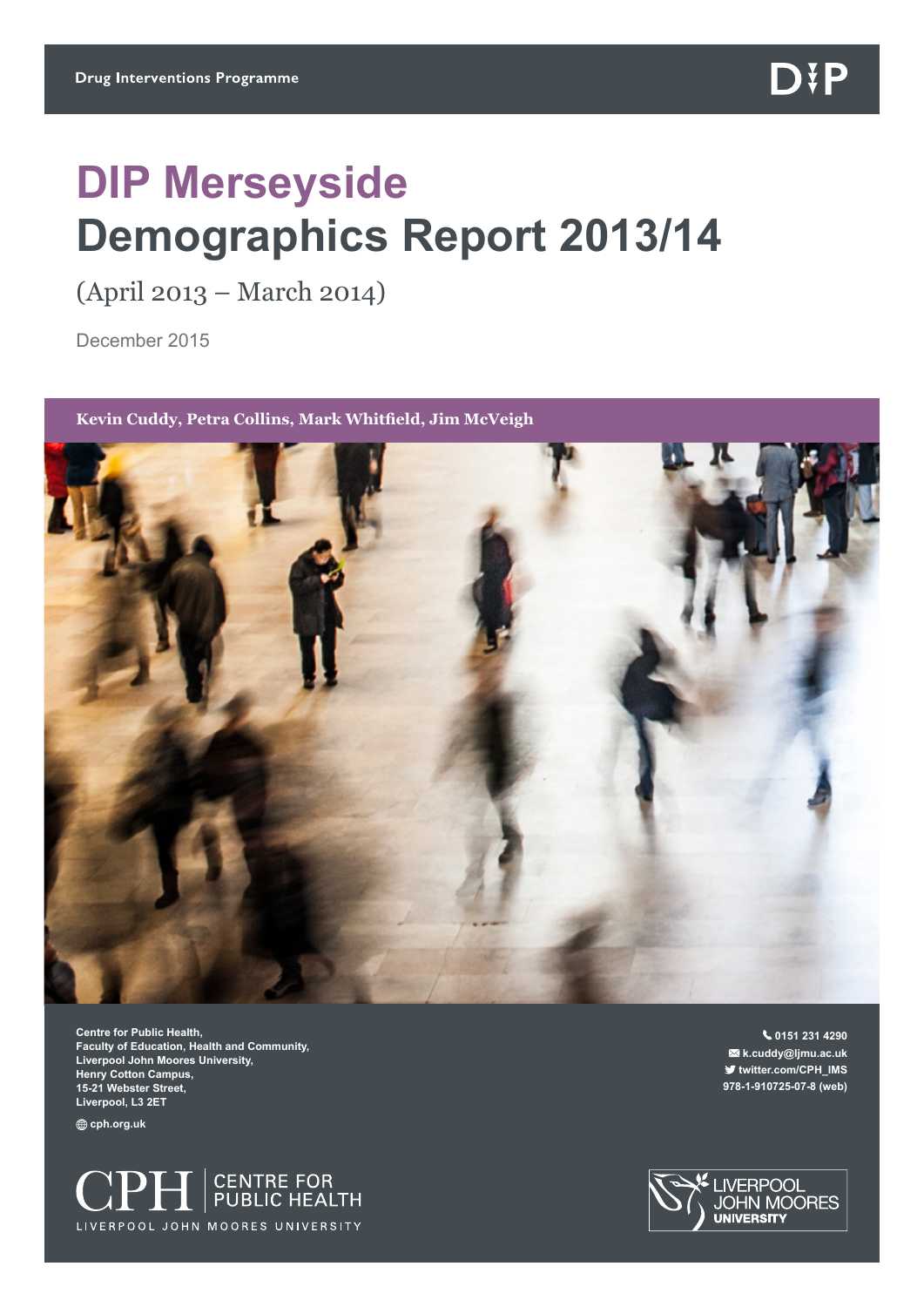# **CONTENTS**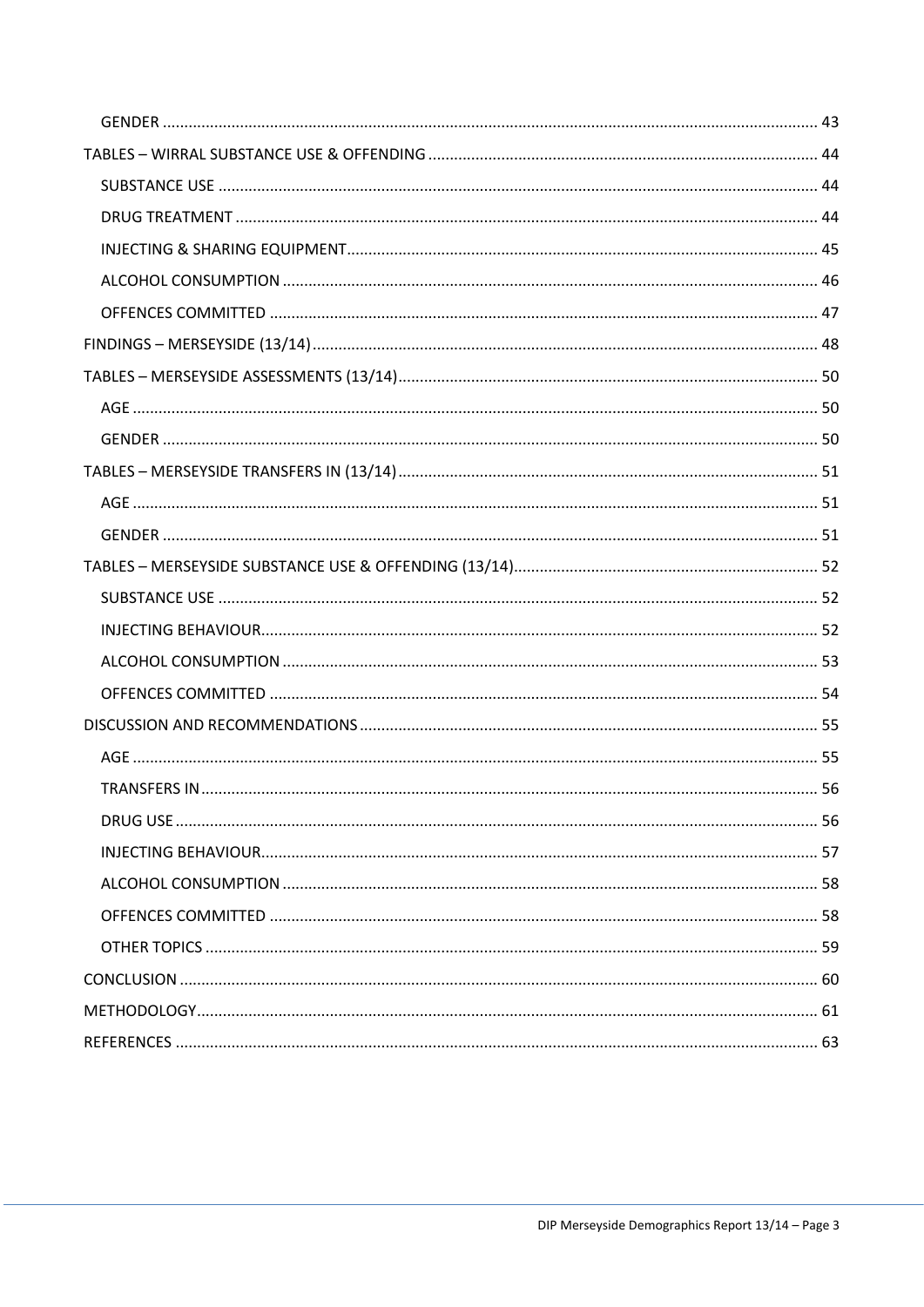# <span id="page-4-0"></span>TABLES

| TABLE 1: ETHNIC BACKGROUND OF CLIENTS ASSESSED IN KNOWSLEY (11/12, 12/13 & 13/14)      | 144 |
|----------------------------------------------------------------------------------------|-----|
| TABLE 2: GENDER OF CLIENTS ASSESSED IN KNOWSLEY (11/12, 12/13 & 13/14)                 | 155 |
| TABLE 3: ETHNIC BACKGROUND OF CLIENTS TRANSFERRED INTO KNOWSLEY (11/12, 12/13 & 13/14) | 155 |
| TABLE 4: GENDER OF CLIENTS TRANSFERRED INTO KNOWSLEY (11/12, 12/13 & 13/14)            | 166 |
| TABLE 5: SUBSTANCE USE OF CLIENTS ASSESSED IN KNOWSLEY (11/12, 12/13 & 13/14)          | 177 |
| TABLE 6: OFFENDING THAT LED TO ASSESSMENT IN KNOWSLEY (11/12, 12/13 & 13/14)           | 20  |

| TABLE 7: ETHNIC BACKGROUND OF CLIENTS ASSESSED IN SEFTON (11/12, 12/13 & 13/14)      | 222 |
|--------------------------------------------------------------------------------------|-----|
| TABLE 8: GENDER OF CLIENTS ASSESSED IN SEFTON (11/12, 12/13 & 13/14)                 | 233 |
| TABLE 9: ETHNIC BACKGROUND OF CLIENTS TRANSFERRED INTO SEFTON (11/12, 12/13 & 13/14) | 234 |
| TABLE 10: GENDER OF CLIENTS TRANSFERRED INTO SEFTON (11/12, 12/13 & 13/14)           | 245 |
| TABLE 11: SUBSTANCE USE OF CLIENTS ASSESSED IN SEFTON (11/12, 12/13 & 13/14)         | 255 |
| TABLE 12: OFFENDING THAT LED TO ASSESSMENT IN SEFTON (11/12, 12/13 & 13/14)          | 288 |

| TABLE 13: ETHNIC BACKGROUND OF CLIENTS ASSESSED IN ST HELENS (11/12, 12/13 & 13/14)      | 311 |
|------------------------------------------------------------------------------------------|-----|
| TABLE 14: GENDER OF CLIENTS ASSESSED IN ST HELENS (11/12, 12/13 & 13/14)                 | 322 |
| TABLE 15: ETHNIC BACKGROUND OF CLIENTS TRANSFERRED INTO ST HELENS (11/12, 12/13 & 13/14) | 333 |
| TABLE 16: GENDER OF CLIENTS TRANSFERRED INTO ST HELENS (11/12, 12/13 & 13/14)            | 344 |
| TABLE 17: SUBSTANCE USE OF CLIENTS ASSESSED IN ST HELENS (11/12, 12/13 & 13/14)          | 344 |
| TABLE 18: OFFENDING THAT LED TO ASSESSMENT IN ST HELENS (11/12, 12/13 & 13/14)           | 388 |

| TABLE 19: ETHNIC BACKGROUND OF CLIENTS ASSESSED IN WIRRAL (11/12, 12/13 & 13/14)      | 40  |
|---------------------------------------------------------------------------------------|-----|
| TABLE 20: GENDER OF CLIENTS ASSESSED IN WIRRAL (11/12, 12/13 & 13/14)                 | 411 |
| TABLE 21: ETHNIC BACKGROUND OF CLIENTS TRANSFERRED INTO WIRRAL (11/12, 12/13 & 13/14) | 422 |
| TABLE 22: GENDER OF CLIENTS TRANSFERRED INTO WIRRAL (11/12, 12/13 & 13/14)            | 433 |
| TABLE 23: SUBSTANCE USE OF CLIENTS ASSESSED IN WIRRAL (11/12, 12/13 & 13/14)          | 444 |
| TABLE 24: OFFENDING THAT LED TO ASSESSMENT IN WIRRAL (11/12, 12/13 & 13/14)           | 477 |

| TABLE 25: AGE OF CLIENTS ASSESSED (13/14) - MERSEYSIDE COMPARISON                 | 50  |
|-----------------------------------------------------------------------------------|-----|
| TABLE 26: AGE OF CLIENTS TRANSFERRED IN (13/14) - MERSEYSIDE COMPARISON           | 511 |
| TABLE 27: SUBSTANCE USE (13/14) - MERSEYSIDE COMPARISON                           | 522 |
| TABLE 28: ALCOHOL CONSUMED IN LAST MONTH (13/14) - MERSEYSIDE COMPARISON          | 533 |
| TABLE 29: OFFENDING THAT LED TO ASSESSMENT IN DIP (13/14) - MERSEYSIDE COMPARISON | 544 |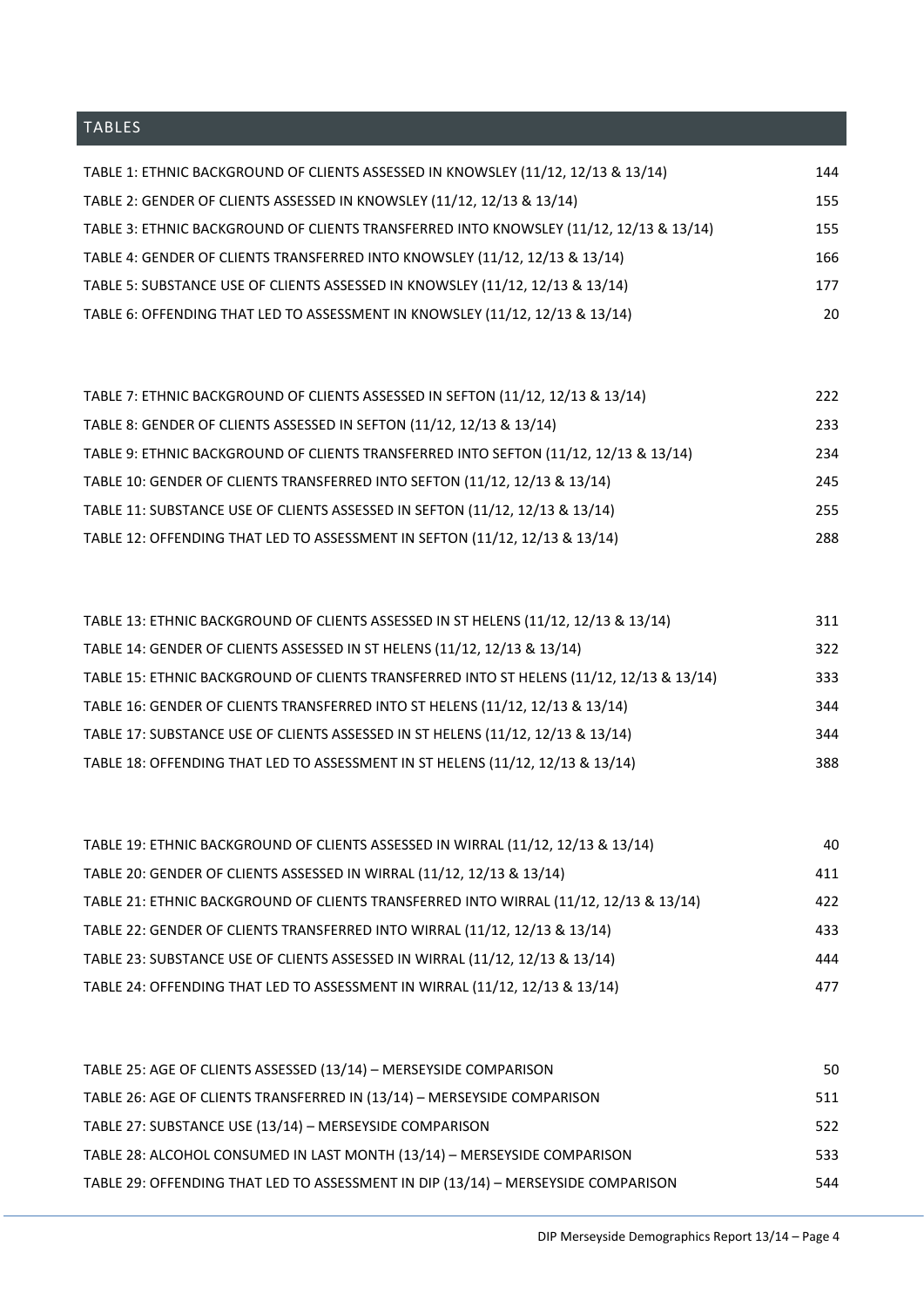<span id="page-5-0"></span>

| FIGURE 1: KNOWSLEY ASSESSMENTS - AGE (11/12, 12/13, 13/14)                                           | 144 |
|------------------------------------------------------------------------------------------------------|-----|
| FIGURE 2: KNOWSLEY TRANSFERS IN - AGE (11/12, 12/13, 13/14)                                          | 166 |
| FIGURE 3: KNOWSLEY ASSESSMENTS - DRUG TREATMENT (11/12, 12/13, 13/14)                                | 177 |
| FIGURE 4: KNOWSLEY ASSESSMENTS - INJECTING AND SHARING EQUIPMENT (11/12, 12/13, 13/14)               | 188 |
| FIGURE 5: KNOWSLEY ASSESSMENTS - HOW OFTEN HAS CLIENT DRANK ALCOHOL IN THE LAST MONTH (11/12, 12/13, |     |
| 13/14)                                                                                               | 199 |

| FIGURE 6: SEFTON ASSESSMENTS - AGE                                                                  | 222 |
|-----------------------------------------------------------------------------------------------------|-----|
| FIGURE 7: SEFTON TRANSFERS IN - AGE                                                                 | 244 |
| FIGURE 8: SEFTON ASSESSMENTS - DRUG TREATMENT (11/12, 12/13, 13/14)                                 | 266 |
| FIGURE 9: SEFTON ASSESSMENTS - INJECTING AND SHARING EQUIPMENT (11/12, 12/13, 13/14)                | 266 |
| FIGURE 10: SEFTON ASSESSMENTS - HOW OFTEN HAS CLIENT DRANK ALCOHOL IN THE LAST MONTH (11/12, 12/13, |     |
| 13/14                                                                                               | 277 |

| FIGURE 11: ST HELENS ASSESSMENTS - AGE                                                                 | 311 |
|--------------------------------------------------------------------------------------------------------|-----|
| FIGURE 12: ST HELENS TRANSFERS IN - AGE                                                                | 333 |
| FIGURE 13: ST HELENS ASSESSMENTS - DRUG TREATMENT (11/12, 12/13, 13/14)                                | 354 |
| FIGURE 14: ST HELENS ASSESSMENTS - INJECTING AND SHARING EQUIPMENT (11/12, 12/13, 13/14)               | 366 |
| FIGURE 15: ST HELENS ASSESSMENTS - HOW OFTEN HAS CLIENT DRANK ALCOHOL IN THE LAST MONTH (11/12, 12/13, |     |
| 13/14)                                                                                                 | 377 |

| FIGURE 16: WIRRAL ASSESSMENTS - AGE                                                                 | 40  |
|-----------------------------------------------------------------------------------------------------|-----|
| FIGURE 17: WIRRAL TRANSFERS IN - AGE                                                                | 422 |
| FIGURE 18: WIRRAL ASSESSMENTS - DRUG TREATMENT (11/12, 12/13, 13/14)                                | 442 |
| FIGURE 19: WIRRAL ASSESSMENTS - INJECTING AND SHARING EQUIPMENT (11/12, 12/13, 13/14)               | 453 |
| FIGURE 20: WIRRAL ASSESSMENTS - HOW OFTEN HAS CLIENT DRANK ALCOHOL IN THE LAST MONTH (11/12, 12/13, |     |
| 13/14                                                                                               | 464 |

| FIGURE 21: GENDER OF CLIENTS ASSESSED (13/14) - MERSEYSIDE COMPARISON         | 50  |
|-------------------------------------------------------------------------------|-----|
| FIGURE 22: GENDER OF CLIENTS TRANSFERRED IN (13/14) - MERSEYSIDE COMPARISON   | 511 |
| FIGURE 23: MERSEYSIDE ASSESSMENTS - INJECTING BEHAVIOUR (11/12, 12/13, 13/14) | 522 |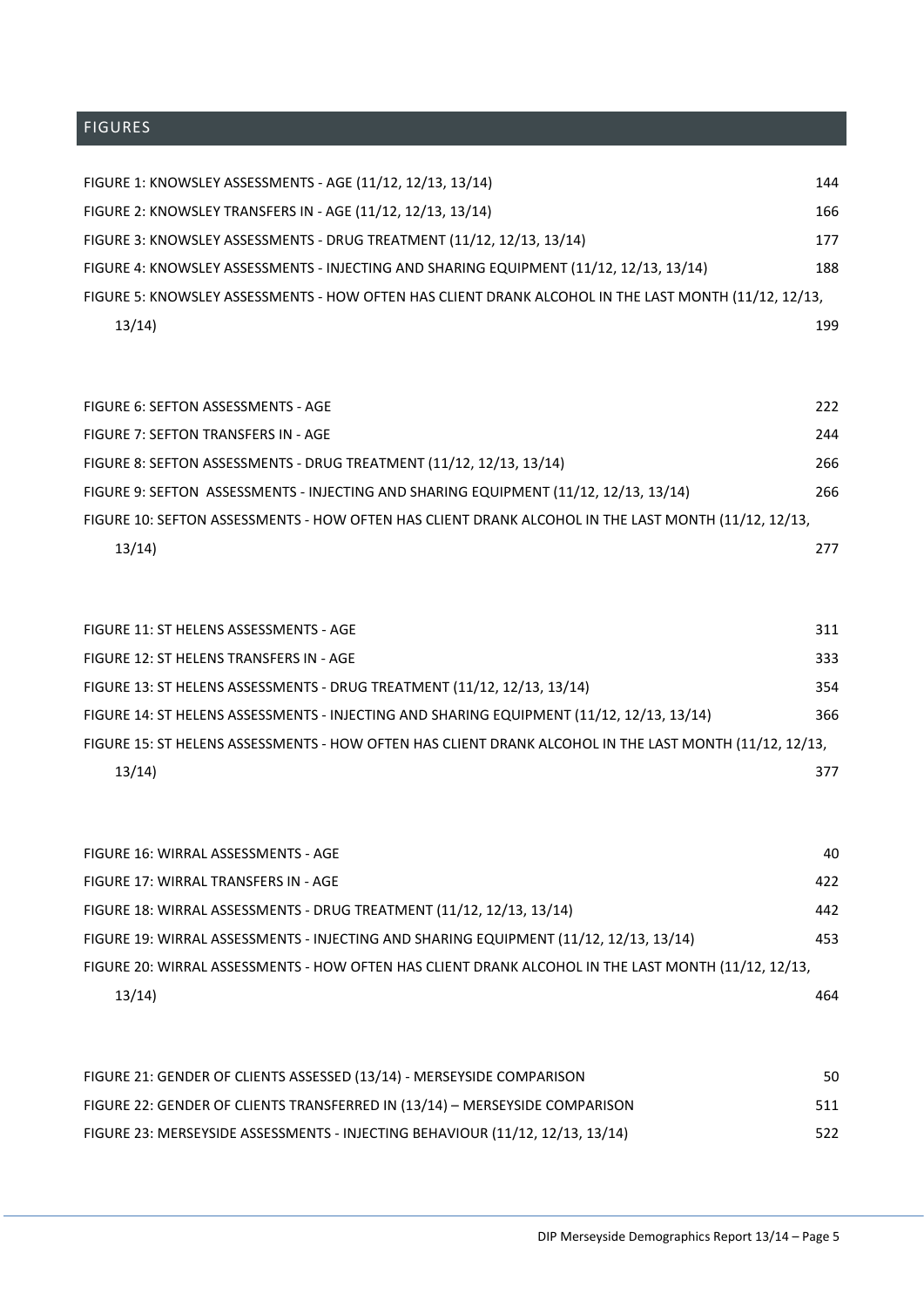## <span id="page-6-0"></span>**FOREWORD**

I was delighted to be asked by the Centre of Public Health to write the foreword for this year's DIP Merseyside Demographics Report 13/14. The DIP Programme continues an important entry point into the substance misuse treatment system for local drug users, particularly for those who are engaged in acquisitive crime and perhaps reluctant to access treatment services. In their evaluation of DIP on Merseyside, the Centre of Public Health found evidence that the DIP process had '*a measureable positive impact on clients offending*' (Cuddy et al., 2015). Certainly, for as long as the DIP Programme has been in operation, Wirral, like many other areas, has seen a reduction in acquisitive crime which has helped to transform our local communities.

There are, however, a number of emerging challenges for the DIP Programme, set against a rapidly changing landscape in which austerity and funding pressures dominate. Firstly, demonstrating the impact and outcomes of service provision is becoming increasingly important. Secondly, with the historical drug-driven crime wave largely consigned to the past, there is now a danger that the need for DIP interventions has diminished in the eyes of the wider community.

The findings of this report suggest that the demographic and profile of drug use is changing and serve as a reminder to all DIP delivery partners and to the wider community that we cannot afford to become complacent. The findings of this report are therefore vitally important to inform commissioning and to respond to changing patterns of drug use by allocating resources appropriately. They also form part of the wider evidence base for assessing the effectiveness of DIP interventions in promoting access to treatment and maintaining existing benefits in crime reduction.

**Steven Gavin, Public Health Manager, Wirral Council**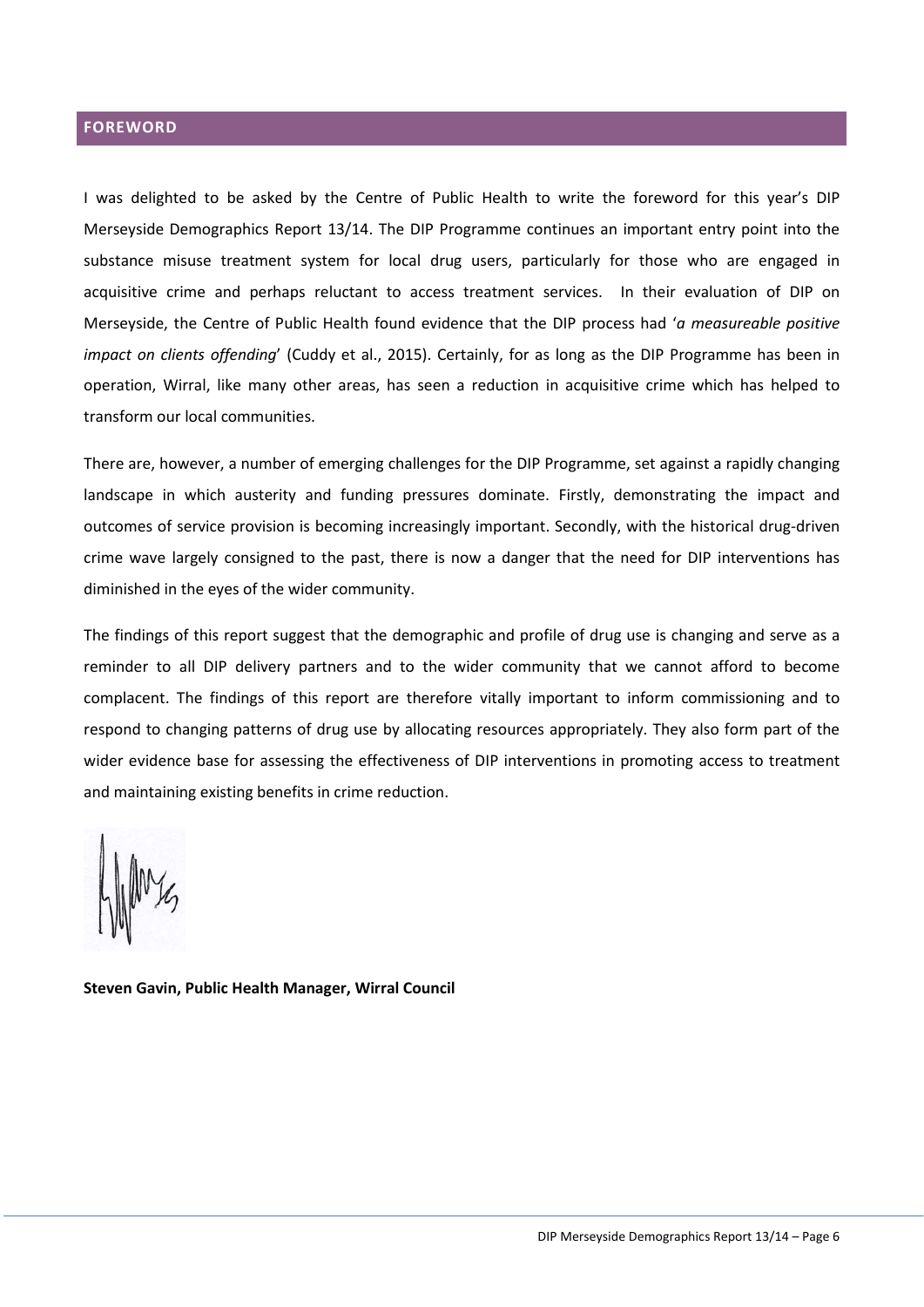#### <span id="page-7-0"></span>**EXECUTIVE SUMMARY**

The main objective of the Drug Interventions Programme (DIP) is to identify and engage with drug using offenders in the criminal justice system (CJS) in order to channel them into appropriate treatment services. In line with research evidence it assumes that if this treatment is effective it will result in reduced drug use and therefore reduced levels of offending. This report aims to provide the Merseyside DIP teams and commissioners with summary information regarding the characteristics of the clients who were assessed between April 2011 and March 2014.

## <span id="page-7-1"></span>KEY FINDINGS

- $\div$  Clients under 25 years of age make up sizeable proportions of those assessed in all areas, with the majority of those clients reporting cocaine use.
- $\div$  There still remains a large number of opiate/crack users (OCUs) presenting to DIP and this population is an ageing one in all areas.
- $\clubsuit$  There remains a substantial group of female clients within DIP, with proportions highest in St Helens of the areas examined here in detail.
- $\cdot \cdot$  Cocaine is still the most common drug used by clients assessed, with prevalence of its use highest in Knowsley.
- $\div$  With the exception of Knowsley, there are sizeable proportions of clients who have ever engaged in injecting behaviour presenting to DIP across Merseyside.
- $\cdot \cdot$  In general, clients assessed for DIP were not consuming alcohol on a regular (more often than weekly) basis.
- The most common offences committed by clients were Misuse of Drugs Act (MDA) offences, followed by shoplifting.

As previous demographic reports have alluded to, there are currently two distinct client groups presenting to DIP across Merseyside; younger, potentially less problematic, mostly powder cocaine using clients and older, likely more problematic OCUs. With the increasing likelihood of targeted testing being introduced in the near future across Merseyside, it is likely that there will be greater focus once again on this problematic OCU group as their offending behaviour will be intrinsically linked to their drug use. It still remains critical that teams are aware of the ongoing variation in their client base, but those whose resources have been more tailored towards the younger clients should recognise that a shift in numbers towards a larger OCU population may be imminent.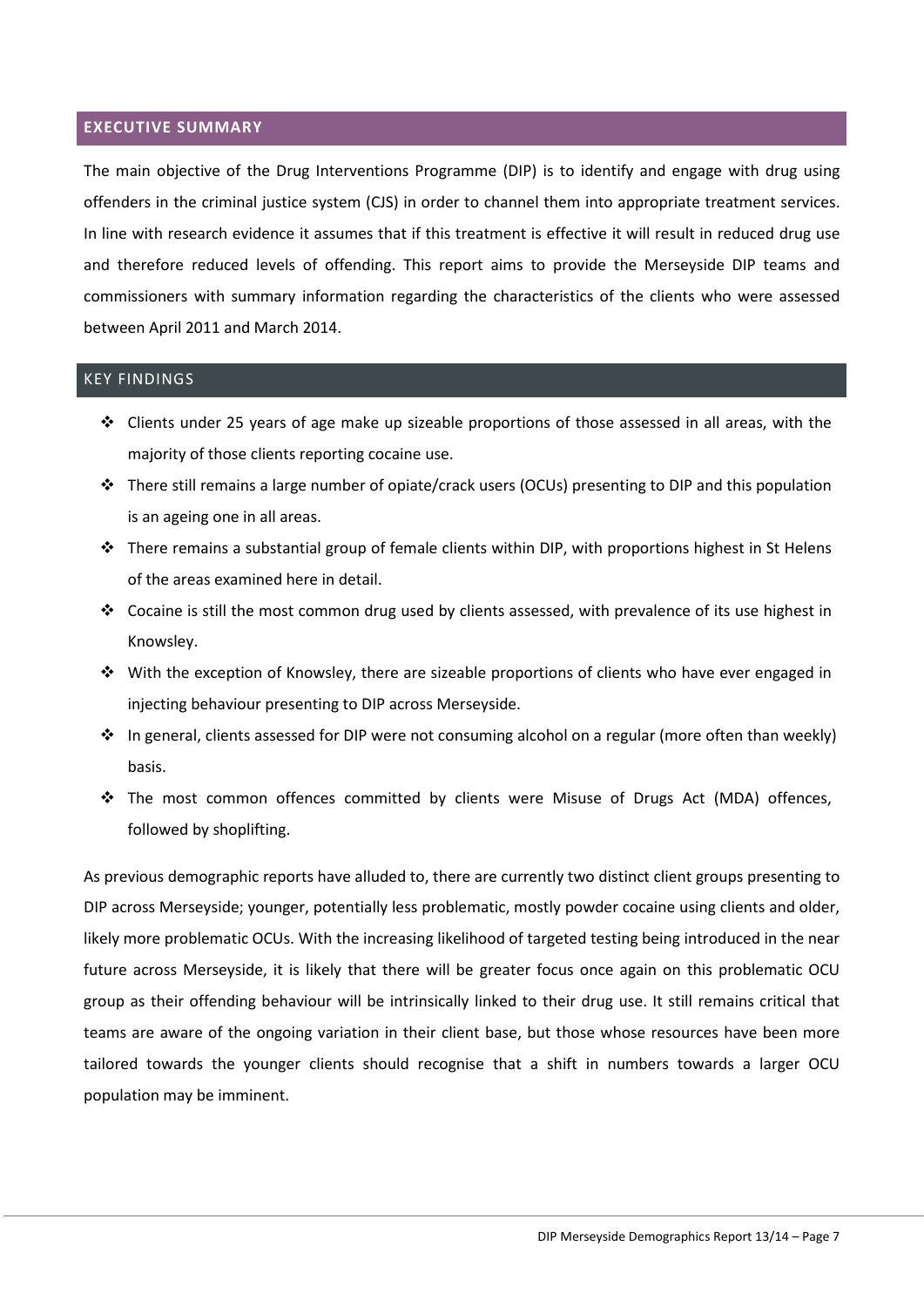#### <span id="page-8-0"></span>**AIM OF THE REPORT**

This report aims to provide the Merseyside DIP teams and commissioners with the characteristics of the clients that they had contact with between April 2011 and March 2014. It will present:

- A year by year comparison between 2011/12, 2012/13 and 2013/14 for four of the Merseyside Drug (and Alcohol) Action Team [D(A)AT] areas (Knowsley, Sefton, St Helens & Wirral).
- An analysis of data across the four Merseyside D(A)ATs focussed on 2013/14.

This report will inform teams as to the overall profile of clients assessed for DIP and identify trends among this drug using population on Merseyside. This will aid teams in applying resources and determining best practice in an environment where there is currently reduced funding.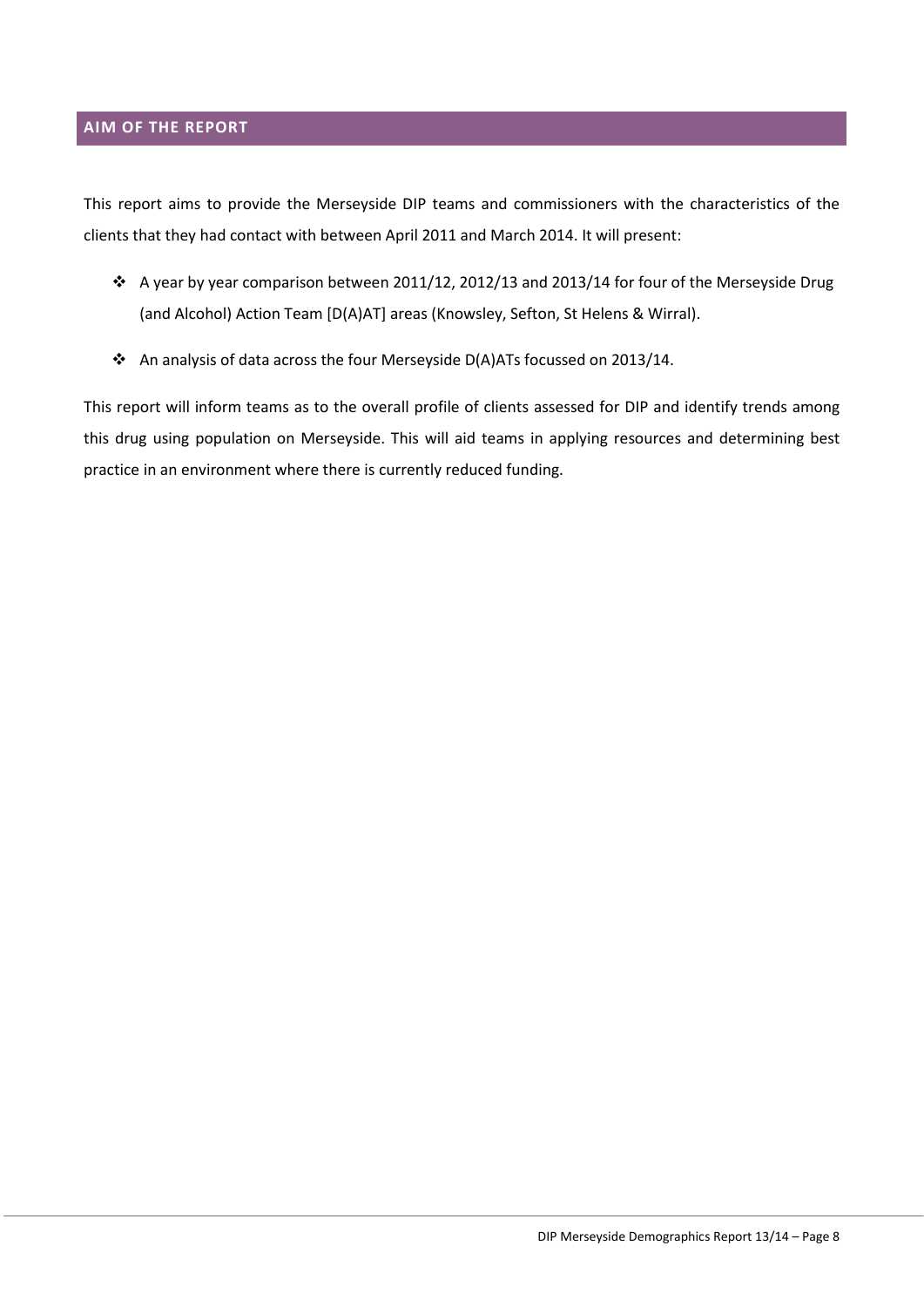#### <span id="page-9-0"></span>**INTRODUCTION**

#### <span id="page-9-1"></span>DRUG USE IN ADULTS

The link between drug use and acquisitive crime is well established through research and has been addressed within UK Government policy. It is estimated that drug related crime costs £13.9bn per year (Singleton et al, 2006) and a recent study on acquisitive offending among substance misusers found that 40% had committed an acquisitive crime in the month prior to study entry (Hayhurst et al, 2013). Acquisitive crime aside, drug misusers frequently come into contact with the Criminal Justice System (CJS) as the use of illegal drugs makes them liable for arrest (Gossop, 2005).

The 2013/14 Crime Survey for England and Wales (CSEW) estimated that over a third (35.6%) of 16 to 59 year olds had used one or more illicit drugs in their lifetime (Home Office, 2014). The survey also found that 8.8% of adults had used illicit drugs in the previous year, a similar figure to that reported in 2012/13 (8.2%). In addition, past year Class A drug use amongst 16-59 year olds had increased slightly in 2013/14 to 3.1% after a relatively stable level between 1996 (2.7%) and 2012/13 (2.6%). Cannabis remained the most likely drug to be used among adults in 2013/14, with increases seen in use of cocaine, ecstasy, ketamine and LSD compared to 2012/13.

## <span id="page-9-2"></span>DRUG INTERVENTIONS PROGRAMME (DIP)

The Drug Interventions Programme (DIP) was developed as part of the updated Drugs Strategy to break the link between drugs and crime, so as to minimise the related harm caused to individuals and society as a whole. DIP was introduced in April 2003 and still forms an important part of government policy to this day. The current drugs strategy, "*Reducing Demand, Restricting Supply, Building Recovery: Supporting people to live a drug free life"* (Home Office, 2010), embraces the concept of DIP in assisting with the strategy's aims to support drug using offenders and encourage them to access treatment and recovery whilst in contact with the CJS. Research has commented on the important role the CJS has to play in reducing drug use and recidivism among offenders. Research also documents how proactive engagement can be an effective way to channel drug using offenders into treatment and rehabilitation services (UKPDC, 2009). DIP represents an important opportunity for this engagement as clients assessed under the programme can be some of the most difficult to reach drug users. It has been estimated that every £1 spent on treatment saves £2.50 in subsequent social and criminal justice costs, outlining the effectiveness of treatment for these individuals (Jones et al, 2009) and the important role that DIP can play in their lives.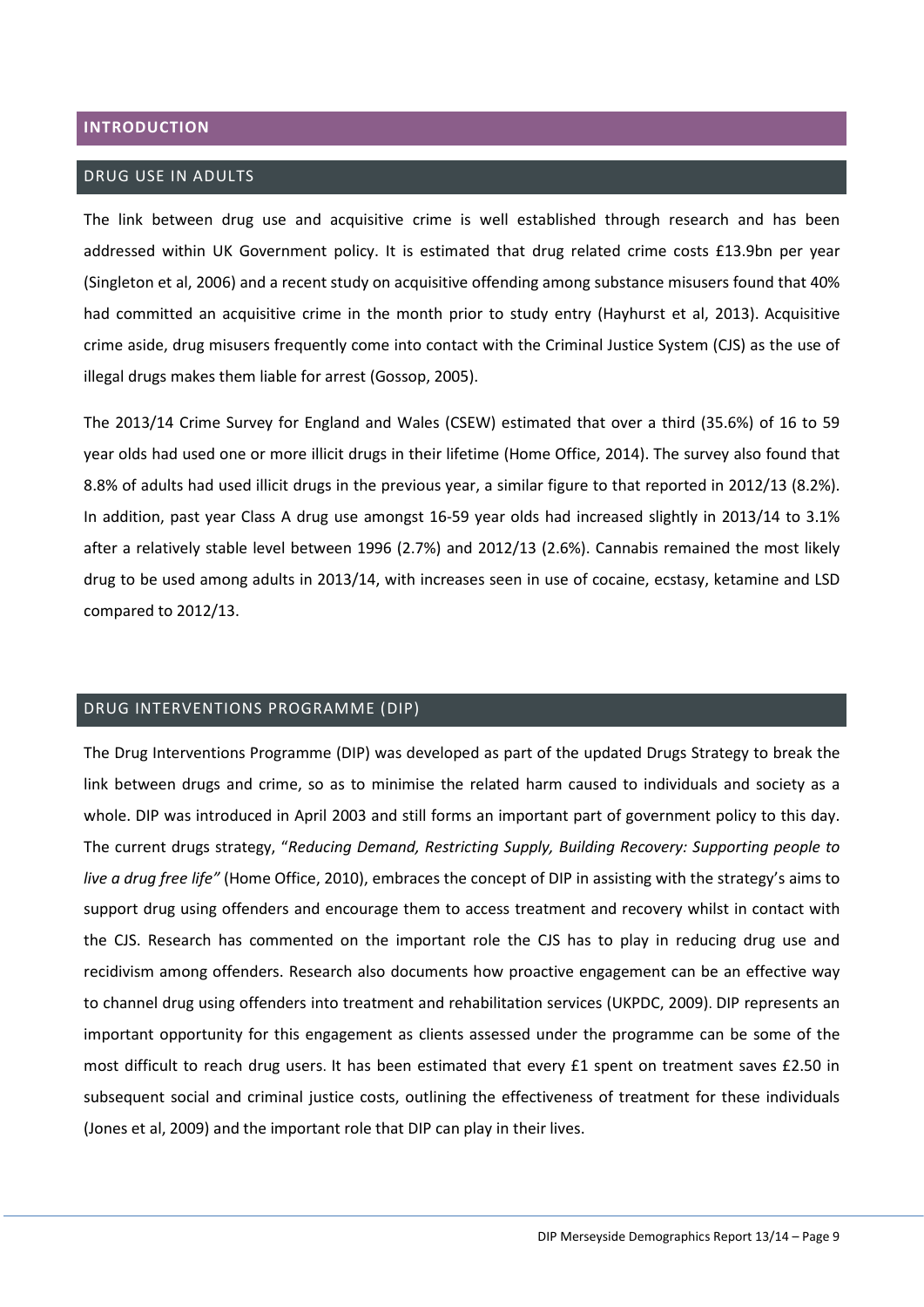Whilst there has been an abundance of data produced about DIP, most of it has been performance management related. So far, on a national level, there has been little data produced examining the characteristics of the clients coming into contact with DIP. There is, however, a wealth of information on the characteristics of drug misusers from other sources, some of which is outlined in the rest of this section.

In October 2013 the Home Office decommissioned DIP as a national programme and Public Health England (PHE) took responsibility for collecting and reporting the data previously reported to the Home Office for criminal justice interventions. There were some limitations as not all data sets could be reported on by PHE, e.g. drug testing data, but locally, teams had more scope to tailor data collection to their local needs once it complied with the overarching Required Assessment / PHE criminal justice process. DIP as a programme continues to be implemented across Merseyside, with the processes which originally underpinned it still remaining in place at all stages of the criminal justice system in order to engage offenders into drug treatment.

#### <span id="page-10-0"></span>AGE OF DRUG USERS

The 2013/14 CSEW estimated just under four in ten (36.3%) 16 to 24 year olds had used one or more illicit drugs in their lifetime, with 18.9% of this age group having used one or more illicit drugs in the last year – an increase compared to 2012/13 (16.2% ) but at a similar level to 2011/12 (19.2%). The general trend for past year usage of Class A drugs amongst this age group has increased slightly compared to 2013/14. This follows a steady decline since 1996 (when it was 9.2%). For example, usage of Class A drugs among 16-24 year olds fell from 8.0% in 2008/09 to 4.8% in 2012/13, but then increased to 6.2% in 2013/14. This gradual decline is partly due to falls in last year usage of both ecstasy and hallucinogens, though it should be noted that there has been an increase in powder cocaine use over the same time period (from 1.3% to 4.2%). Frequent use of any drug (i.e. using a drug more than once a month on average in the last year) among 16 to 24 year olds decreased from 11.6% in 2002/03 to just 6.6% in 2013/14 (an increase on 2012/13, 5.1%).

Cannabis remained the drug most likely to be used by this age group, with the 2013/14 CSEW estimating that 15.1% of 16 to 24 year olds used cannabis in the last year, which represented almost 80% of last year illicit drug users in this age group. Although levels of mephedrone use among this age group continue to be higher than in any other, with estimates of 1.9% of 16 to 24 year olds using it in the last year, it should be noted that there has been a marked decrease in mephedrone use among this age group over the past three years (4.4% in 2010/11). In terms of emerging legal drugs, 7.6 % of 16 to 24 year olds reported use of nitrous oxide in 2013/14, far higher than use of any illicit drug (with the exception of cannabis) among this age group (Home Office, 2014).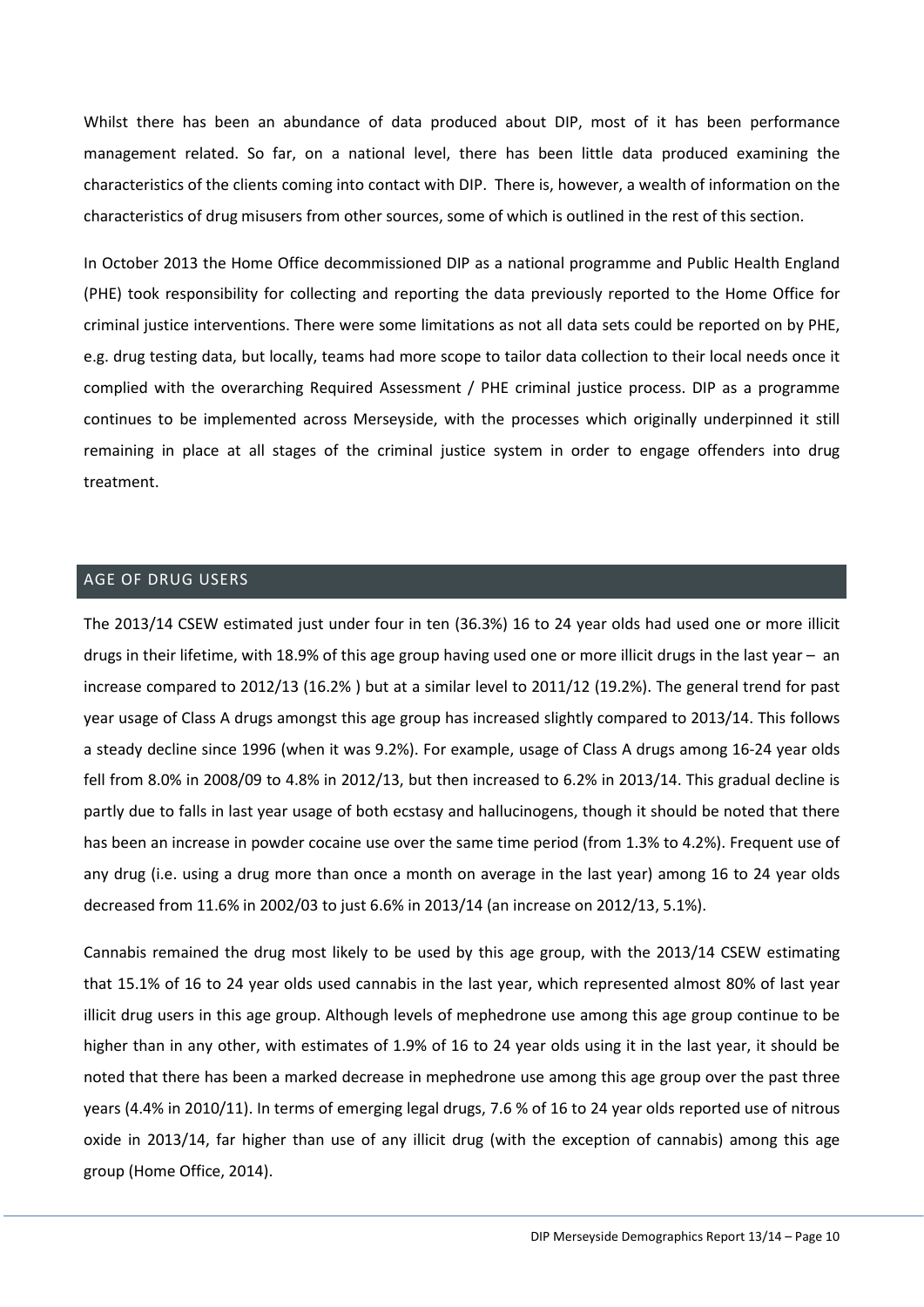The 2013/14 CSEW found that those aged from 16 to 19 and 20 to 24 reported the highest levels of drug use in the last year of any age group (19.3% and 18.7% respectively). Levels of drug use also decreased as age increased, with just 1.5% of 55 to 59 year olds reporting drug use in the last year. When looking at the use of Class A drugs, use in the month prior to surveying was highest in the 20 to 24 year old age group (7.7%). From a national perspective the most recent data from the National Drug Treatment Monitoring System (NDTMS) shows that the median age of individuals in treatment in 2013/14 was 36 years, with 79% of these being opiate users (Public Health England, 2014a).

## <span id="page-11-0"></span>GENDER AND DRUG USE

The 2013/14 CSEW indicated that men reported higher levels of illicit drug use over their lifetime, in the previous year, and in the past month compared to women (Home Office, 2014). However, despite their lower numbers, female problematic drug users have some specific issues, as highlighted by Becker & Duffy (2002):

- Pregnancy and child care
- Sex working "Women engaging in sex-for-money or sex-for-drugs exchanges are likely to be at greater risks of both negative health and social consequences"
- Sexual health needs, including unwanted pregnancy and sexually transmitted infections
- Past experience of sexual and physical abuse
- Mental health needs.

They also highlighted more generic barriers women may face in accessing drug treatment services, including:

- Stigmatisation and child protection issues
- Poor social support networks
- Weakness in maternity services
- Negative attitudes of health professionals
- Ineffective inter-agency working.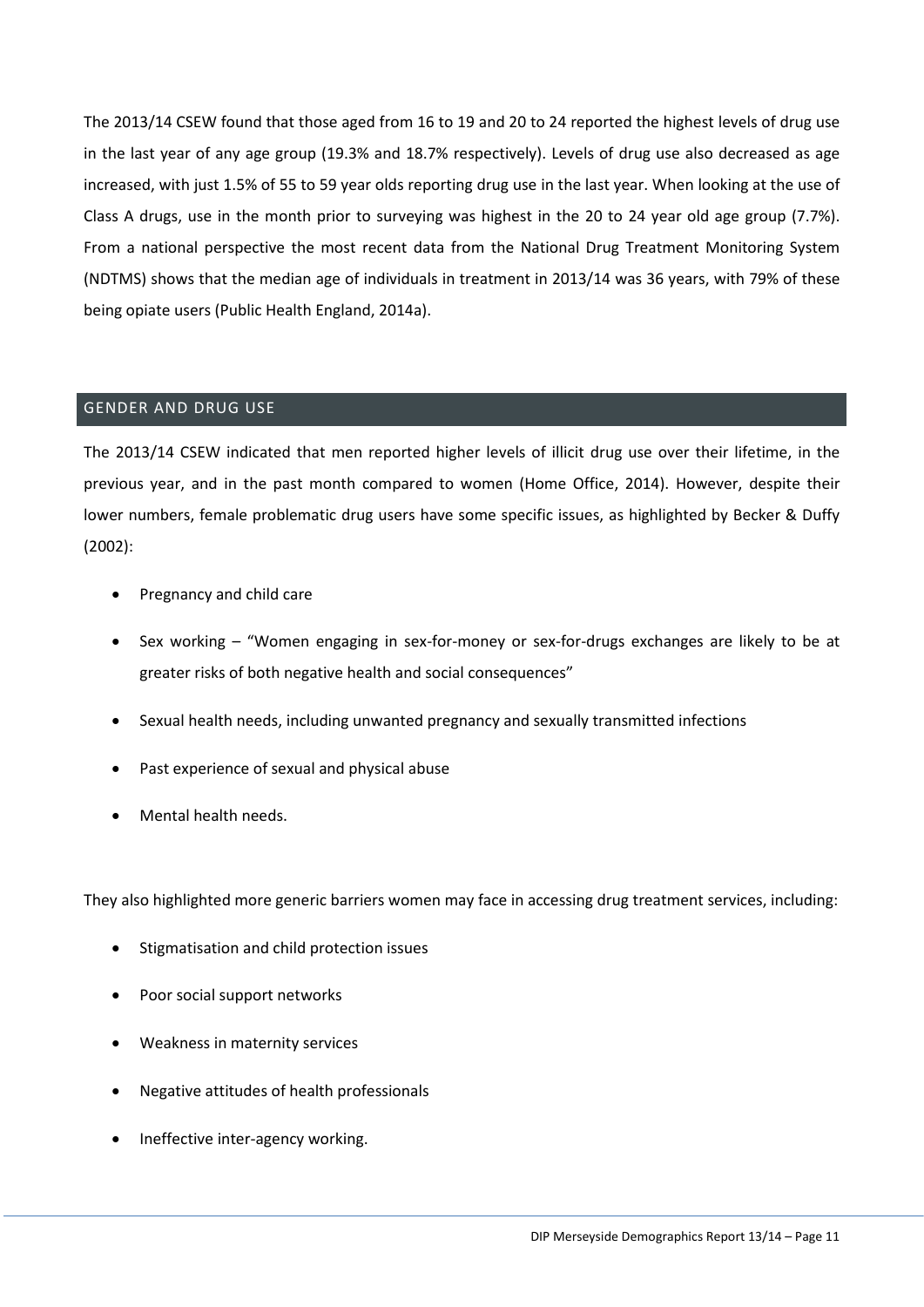# <span id="page-12-0"></span>DRUG USE AND ALCOHOL

The Drug Treatment Outcomes Report Study (DTORS) in the UK, which evaluated drug treatment across England, found that almost a quarter of clients who were drinking at intake into treatment reported problematic patterns of alcohol consumption (Jones et al, 2009). The 2013/14 CSEW found that drug use increased as frequency of alcohol consumption did. For example, individuals aged between 16 and 59 who reported drinking alcohol three or more days per week were around twice as likely to have used any illicit drug (11.9%) and four times more likely to have used a Class A drug (5.6%) as those who had not consumed any alcohol in the last month (Home Office, 2014). In addition, data from NDTMS showed that there were 114,920 clients in structured treatment in 2013/14 who cited alcohol as their primary problematic substance, an increase of 5% compared to 2012/13. Furthermore, new presentations to treatment (i.e. clients who were treatment naive) increased by 7% in 2013/14 compared to 2012/13 (Public Health England, 2014b).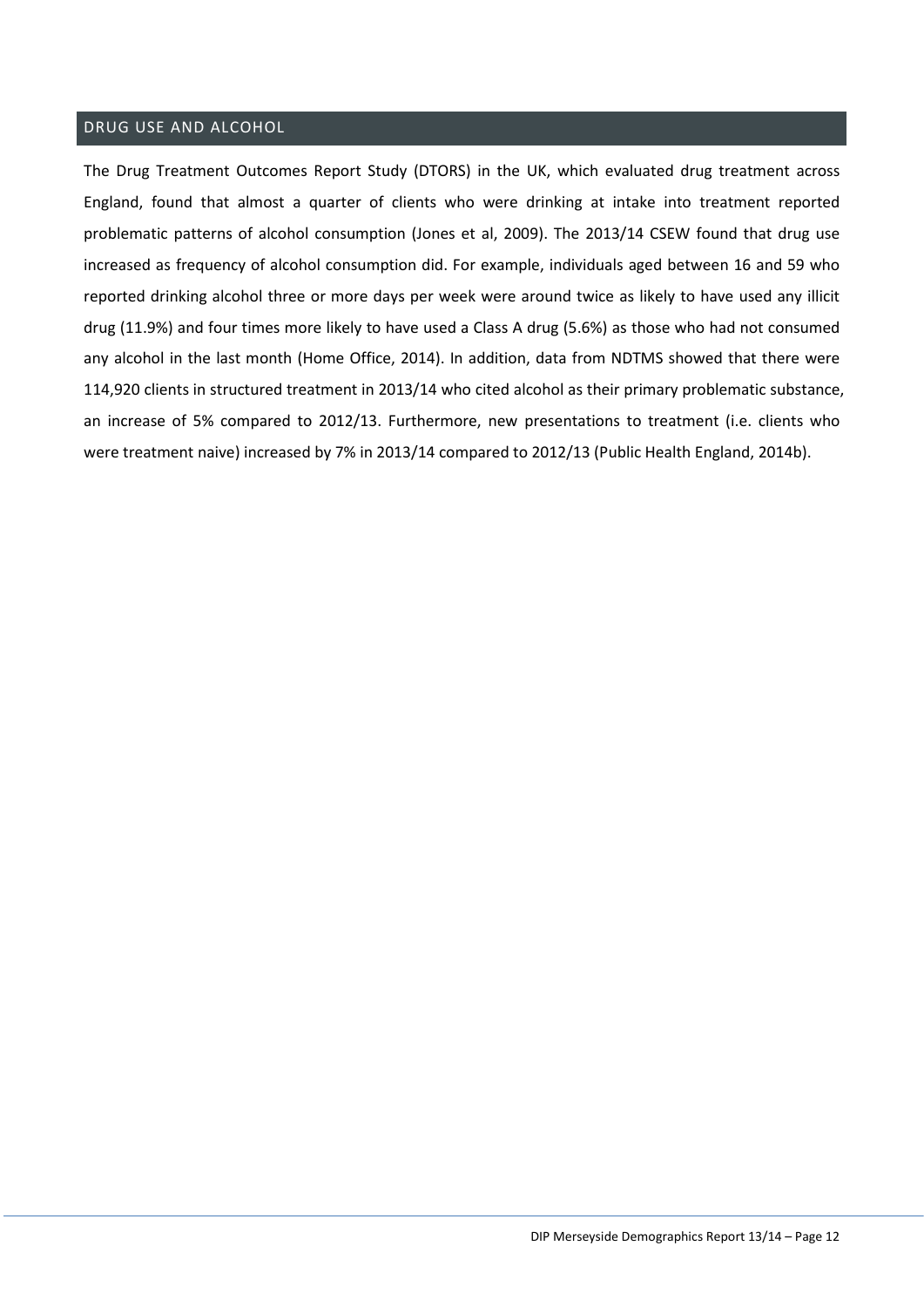#### <span id="page-13-0"></span>**FINDINGS - KNOWSLEY**

- There was a substantial decrease in the numbers of clients assessed via a Drug Interventions Record (DIR) between 11/12 (176) & 12/13 (176) and 13/14 (107). This decrease can be directly linked to the reduction in the number of arrests seen across Merseyside in 13/14 compared to previous years.
- $\cdot \cdot$  The vast majority of clients assessed in all three time periods were white males. The age profile of clients for whom DIP contact was initiated in Knowsley was also similar across the three years. However there was a considerable decrease in the proportion of clients aged between 18 and 24, the youngest age group (31.7% in 2012/13 to 21.5% in 2013/14) as well as a slight increase in proportions of clients over the age of 40 in the same time period.
- $\cdot \cdot$  The number of clients transferred into Knowsley fell considerably in 13/14 (63) compared to 11/12 (129) and 12/13 (171). The majority of these clients in all three years were again white males. Clients being transferred in were only slightly older than those who presented to DIP via other criminal justice routes in 13/14. However, overall, the same young age profile was seen as with those whose DIP contact was initiated in Knowsley.
- \* Cocaine was the most commonly used drug among clients assessed, with over three-quarters of clients reporting its use in all three time periods. In addition, over a quarter of clients assessed in all three periods reported the use of cannabis. By way of contrast, the proportions of clients reporting use of heroin or crack increased in 2013/14 after a decrease between 11/12 and 12/13.
- $\div$  The proportion of clients coming into contact with DIP in 13/14 who had injected in their lifetime increased slightly compared to 12/13 (4.9% and 4.3% respectively).
- Almost six in ten clients assessed in 13/14 reported consuming alcohol either between two and four times a month or less than monthly, a decrease on proportions in 12/13 but similar to that in 11/12. Less than a quarter of clients assessed reported drinking alcohol more than once a week in 13/14, a similar proportion to 12/13 but a considerable decrease to that in 11/12.
- Proportions of clients assessed who were arrested for MDA offences decreased considerably between 13/14 and 12/13, with nearly four in ten clients assessed by the DIP team in 13/14 (39.3%) compared to over half in 12/13 (51.1%). Decreases were also seen in criminal damage and theft - car offences across the three years. By contrast, there were increases in the proportions of clients arrested for either burglary or shoplifting offences over the total period examined.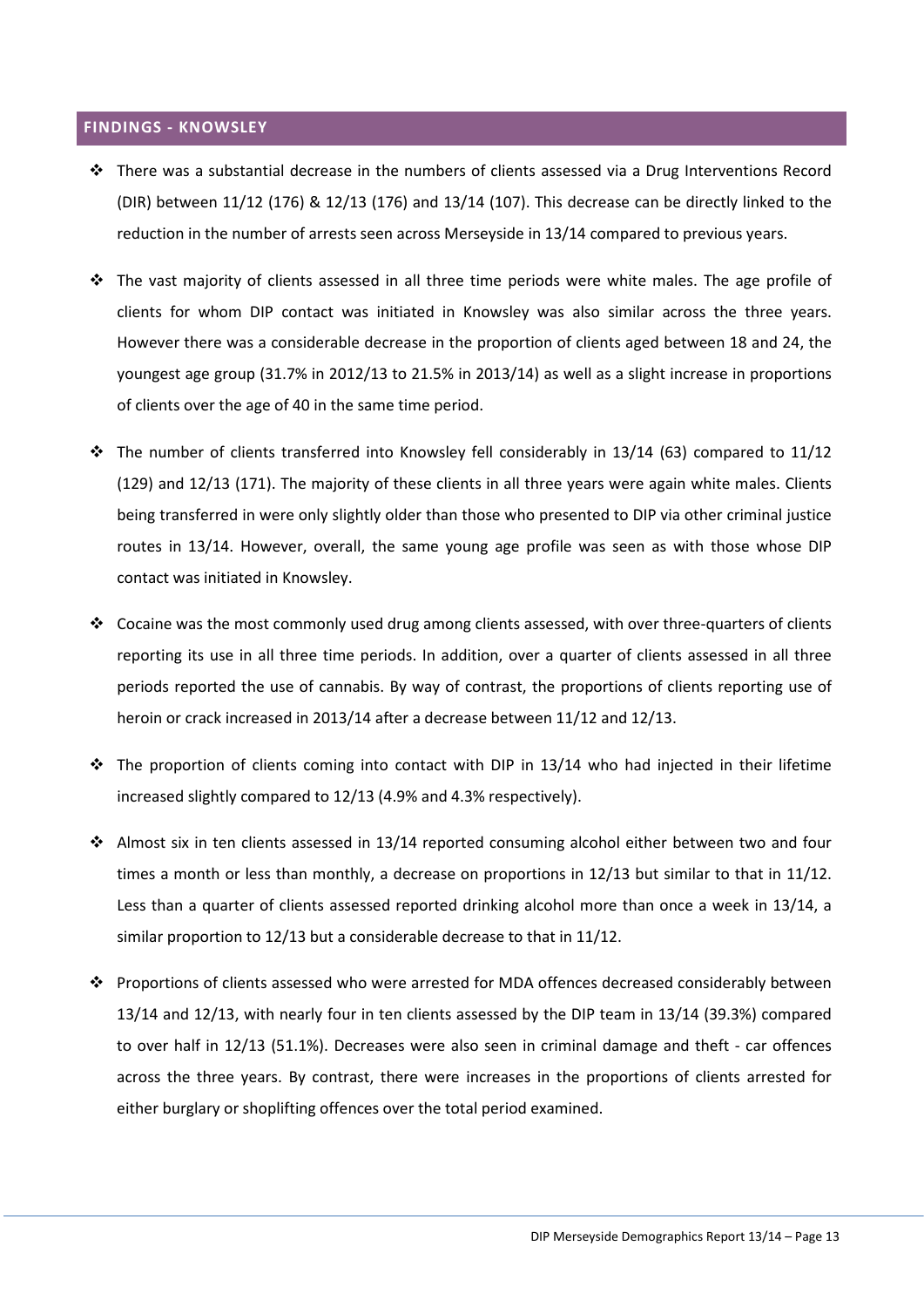## <span id="page-14-0"></span>**TABLES – KNOWSLEY ASSESSMENTS**

## <span id="page-14-1"></span>ETHNICITY

<span id="page-14-3"></span>

| Table 1: Ethnic background of clients assessed in Knowsley (11/12, 12/13 & 13/14) |  |
|-----------------------------------------------------------------------------------|--|
|-----------------------------------------------------------------------------------|--|

| Year      |               | <b>Black</b> | <b>Mixed</b>   | White | Other        |
|-----------|---------------|--------------|----------------|-------|--------------|
| 11/12     | <b>Number</b> | $\mathbf 1$  |                | 172   | $\mathbf 1$  |
| $(n=174)$ | %             | 0.6          |                | 98.9  | 0.6          |
| 12/13     | <b>Number</b> | $\mathbf 1$  | $1\,$          | 129   |              |
| $(n=131)$ | $\%$          | 0.8          | 0.8            | 98.5  |              |
| 13/14     | <b>Number</b> |              | $\overline{2}$ | 99    | $\mathbf{1}$ |
| $(n=102)$ | $\%$          |              | 2.0            | 97.1  | 1.0          |

*NB: Two clients in 11/12, eight clients in 12/13 and five clients in 13/14 did not provide information about their ethnicity.*

<span id="page-14-2"></span>AGE

<span id="page-14-4"></span>

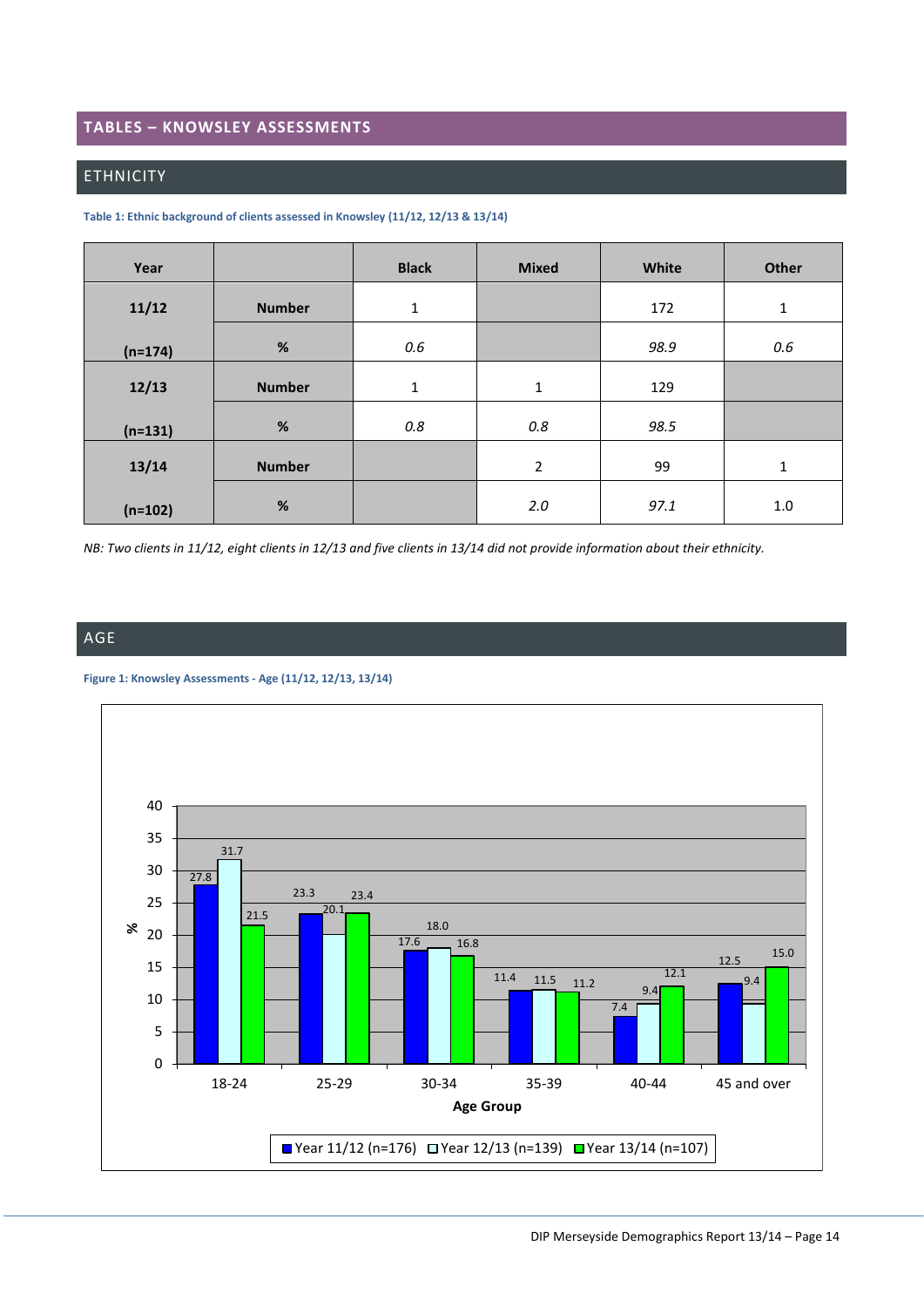# <span id="page-15-0"></span>GENDER

| Year      |               | Female | <b>Male</b> |
|-----------|---------------|--------|-------------|
| 11/12     | <b>Number</b> | 20     | 156         |
| $(n=176)$ | $\%$          | 11.4   | 88.6        |
| 12/13     | <b>Number</b> | 13     | 126         |
| $(n=139)$ | %             | 9.4    | 90.6        |
| 13/14     | <b>Number</b> | 17     | 90          |
| $(n=107)$ | $\%$          | 15.9   | 84.1        |

#### <span id="page-15-3"></span>**Table 2: Gender of clients assessed in Knowsley (11/12, 12/13 & 13/14)**

## <span id="page-15-1"></span>**TABLES – KNOWSLEY TRANSFERS IN**

# <span id="page-15-2"></span>ETHNICITY

<span id="page-15-4"></span>**Table 3: Ethnic background of clients transferred into Knowsley (11/12, 12/13 & 13/14)**

| Year      |               | <b>Black</b>   | <b>Chinese</b> | <b>Other</b> | White |
|-----------|---------------|----------------|----------------|--------------|-------|
| 11/12     | <b>Number</b> |                |                | $\mathbf 1$  | 127   |
| $(n=128)$ | $\%$          |                |                | 0.8          | 99.2  |
| 12/13     | <b>Number</b> | $\overline{2}$ | $\mathbf 1$    |              | 132   |
| $(n=135)$ | $\%$          | 1.5            | 0.7            |              | 97.8  |
| 13/14     | <b>Number</b> |                |                | $\mathbf{1}$ | 62    |
| $(n=63)$  | $\%$          |                |                | $1.6\,$      | 98.4  |

*NB: One client in 11/12 and thirty six clients in 12/13 did not provide information about their ethnicity.*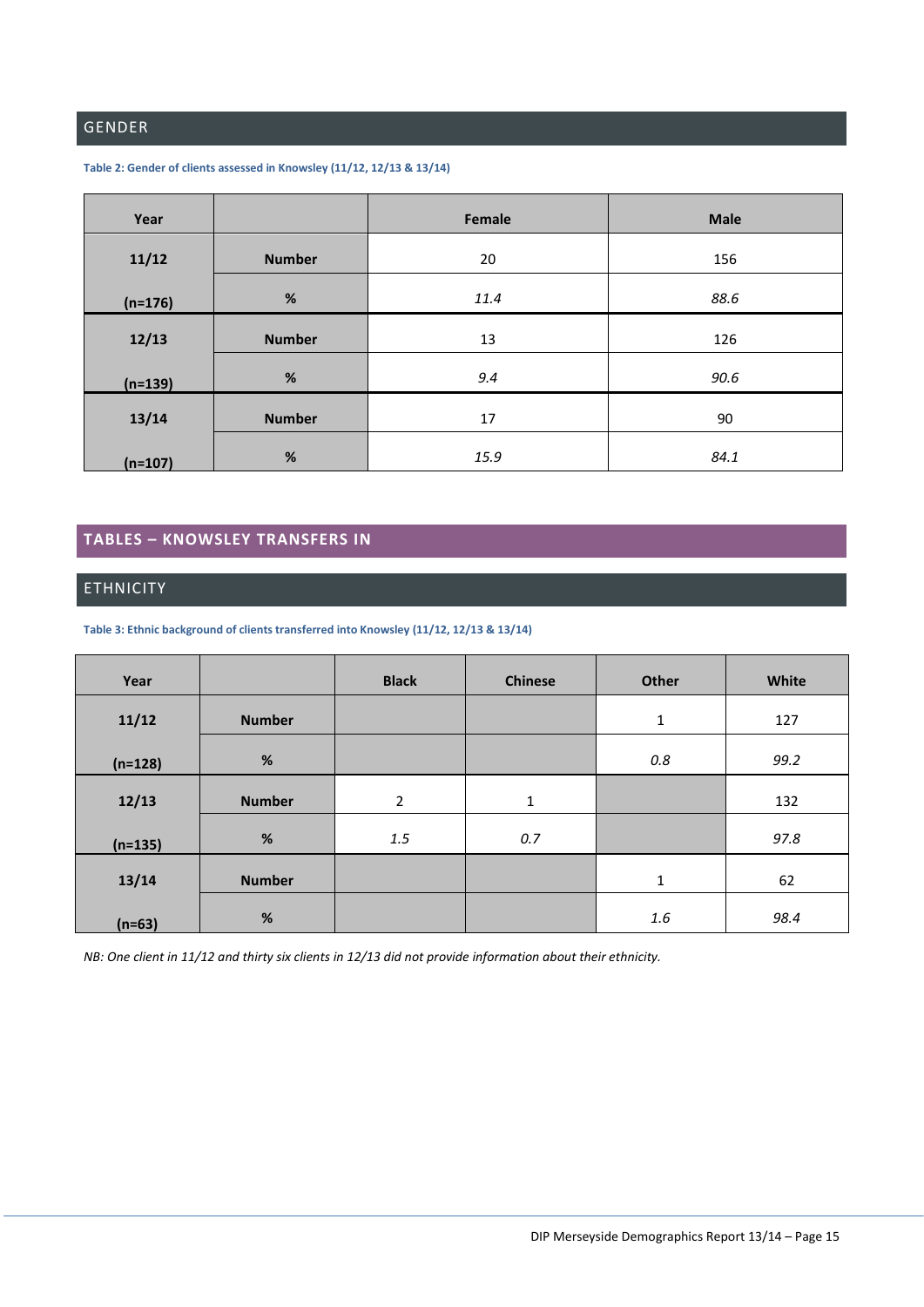# <span id="page-16-0"></span>AGE

<span id="page-16-3"></span>**Figure 2: Knowsley Transfers In - Age (11/12, 12/13, 13/14)**



# <span id="page-16-1"></span>GENDER

<span id="page-16-2"></span>**Table 4: Gender of clients transferred into Knowsley (11/12, 12/13 & 13/14)**

| Year      |               | Female | <b>Male</b> |
|-----------|---------------|--------|-------------|
| 11/12     | <b>Number</b> | 20     | 109         |
| $(n=129)$ | $\%$          | 15.5   | 84.5        |
| 12/13     | <b>Number</b> | 29     | 142         |
| $(n=171)$ | $\%$          | 17.0   | 83.0        |
| 13/14     | <b>Number</b> | 3      | 60          |
| $(n=63)$  | $\%$          | 4.8    | 95.2        |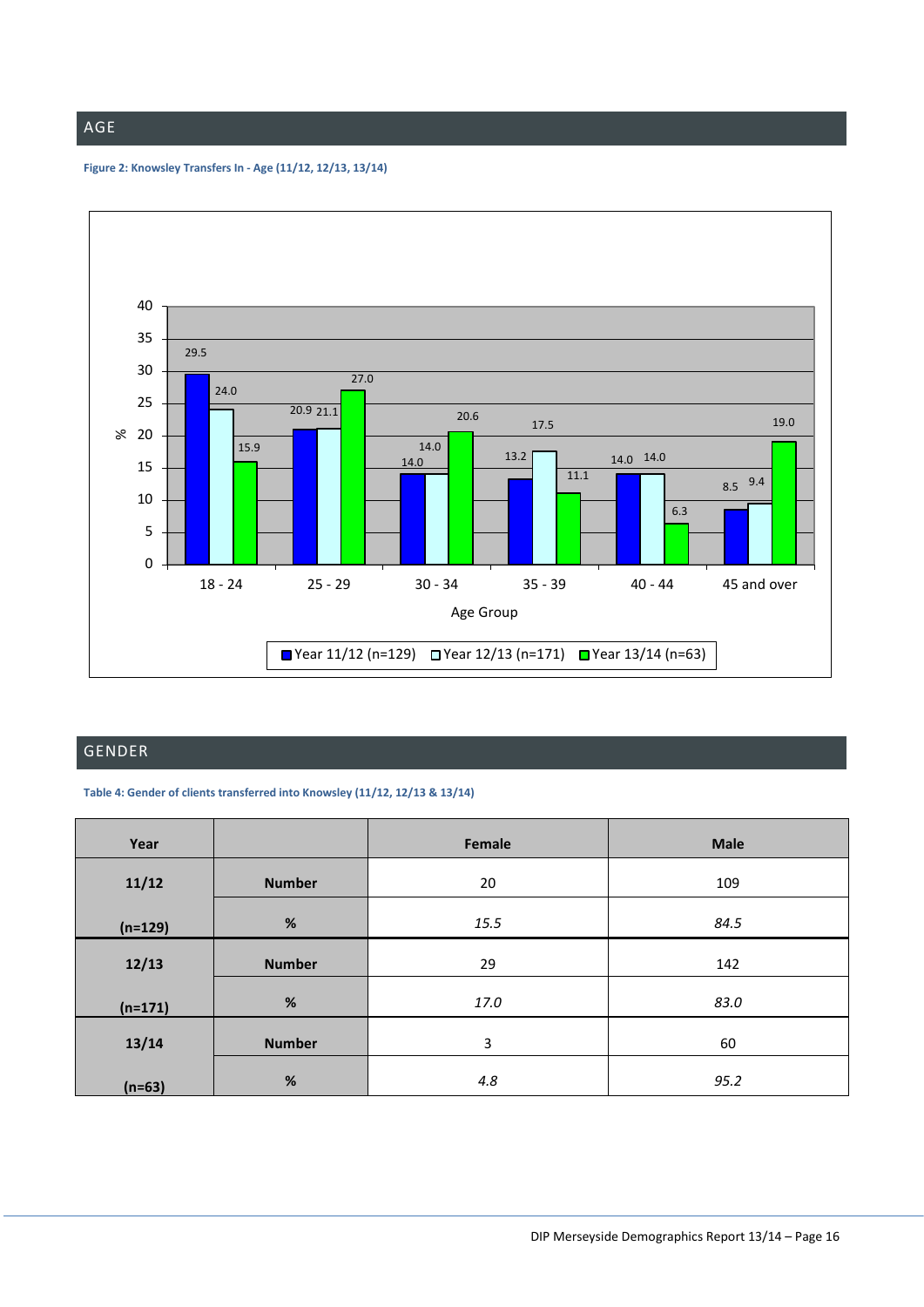## <span id="page-17-0"></span>**TABLES – KNOWSLEY SUBSTANCE USE & OFFENDING**

## <span id="page-17-1"></span>SUBSTANCE USE

| Year      |              | <b>Alcohol</b> | Benzo.         | <b>Cannabis</b> | <b>Cocaine</b> | <b>Crack</b> | <b>Ecstasy</b> | <b>Heroin</b> | Meth. | <b>Other</b>   |
|-----------|--------------|----------------|----------------|-----------------|----------------|--------------|----------------|---------------|-------|----------------|
| 11/12     | $\mathsf{n}$ | 5              | $\overline{2}$ | 49              | 133            | 14           |                | 15            |       | $\mathbf 1$    |
| $(n=176)$ | %            | 2.8            | 1.1            | 27.8            | 75.6           | 8.0          |                | 8.5           |       | 0.6            |
| 12/13     | $\mathsf{n}$ | 18             |                | 47              | 112            | 9            | $\mathbf{1}$   | 8             |       | $\overline{2}$ |
| $(n=137)$ | %            | 13.1           |                | 34.3            | 81.8           | 6.6          | 0.7            | 5.8           |       | 1.5            |
| 13/14     | $\mathsf{n}$ | 8              | $\mathbf{1}$   | 30              | 89             | 10           | 1              | 12            | 3     | $\overline{2}$ |
| $(n=107)$ | %            | 7.5            | 0.9            | 28.0            | 83.2           | 9.3          | 0.9            | 11.2          | 2.8   | 1.9            |

<span id="page-17-3"></span>**Table 5: Substance use of clients assessed in Knowsley (11/12, 12/13 & 13/14)**

*NB: Figures will add up to greater than 100% as clients are allowed to indicate more than one drug of use.*

# <span id="page-17-2"></span>DRUG TREATMENT

<span id="page-17-4"></span>**Figure 3: Knowsley Assessments - Drug Treatment (11/12, 12/13, 13/14)**

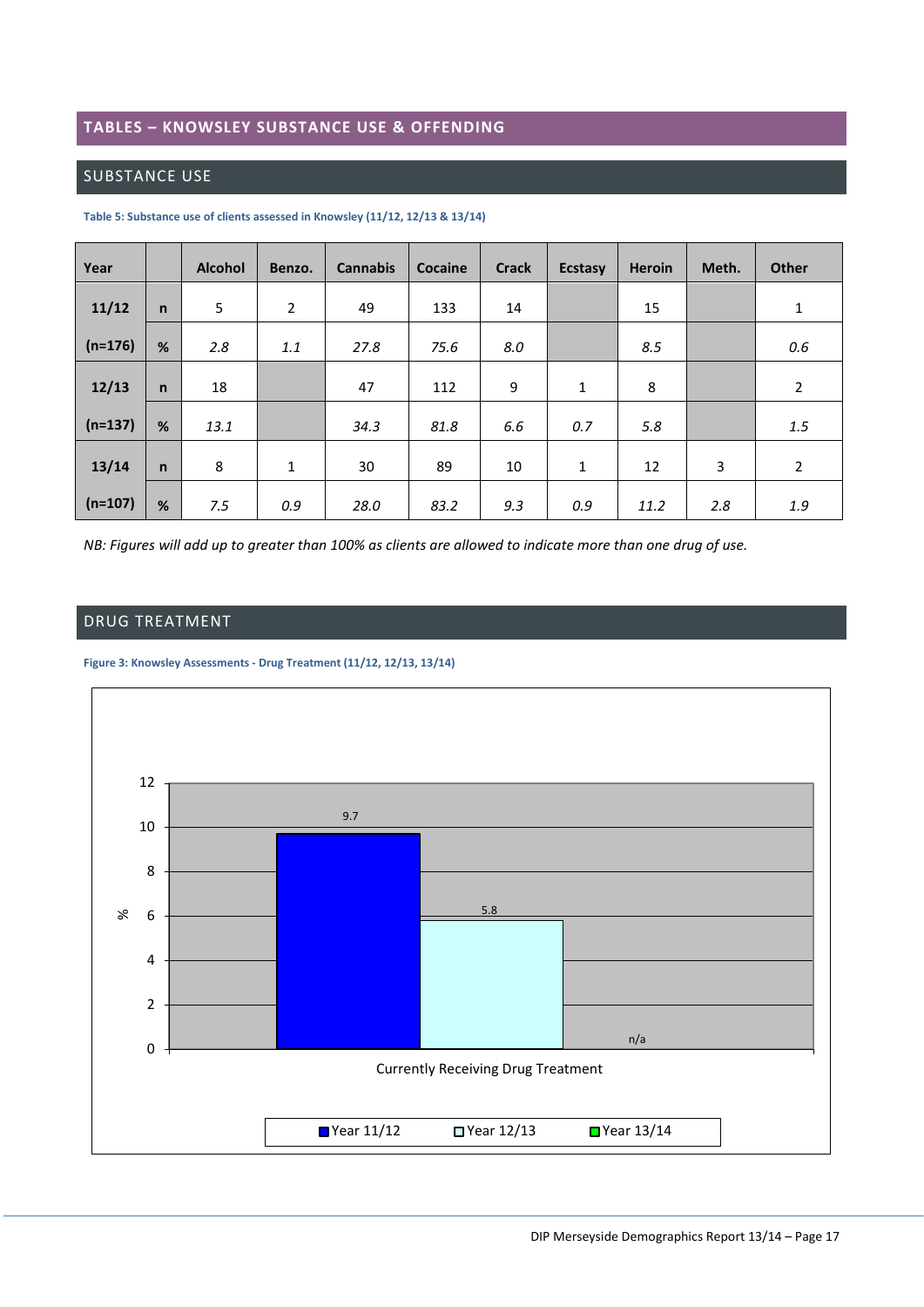# <span id="page-18-0"></span>INJECTING & SHARING EQUIPMENT



<span id="page-18-1"></span>**Figure 4: Knowsley Assessments - Injecting and Sharing Equipment (11/12, 12/13, 13/14)**

*NB: Four clients in 13/14 did not provide information about ever injecting.*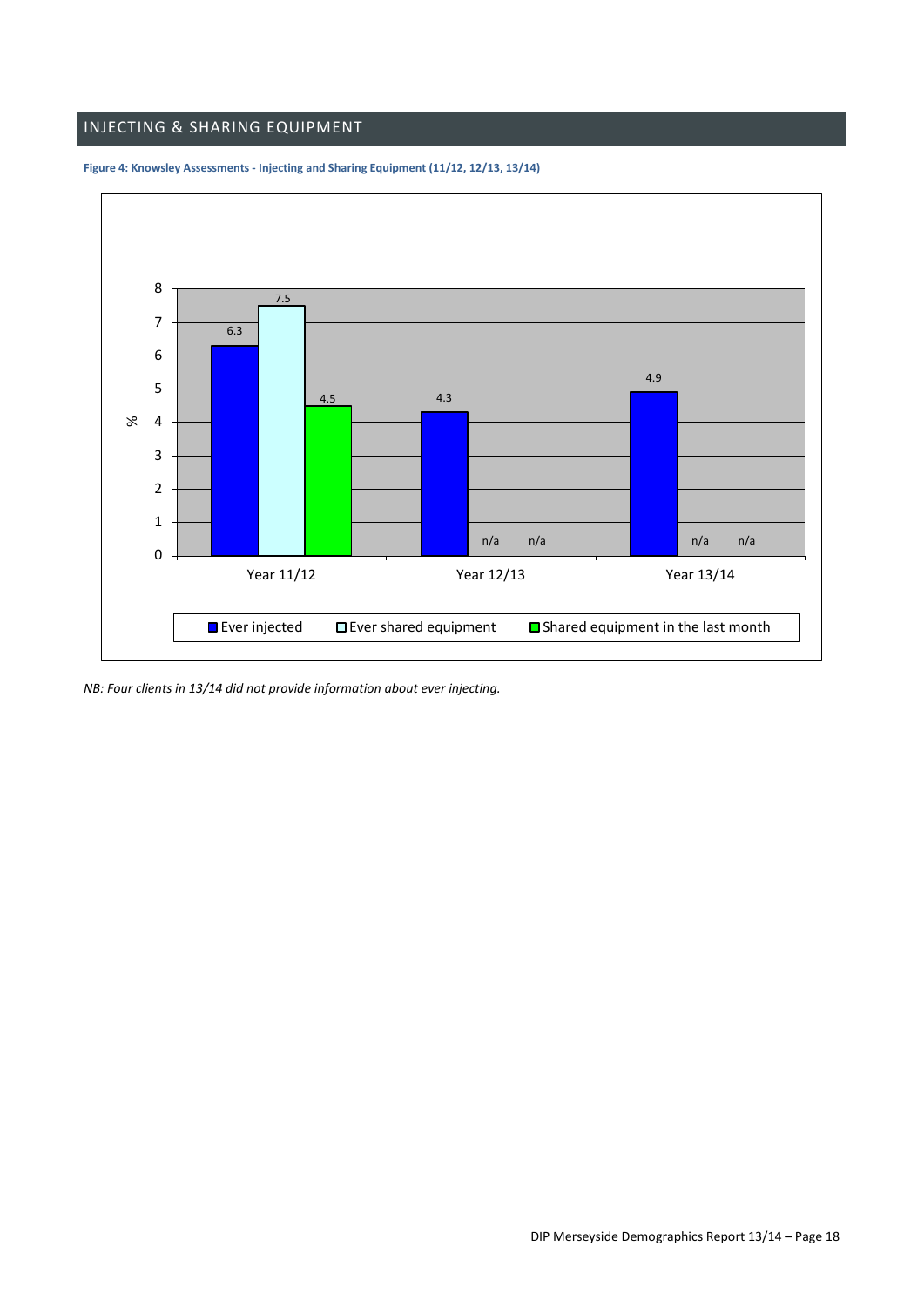# <span id="page-19-0"></span>ALCOHOL CONSUMPTION



<span id="page-19-1"></span>**Figure 5: Knowsley Assessments - How often has client drank alcohol in the last month (11/12, 12/13, 13/14)**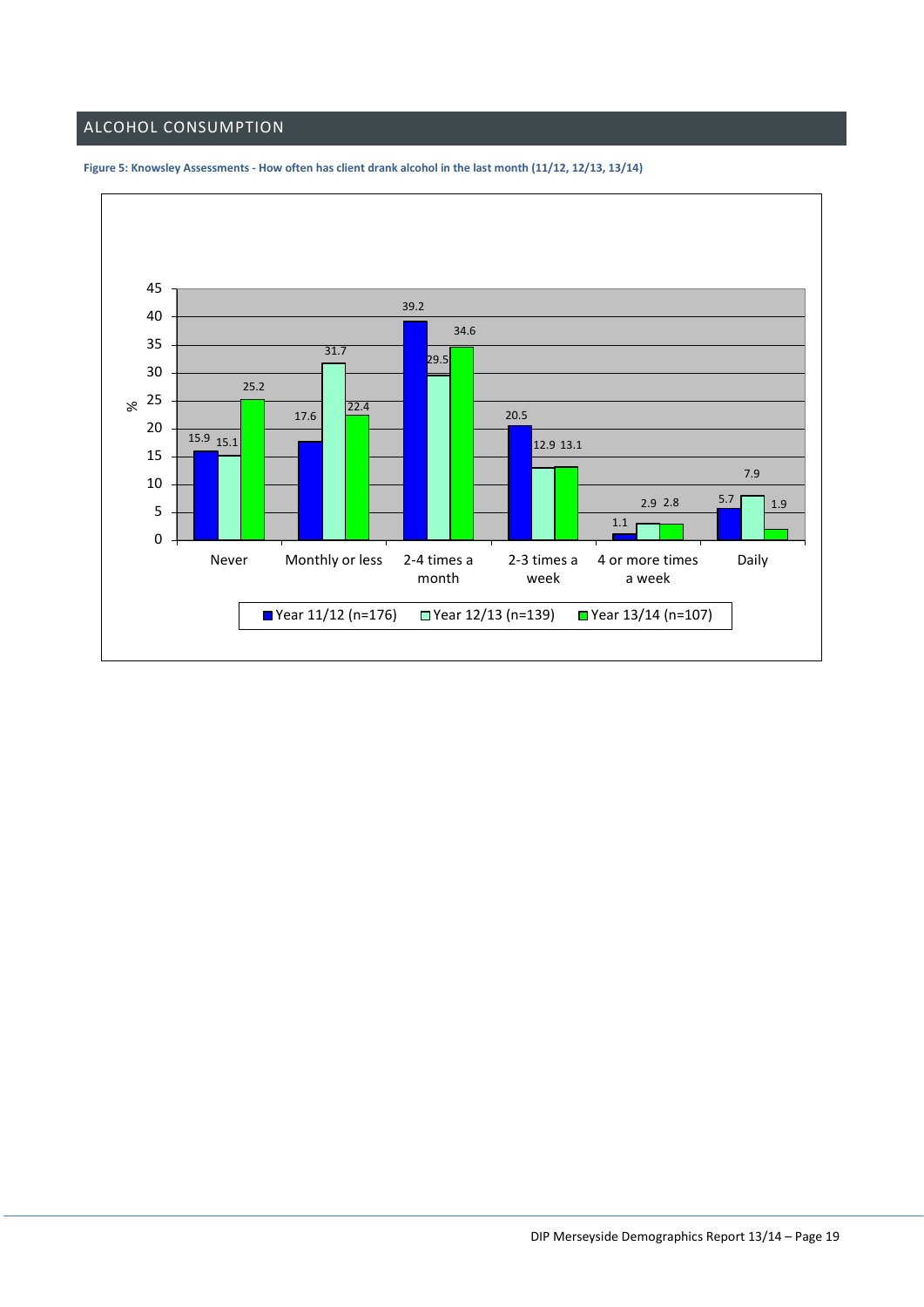# <span id="page-20-0"></span>OFFENCES COMMITTED

| <b>Offence</b>         | Offending 11/12 (n=173) |         | Offending 12/13 (n=137) |         | Offending 13/14 (n=107) |         |
|------------------------|-------------------------|---------|-------------------------|---------|-------------------------|---------|
|                        | <b>Number</b>           | $\%$    | <b>Number</b>           | $\%$    | <b>Number</b>           | $\%$    |
| <b>Breach</b>          | $\mathbf{1}$            | 0.6     | $\mathbf{1}$            | 0.7     |                         |         |
| <b>Burglary</b>        | 9                       | 5.2     | $\boldsymbol{6}$        | 4.4     | $\boldsymbol{6}$        | 5.6     |
| <b>Criminal Damage</b> | $\overline{4}$          | 2.3     | $\sqrt{4}$              | 2.9     |                         |         |
| Domestic Violence      | $\overline{2}$          | $1.2$   |                         |         |                         |         |
| Firearms/Weapons       |                         |         | $\mathbf{1}$            | 0.7     | $\mathbf 1$             | 0.9     |
| Fraud                  |                         |         | 3                       | 2.2     | $\mathbf 2$             | $1.9\,$ |
| Going equipped         |                         |         | $\overline{2}$          | $1.5\,$ |                         |         |
| Handling               | $\mathbf 1$             | $0.6\,$ | $\mathbf 1$             | $0.7\,$ |                         |         |
| <b>MDA Offences</b>    | 95                      | 54.9    | 70                      | 51.1    | 42                      | 39.3    |
| Motoring Offences      | $\mathbf{1}$            | 0.6     | 3                       | 2.2     | $\mathbf 1$             | 0.9     |
| Public Order           | $\overline{2}$          | $1.2\,$ | $\overline{4}$          | 2.9     | $\overline{\mathbf{3}}$ | 2.8     |
| Robbery                |                         |         |                         |         | $\overline{2}$          | $1.9\,$ |
| Shoplifting            | 26                      | 15.0    | 20                      | 14.6    | 29                      | 27.1    |
| Theft                  | 5                       | 2.9     | 8                       | 5.8     | 6                       | 5.6     |
| Theft - Car            | 12                      | 6.9     | 13                      | 9.5     | 5                       | 4.7     |
| Wounding/Assault       | 14                      | 8.1     | $\overline{7}$          | 5.1     | 8                       | 7.5     |
| Other                  | 3                       | $1.7\,$ | $\mathbf 1$             | $0.7\,$ | $\pmb{4}$               | 3.7     |

#### <span id="page-20-1"></span>**Table 6: Offending that led to assessment in Knowsley (11/12, 12/13 & 13/14)**

*NB: Figures will add up to greater than 100% as clients are allowed to indicate more than one offence.*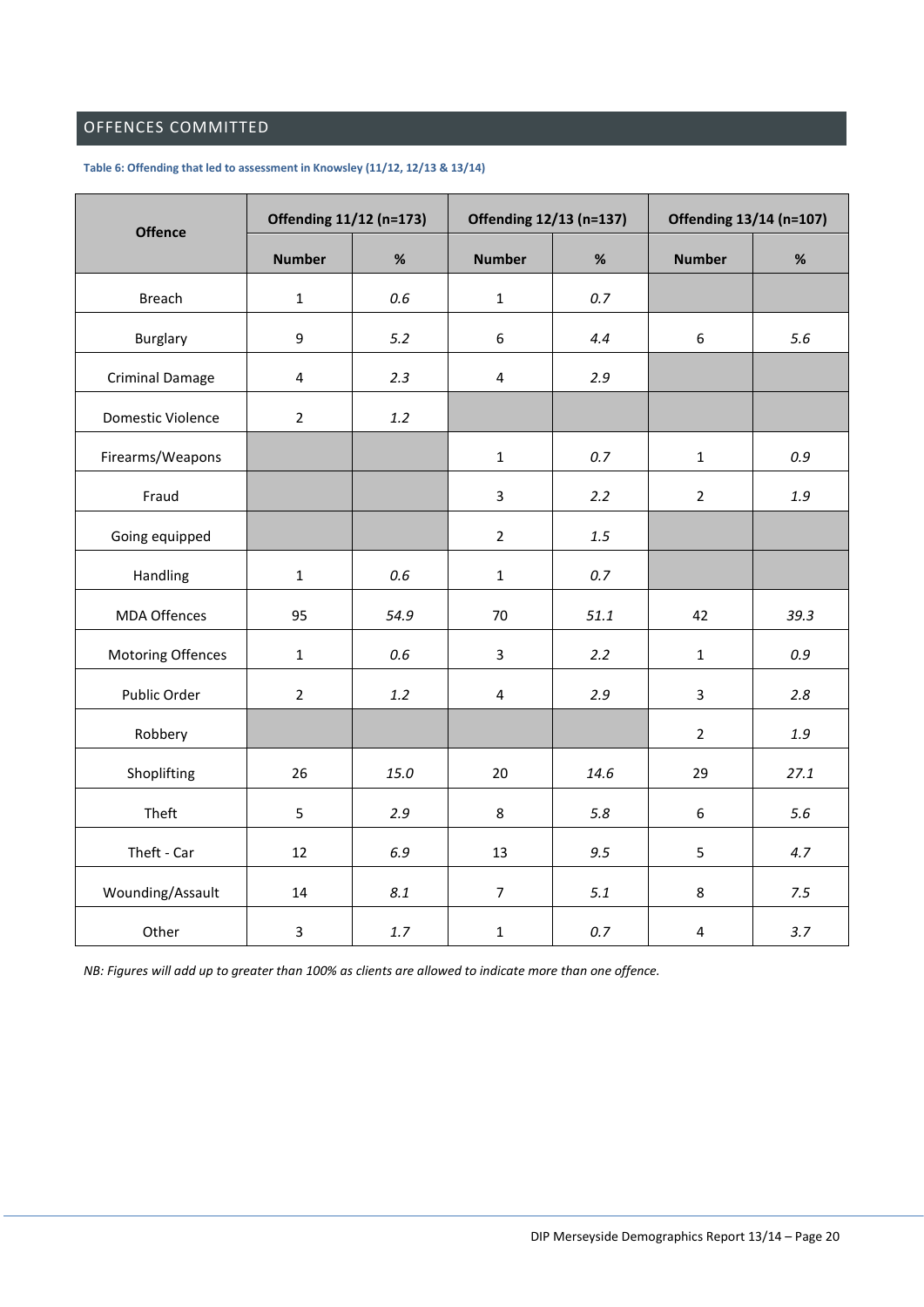## <span id="page-21-0"></span>**FINDINGS – SEFTON**

- $\cdot \cdot$  There were 589 clients assessed by Sefton DIP team in 13/14. This figure was similar to that of 12/13 (585) but considerably less than in 11/12 (810). The decrease seen over the past two years can be attributed to the decrease in the number of arrests seen across Merseyside compared to previous years.
- $\cdot \cdot$  In all three time periods the vast majority of clients for whom DIP contact was initiated in Sefton were white and male. Although the age profile of clients remained similar across the three year period, there was a shift towards older clients between 11/12 and 13/14. It should also be noted that the proportion of clients under the age of 25 years decreased substantially across the three years (34.8% to 19.2%).
- There was a decrease in the number of clients who transferred into Sefton DIP in 13/14 (73) compared to 12/13 (141), but was more in line with numbers in 11/12 (93). Clients transferring in tended to be older than those whose DIP contact was initiated in Sefton.
- Proportions of clients assessed who reported using cocaine decreased considerably in 13/14 (62.8%), compared to 12/13 (75.6%) and 11/12 (76.3%), but was still the most commonly used drug in all three time periods. There was also a decrease seen in clients reporting cannabis use in 13/14 (17.2%) compared to 12/13 (26.0%). By contrast, there were increases seen in proportions of clients assessed who reported use of either heroin or crack between 13/14 and 12/13 (heroin increased from 25.5% to 36.4%; crack increased from 17.4% to 29.8%).
- $\cdot \cdot$  There was a year on year increase in the proportions of clients assessed who reported ever injecting (17.8% in 11/12, 18.3% in 12/13 and 21.5% in 13/14).
- $\cdot \cdot$  Over a third of clients assessed in 13/14 had not consumed alcohol in the month prior to assessment, a higher proportion than that in either 11/12 or 12/13. Among those assessed who reported drinking alcohol, the highest proportions in all three years did so between 2 and 4 times a month.
- MDA offences were the main offences committed by clients coming into DIP in both 11/12 and 12/13 in Sefton. However it was replaced by shoplifting in 13/14 as the most common offence after year on year increases (21.9%, 25.3% and 30.4% respectively). It should be also noted that proportions of arrests for burglary and robbery increased slightly in 13/14. In contrast, proportions of clients arrested for either theft or theft - car offences decreased year on year.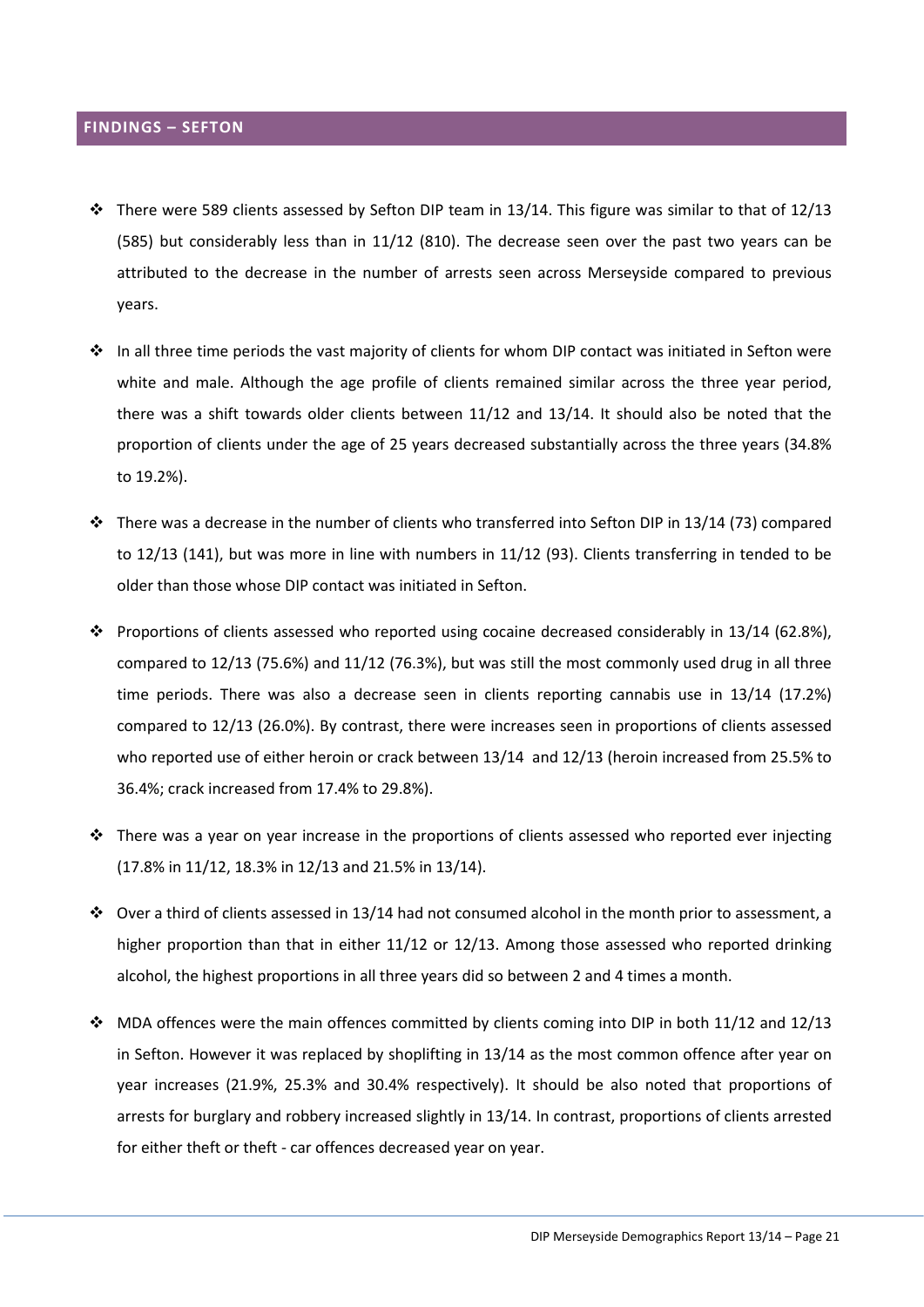#### <span id="page-22-0"></span>**TABLES – SEFTON ASSESSMENTS**

#### <span id="page-22-1"></span>ETHNICITY

| Year      |               | Asian          | <b>Black</b>   | <b>Chinese</b> | <b>Mixed</b> | White |
|-----------|---------------|----------------|----------------|----------------|--------------|-------|
| 11/12     | <b>Number</b> | $\overline{2}$ | 4              | $\mathbf{1}$   | 8            | 767   |
| $(n=782)$ | $\%$          | 0.3            | 0.5            | 0.1            | 1.0          | 98.1  |
| 12/13     | <b>Number</b> | $\overline{2}$ | 1              |                | 7            | 522   |
| $(n=532)$ | $\%$          | 0.4            | 0.2            |                | 1.3          | 98.1  |
| 13/14     | <b>Number</b> |                | $\overline{2}$ |                | 3            | 560   |
| $(n=565)$ | $\%$          |                | 0.4            |                | 0.5          | 99.1  |

<span id="page-22-3"></span>**Table 7: Ethnic background of clients assessed in Sefton (11/12, 12/13 & 13/14)**

*NB: Twenty eight clients in 11/12, fifty three in 12/13 and twenty four clients in 13/14 did not provide information about their ethnicity.*

## <span id="page-22-2"></span>AGE

#### <span id="page-22-4"></span>**Figure 6: Sefton Assessments - Age**

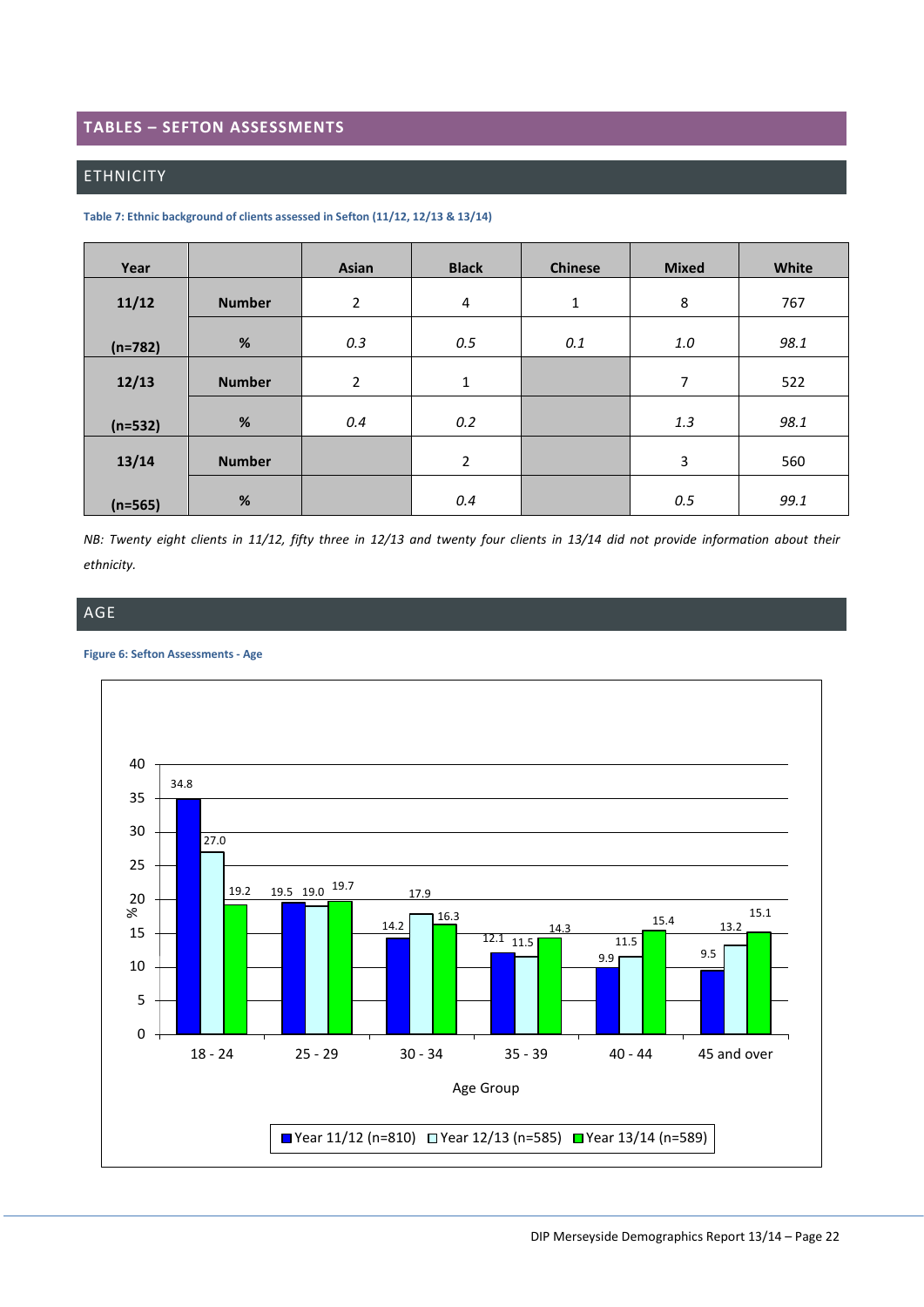# <span id="page-23-0"></span>GENDER

#### <span id="page-23-3"></span>**Table 8: Gender of clients assessed in Sefton (11/12, 12/13 & 13/14)**

| Year      |               | Female | <b>Male</b> |
|-----------|---------------|--------|-------------|
| 11/12     | <b>Number</b> | 106    | 704         |
| $(n=810)$ | $\%$          | 13.1   | 86.9        |
| 12/13     | <b>Number</b> | 97     | 488         |
| $(n=585)$ | %             | 16.6   | 83.4        |
| 13/14     | <b>Number</b> | 87     | 502         |
| $(n=589)$ | %             | 14.8   | 85.2        |

# <span id="page-23-1"></span>**TABLES – SEFTON TRANSFERS IN**

#### <span id="page-23-2"></span>**ETHNICITY**

<span id="page-23-4"></span>**Table 9: Ethnic background of clients transferred into Sefton (11/12, 12/13 & 13/14)**

| Year     |               | <b>Black</b> | <b>Mixed</b> | White |
|----------|---------------|--------------|--------------|-------|
| 11/12    | <b>Number</b> |              | 1            | 87    |
| $(n=88)$ | $\%$          |              | 1.1          | 98.9  |
| 12/13    | <b>Number</b> | 1            |              | 98    |
| $(n=99)$ | $\%$          | $1.0\,$      |              | 99.0  |
| 13/14    | <b>Number</b> |              |              | 66    |
| $(n=66)$ | $\%$          |              |              | 100.0 |

*NB: Five clients in 11/12, forty two clients in 12/13 and seven clients in 13/14 did not provide information about their ethnicity.*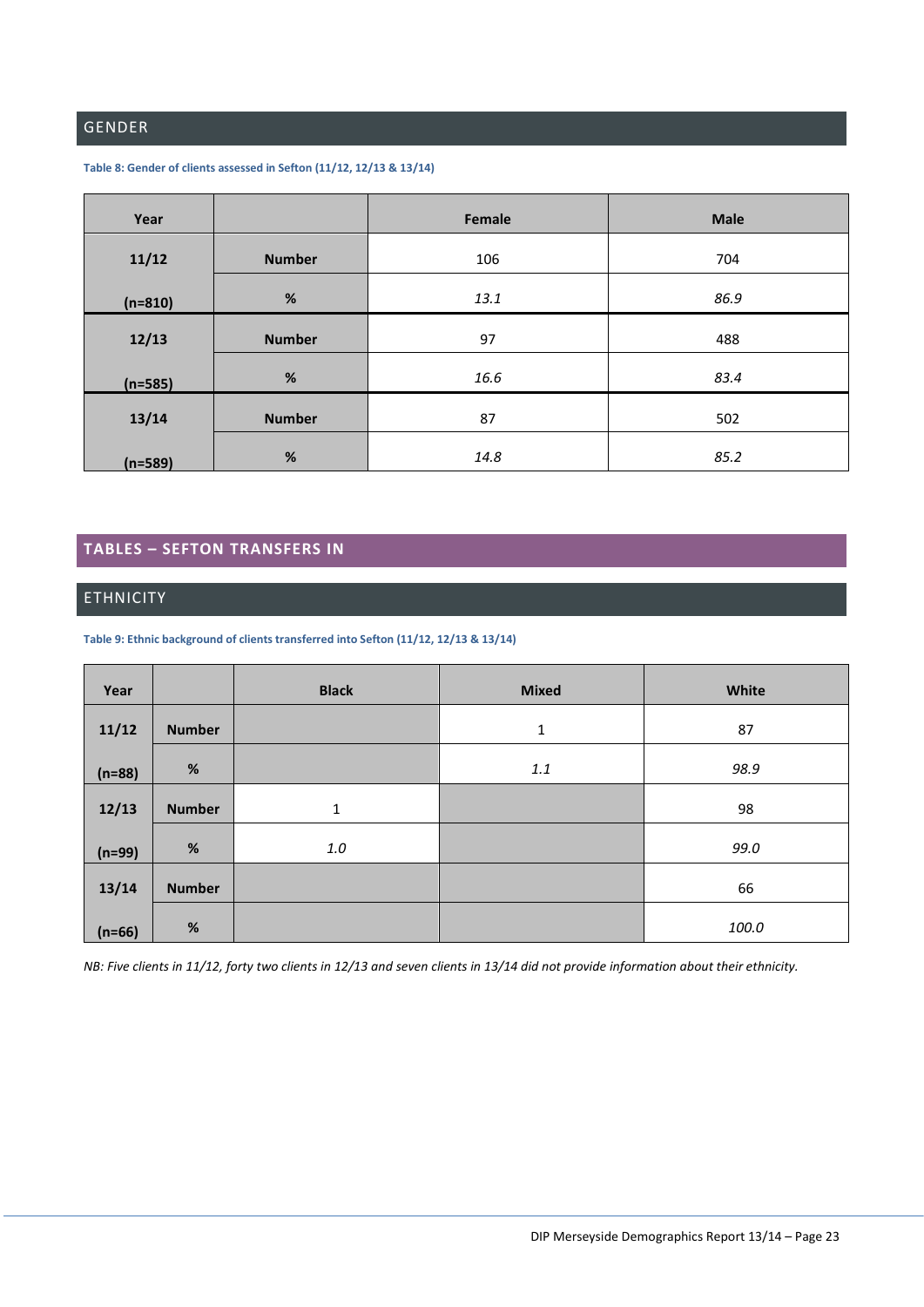## <span id="page-24-0"></span>AGE

#### <span id="page-24-3"></span>**Figure 7: Sefton Transfers In - Age**



# <span id="page-24-1"></span>GENDER

<span id="page-24-2"></span>**Table 10: Gender of clients transferred into Sefton (11/12, 12/13 & 13/14)**

| Year      |               | Female | <b>Male</b> |
|-----------|---------------|--------|-------------|
| 11/12     | <b>Number</b> | 17     | 76          |
| $(n=93)$  | $\%$          | 18.3   | 81.7        |
| 12/13     | <b>Number</b> | 21     | 120         |
| $(n=141)$ | $\%$          | 14.9   | 85.1        |
| 13/14     | <b>Number</b> | 12     | 61          |
| $(n=73)$  | %             | 16.4   | 83.6        |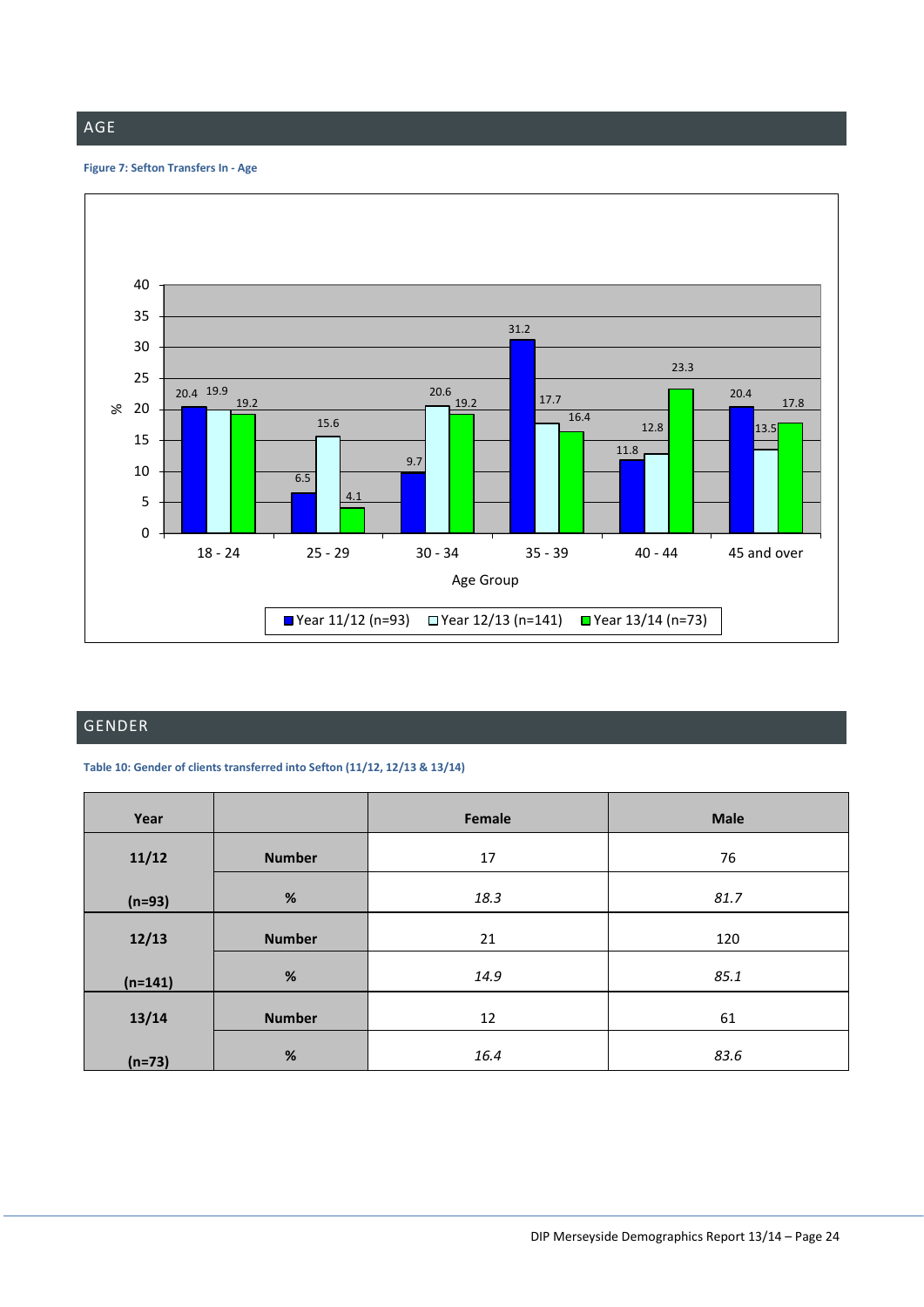# <span id="page-25-0"></span>**TABLES – SEFTON SUBSTANCE USE & OFFENDING**

## <span id="page-25-1"></span>SUBSTANCE USE

| Year      |              | <b>Alcohol</b> | Benzo.         | <b>Cannabis</b> | Cocaine | <b>Crack</b> | <b>Ecstasy</b> | <b>Heroin</b> | Meth. | <b>Other</b>   |
|-----------|--------------|----------------|----------------|-----------------|---------|--------------|----------------|---------------|-------|----------------|
| 11/12     | $\mathsf{n}$ | 5              | $\overline{7}$ | 160             | 604     | 136          | 4              | 184           | 16    | 14             |
| $(n=792)$ | %            | 0.6            | 0.9            | 20.2            | 76.3    | 17.2         | 0.5            | 23.2          | 2.0   | 1.8            |
| 12/13     | $\mathsf{n}$ | 42             | $\mathbf{1}$   | 145             | 421     | 97           |                | 142           | 3     | $\overline{4}$ |
| $(n=557)$ | %            | 7.5            | 0.2            | 26.0            | 75.6    | 17.4         |                | 25.5          | 0.5   | 0.7            |
| 13/14     | $\mathsf{n}$ | 53             | 7              | 100             | 366     | 174          | $\overline{4}$ | 212           | 8     | 9              |
| $(n=583)$ | %            | 9.1            | 1.2            | 17.2            | 62.8    | 29.8         | 0.7            | 36.4          | 1.4   | 1.5            |

<span id="page-25-2"></span>**Table 11: Substance use of clients assessed in Sefton (11/12, 12/13 & 13/14)**

*NB: Figures will add up to greater than 100% as clients are allowed to indicate more than one drug of use.*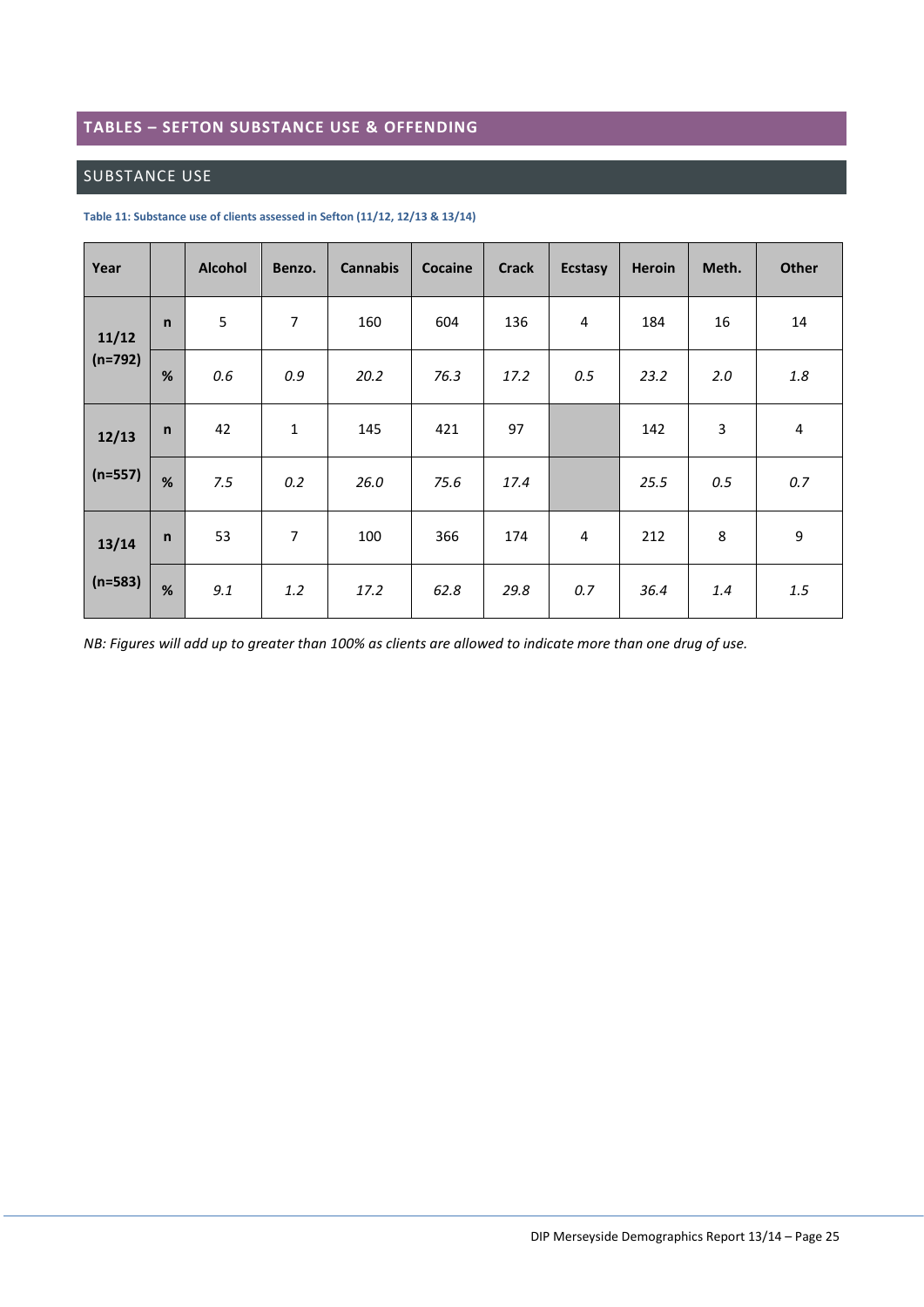#### <span id="page-26-0"></span>DRUG TREATMENT

<span id="page-26-2"></span>



## <span id="page-26-1"></span>INJECTING & SHARING EQUIPMENT

<span id="page-26-3"></span>

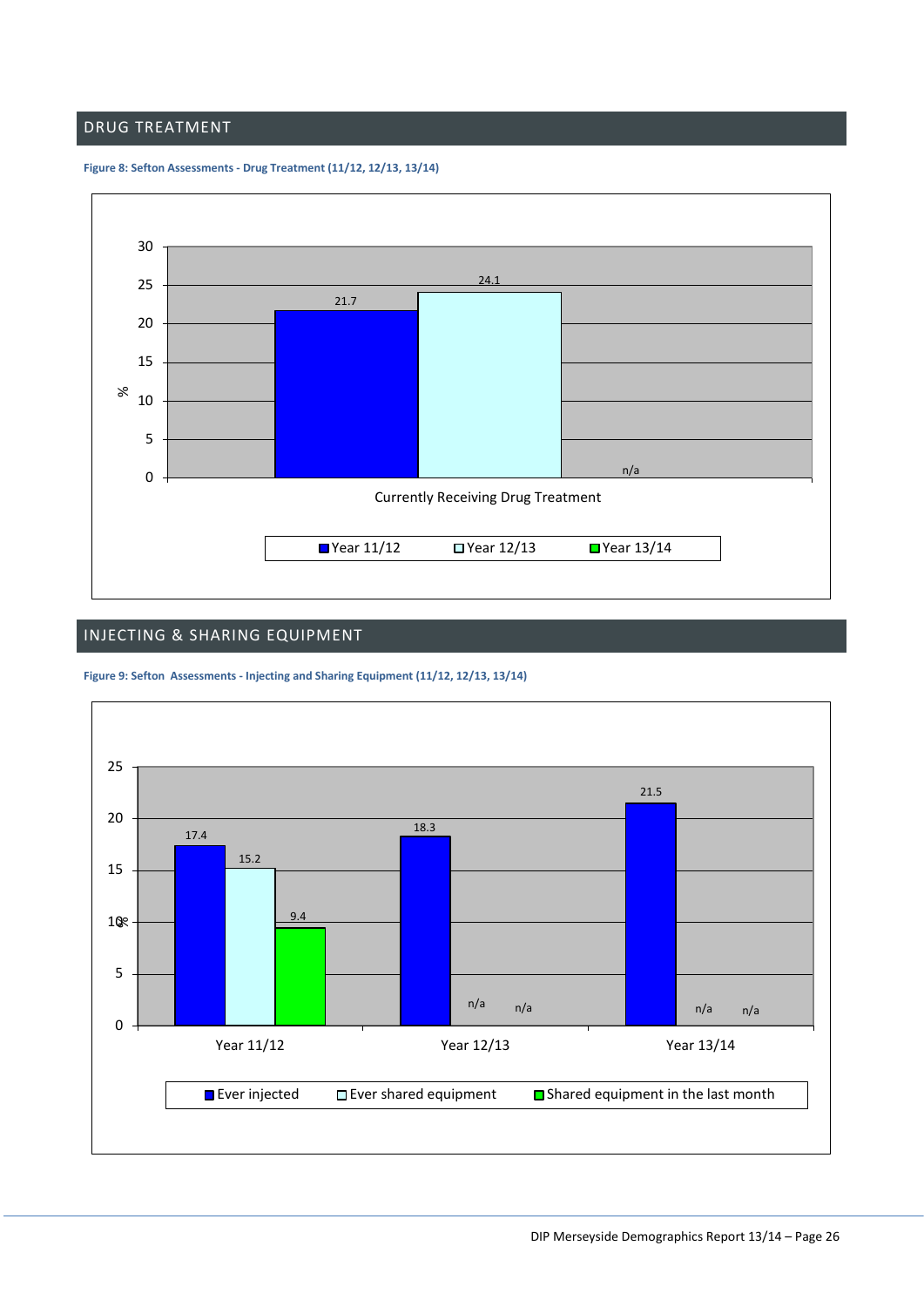*NB: Three clients in 11/12 and twelve clients in 13/14 did not provide information about ever injecting. Three clients in 11/12 did not provide information about ever sharing equipment while five clients in 11/12 did not provide information about sharing equipment in the last month.*

# <span id="page-27-0"></span>ALCOHOL CONSUMPTION



<span id="page-27-1"></span>**Figure 10: Sefton Assessments - How often has client drank alcohol in the last month (11/12, 12/13, 13/14)**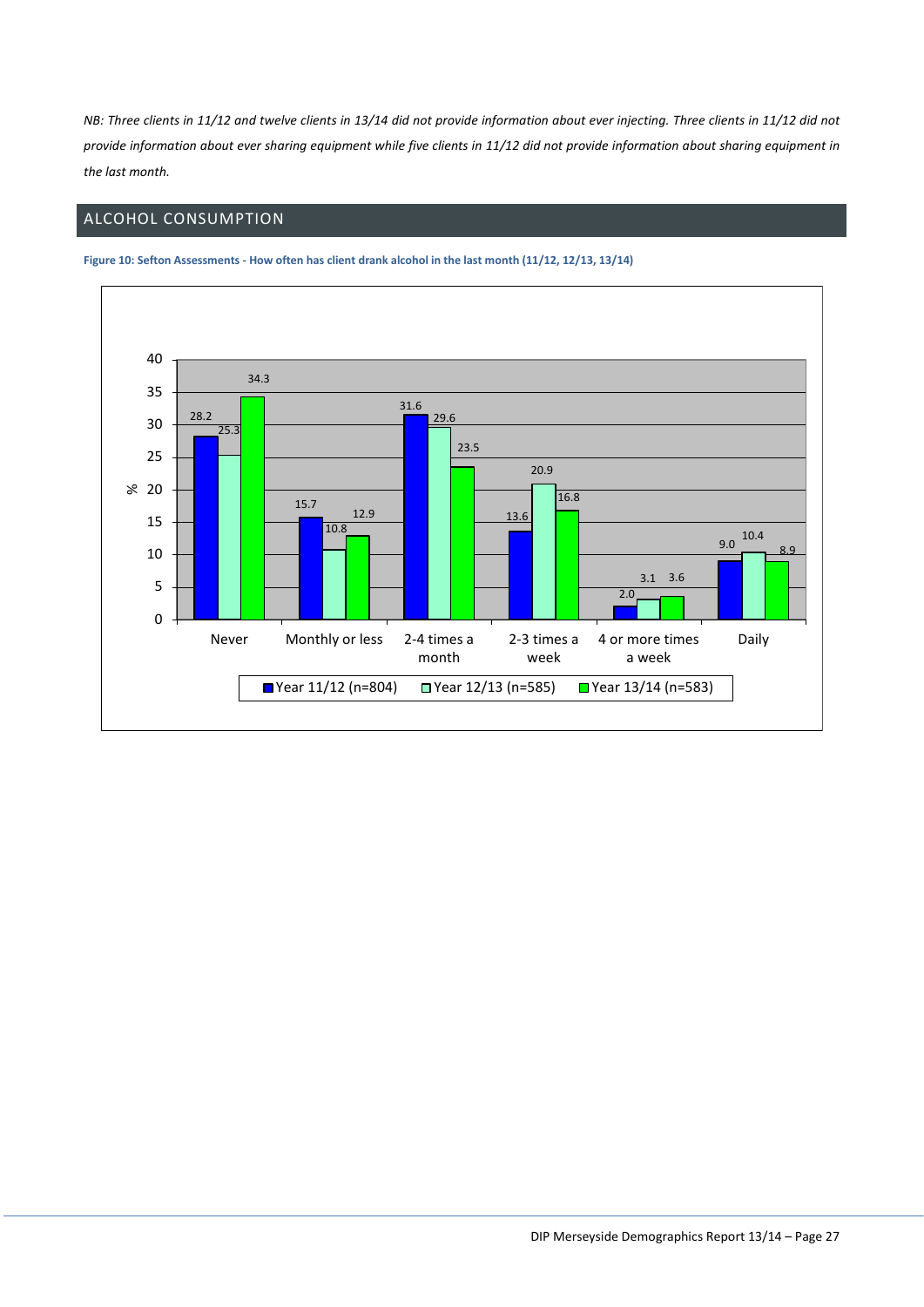# <span id="page-28-0"></span>OFFENCES COMMITTED

#### <span id="page-28-1"></span>**Table 12: Offending that led to assessment in Sefton (11/12, 12/13 & 13/14)**

| <b>Offence</b>         | Offending 11/12 (n=805) |         | Offending 12/13 (n=585) |         | Offending 13/14 (n=589) |       |
|------------------------|-------------------------|---------|-------------------------|---------|-------------------------|-------|
|                        | <b>Number</b>           | %       | <b>Number</b>           | %       | <b>Number</b>           | $\%$  |
| Begging                |                         |         | $\overline{2}$          | 0.3     | $\overline{3}$          | 0.5   |
| <b>Breach</b>          | $\mathbf{1}$            | 0.1     | 5                       | $0.9\,$ |                         |       |
| Burglary               | 82                      | 10.2    | 52                      | 8.9     | 74                      | 12.6  |
| <b>Criminal Damage</b> | 8                       | $1.0\,$ | 10                      | $1.7$   | 4                       | 0.7   |
| Domestic Violence      | 4                       | 0.5     | $\overline{7}$          | 1.2     | 5                       | 0.8   |
| Firearms/Weapons       | $\overline{3}$          | 0.4     | 5                       | 0.9     | $\overline{2}$          | 0.3   |
| Fraud                  | 13                      | 1.6     | 14                      | 2.4     | 12                      | $2.0$ |
| Going equipped         | 5                       | 0.6     | 5                       | $0.9\,$ | $\mathbf{3}$            | 0.5   |
| Handling               | $\overline{7}$          | 0.9     | 12                      | 2.1     | 4                       | 0.7   |
| <b>MDA Offences</b>    | 303                     | 37.6    | 202                     | 34.5    | 172                     | 29.2  |
| Motoring Offences      | 20                      | 2.5     | 12                      | 2.1     | $\mathbf{1}$            | 0.2   |
| Public Order           | 15                      | 1.9     | 23                      | 3.9     | 8                       | 1.4   |
| Robbery                | 14                      | 1.7     | $\overline{7}$          | 1.2     | 12                      | 2.0   |
| Shoplifting            | 176                     | 21.9    | 148                     | 25.3    | 179                     | 30.4  |
| Theft                  | 89                      | 11.1    | 54                      | 9.2     | 37                      | 6.3   |
| Theft - Car            | 50                      | 6.2     | 23                      | 3.9     | 15                      | 2.5   |
| Wounding/Assault       | 41                      | 5.1     | 29                      | $5.0\,$ | 29                      | 4.9   |
| Other                  | $\overline{3}$          | 0.4     | 8                       | 1.4     | 36                      | 6.1   |

*NB: Figures will add up to greater than 100% as clients are allowed to indicate more than one offence.*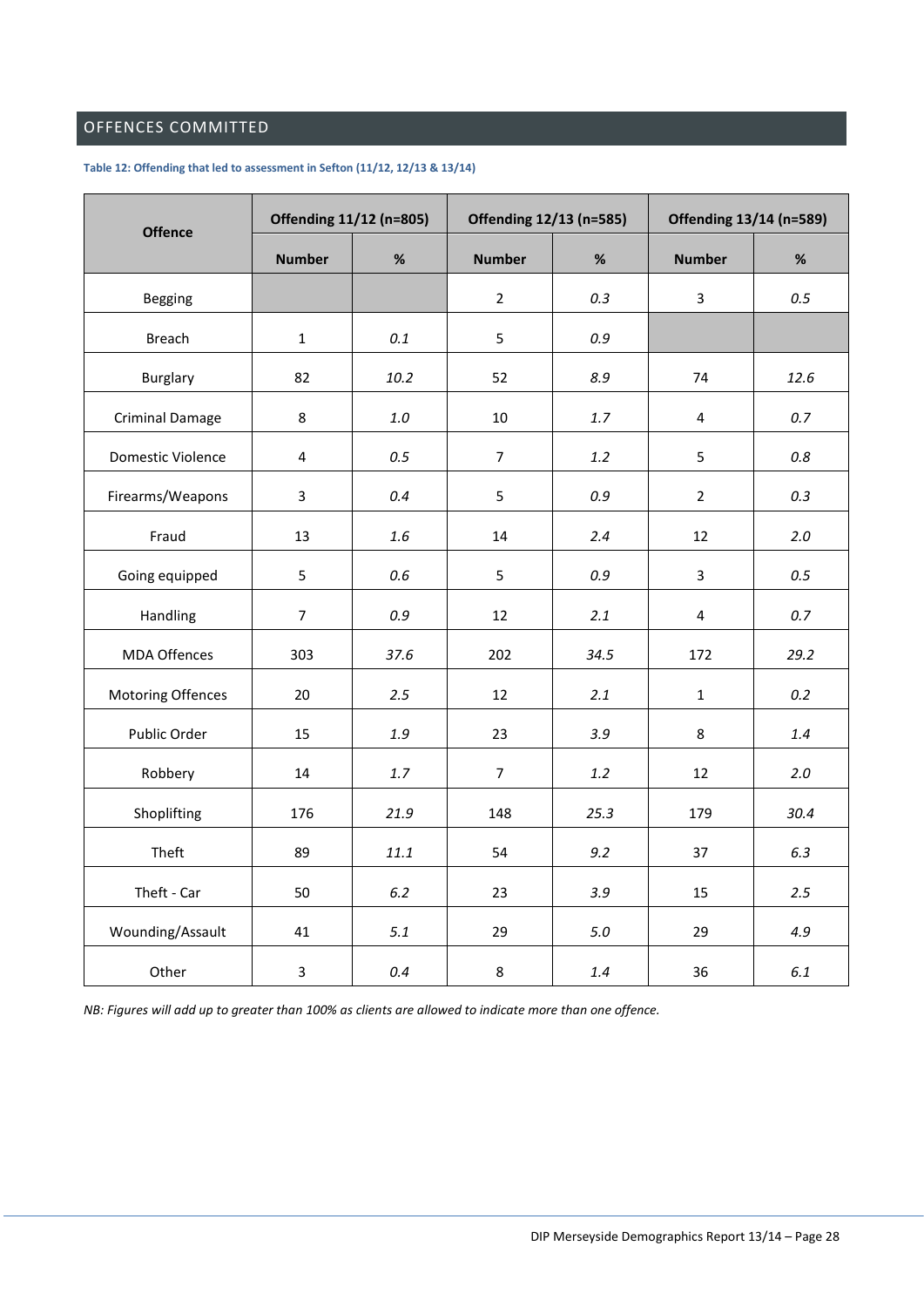#### <span id="page-29-0"></span>**FINDINGS – ST HELENS**

- St Helens DIP team assessed 350 clients in 13/14, an increase from 12/13 (270) but a considerable decrease compared to proportions in 11/12 (543). The overall decrease since 11/12 can be attributed to the decrease in the number of arrests seen across Merseyside compared to previous years.
- $\cdot \cdot$  The vast majority of clients assessed in all three time periods were white males. The profile of clients where DIP contact was initiated in St Helens was young with individuals under the age of 30 making up around half of all clients assessed in all three years. However, proportions of clients assessed who were over 40 increased year on year also.
- $\cdot \cdot$  There were 83 clients transferred into St Helens in 13/14, demonstrating a year on year increase over the time periods analysed. The majority of these clients were white and male. The age profile of this group of clients across the three years was older than that of those for whom DIP contact was initiated in St Helens, with larger proportions of clients aged 30 and over transferring into St Helens in all three time periods.
- Cocaine was the most commonly used drug among clients assessed by the DIP team in all three years, although proportions of clients who reported using this substance in 13/14 (62.6%) decreased slightly from that in 2012/13 (64.0%). Reported use of both heroin and crack among assessed clients increased slightly in 13/14 (heroin from 35.6% to 38.3%; crack from 15.7% to 19.1%) whereas proportions of clients assessed who reported using cannabis fell year on year from 23.2% in 11/12 to 11.3% in 13/14.
- $\cdot \cdot$  The proportions of clients who had ever injected remained largely steady over the three year period.
- $\cdot \cdot$  In general, patterns of drinking have remained similar over the three year period, though proportions reporting drinking alcohol on a daily basis did fall. Almost four in ten clients assessed in 13/14 reported not drinking alcohol in the month prior to assessment, while the most common answer among clients assessed in all three time periods who consumed alcohol was that of drinking between two and four times a month.
- MDA offences were the most common offences which led to contact with the DIP team in all three years in St Helens, with shoplifting the second most common. Proportions of clients arrested for these offences remained steady across the period. There were increases seen year on year in the proportions of individuals assessed who were arrested for wounding/assault offences. Proportions of clients arrested for theft - car offences increased substantially between 12/13 (2.2%) and 13/14 (10.0%)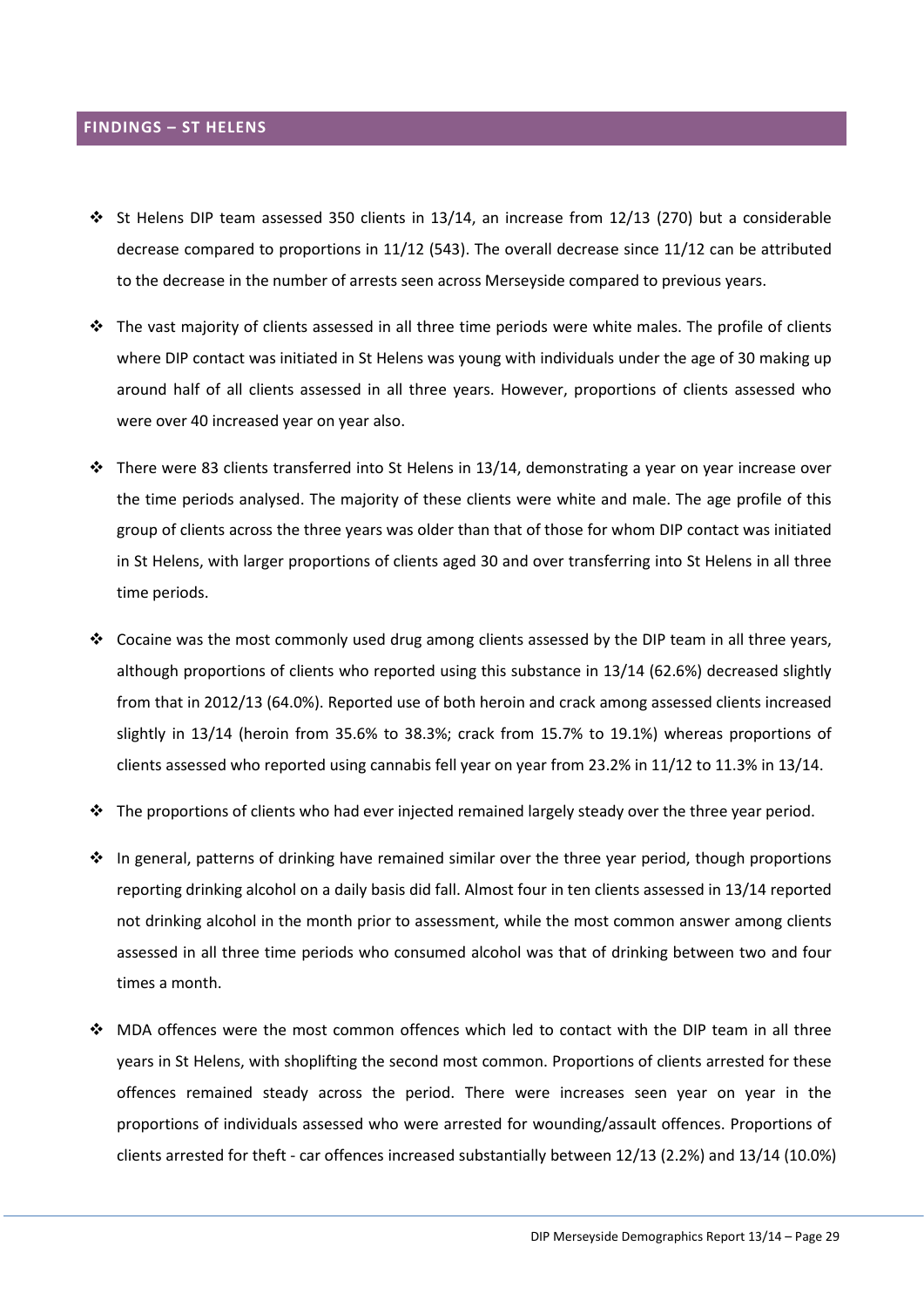with a less pronounced increase seen in proportions of clients arrested for theft (8.2% in 12/13 to 12.6% in 13/14). In contrast, decreases were seen in proportions of clients arrested for public order offences between 12/13 (9.0%) and 13/14 (3.4%).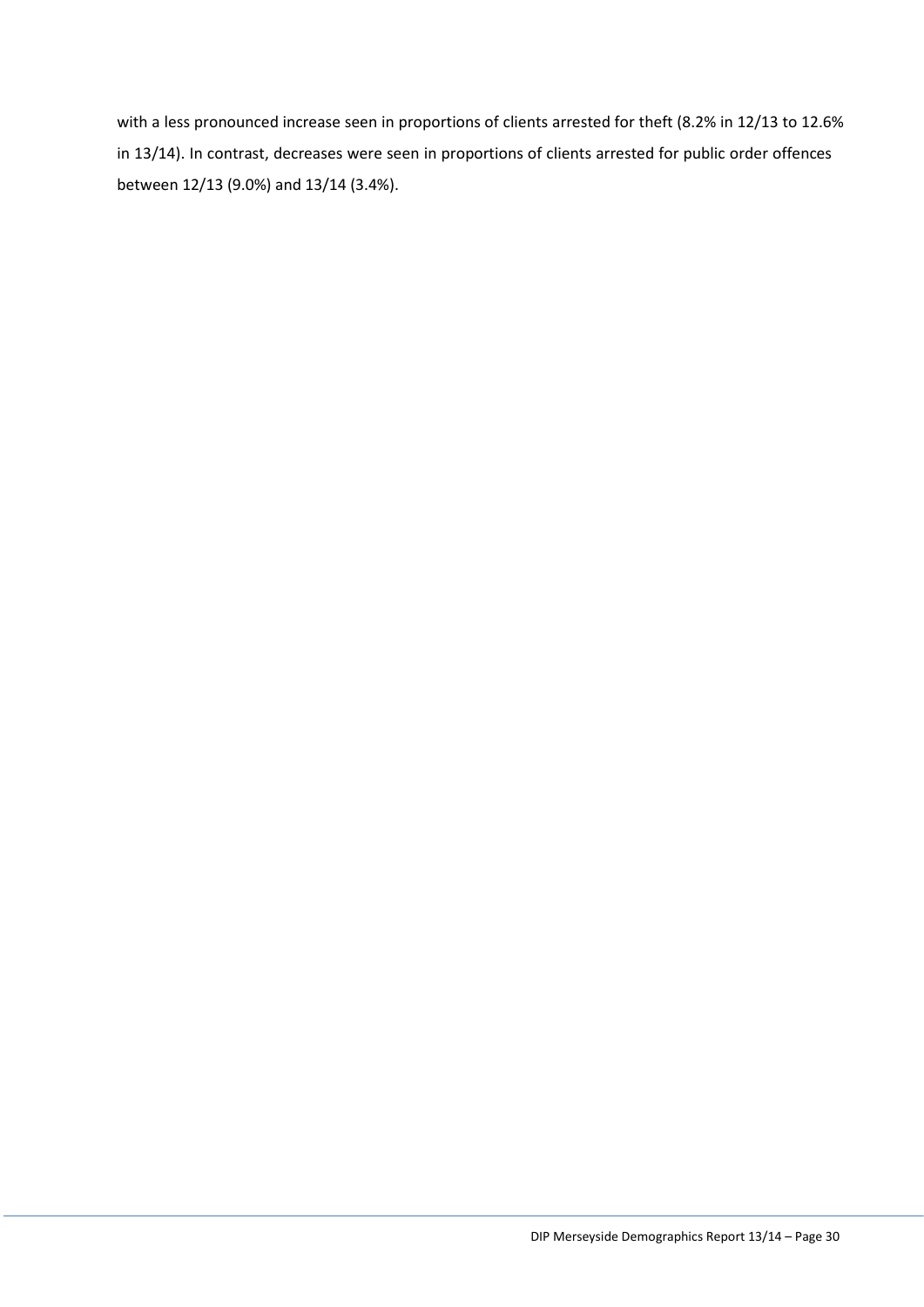#### <span id="page-31-0"></span>**TABLES – ST HELENS ASSESSMENTS**

#### <span id="page-31-1"></span>ETHNICITY

<span id="page-31-3"></span>

| Table 13: Ethnic background of clients assessed in St Helens (11/12, 12/13 & 13/14) |  |
|-------------------------------------------------------------------------------------|--|
|-------------------------------------------------------------------------------------|--|

| Year      |               | <b>Black</b> | White |
|-----------|---------------|--------------|-------|
| 11/12     | <b>Number</b> | $\mathbf{1}$ | 508   |
| $(n=509)$ | $\%$          | 0.2          | 99.8  |
| 12/13     | <b>Number</b> |              | 231   |
| $(n=231)$ | $\%$          |              | 100.0 |
| 13/14     | <b>Number</b> |              | 322   |
| $(n=322)$ | $\%$          |              | 100.0 |

*NB: Twenty five clients in 11/12, thirty nine clients in 12/13 and twenty eight clients in 13/14 did not provide information about their ethnicity.*

## <span id="page-31-2"></span>AGE

#### <span id="page-31-4"></span>**Figure 11: St Helens Assessments - Age**

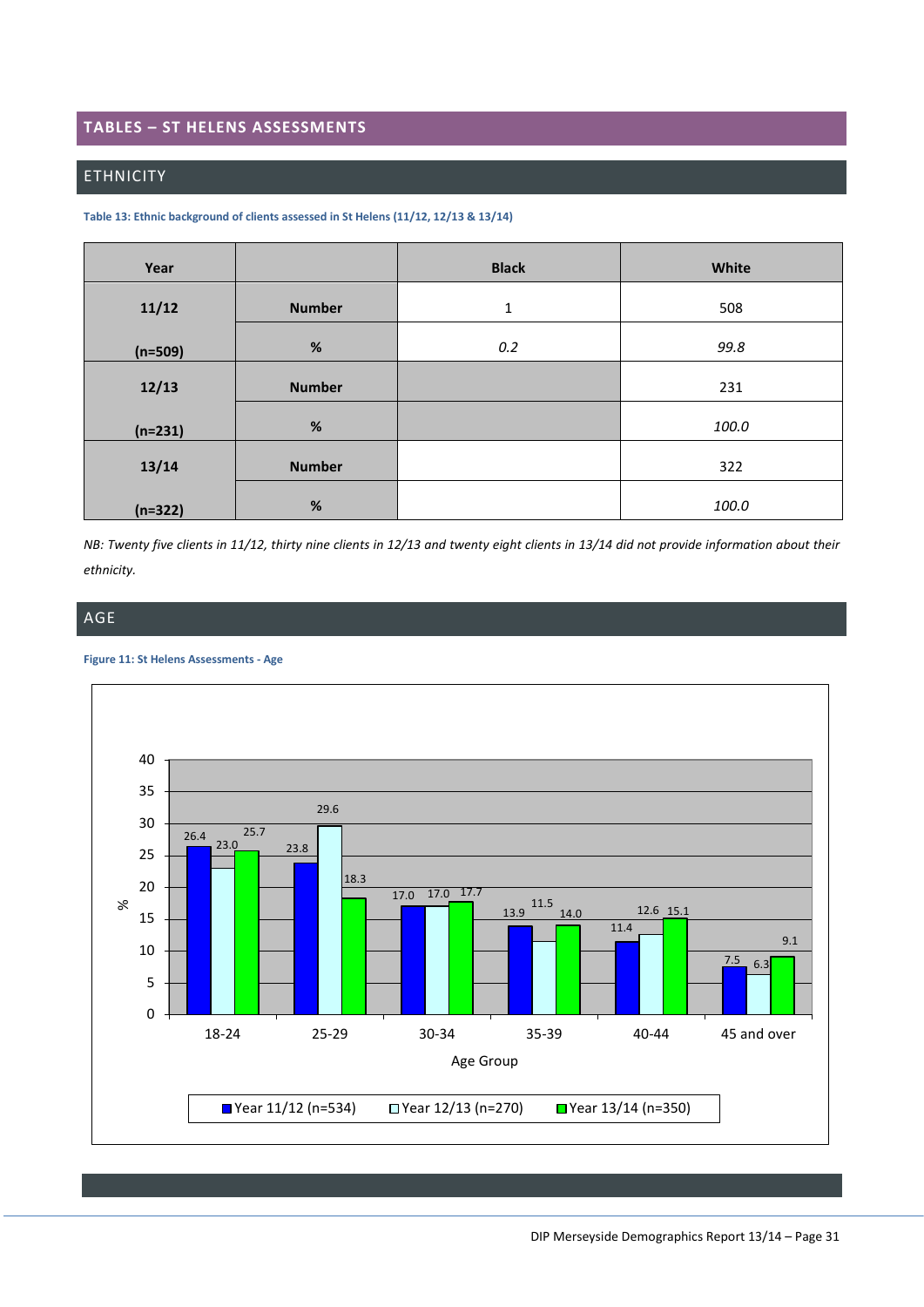# <span id="page-32-0"></span>GENDER

<span id="page-32-1"></span>

| Year      |               | Female | <b>Male</b> |
|-----------|---------------|--------|-------------|
| 11/12     | <b>Number</b> | 62     | 472         |
| $(n=534)$ | $\%$          | 11.6   | 88.4        |
| 12/13     | <b>Number</b> | 37     | 233         |
| $(n=270)$ | %             | 13.7   | 86.3        |
| 13/14     | <b>Number</b> | 60     | 290         |
| $(n=350)$ | $\%$          | 17.1   | 82.9        |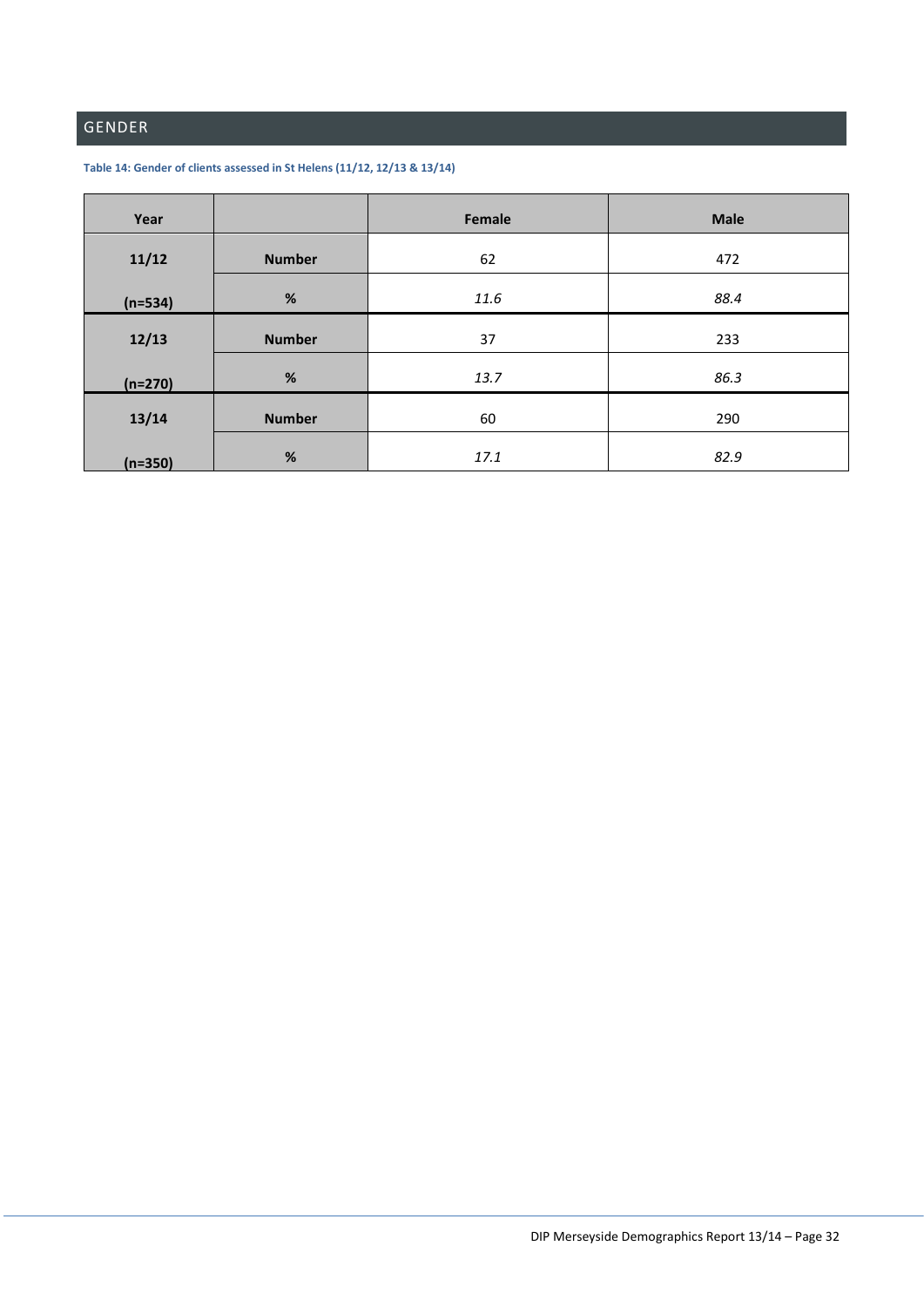## <span id="page-33-0"></span>**TABLES – ST HELENS TRANSFERS IN**

#### <span id="page-33-1"></span>ETHNICITY

<span id="page-33-3"></span>**Table 15: Ethnic background of clients transferred into St Helens (11/12, 12/13 & 13/14)**

| Year     |               | <b>Black</b> | White |
|----------|---------------|--------------|-------|
| 11/12    | <b>Number</b> |              | 65    |
| $(n=65)$ | $\%$          |              | 100.0 |
| 12/13    | <b>Number</b> |              | 59    |
| $(n=59)$ | $\%$          |              | 100.0 |
| 13/14    | <b>Number</b> | $\mathbf{1}$ | 64    |
| $(n=65)$ | $\%$          | $1.5\,$      | 98.5  |

*NB: Four clients in 11/12, twenty two clients in 12/13 and eighteen clients in 13/14 did not provide information about their ethnicity.*

# <span id="page-33-2"></span>AGE

#### <span id="page-33-4"></span>**Figure 12: St Helens Transfers In - Age**

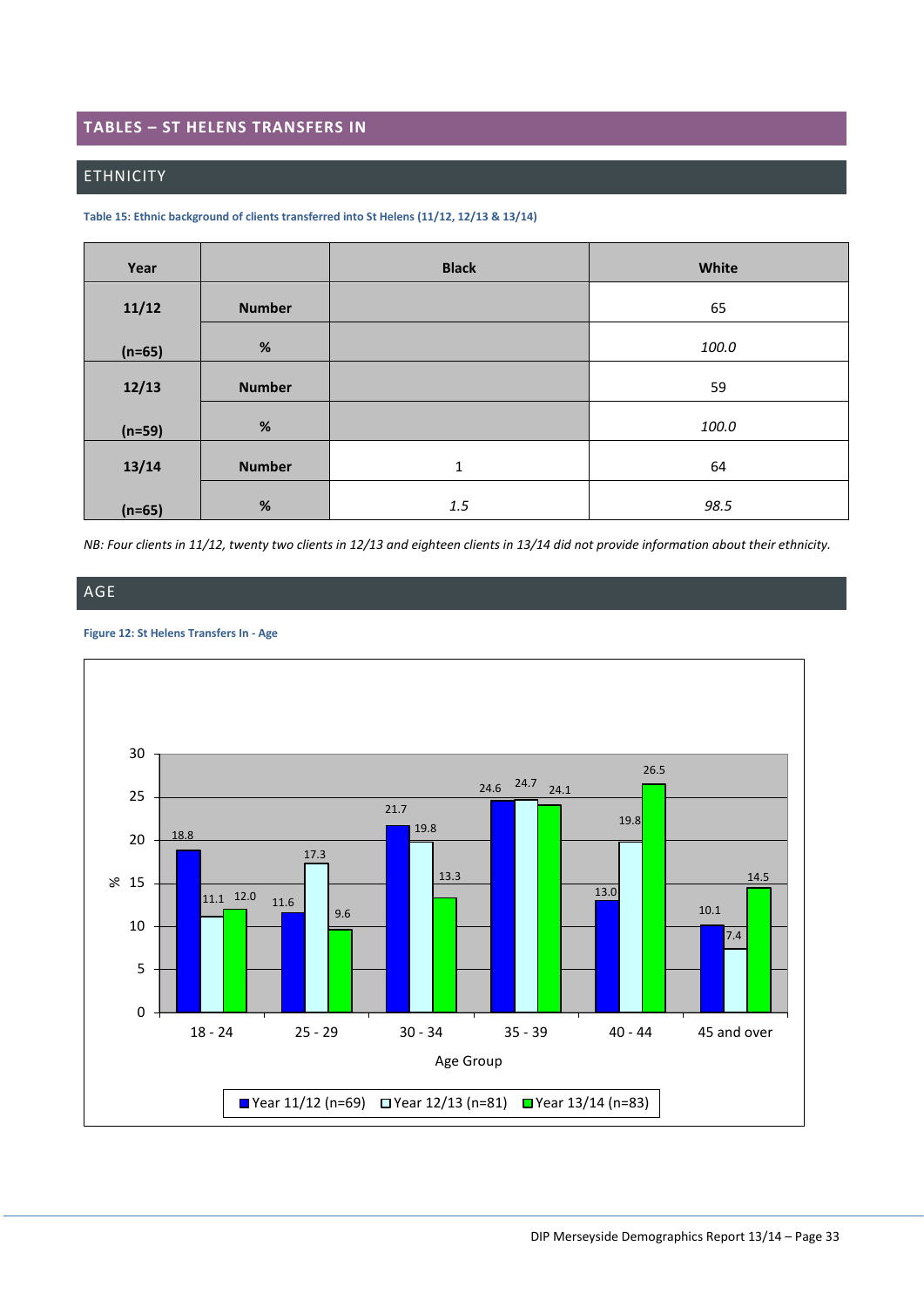# <span id="page-34-0"></span>GENDER

| Year     |               | Female | <b>Male</b> |
|----------|---------------|--------|-------------|
| 11/12    | <b>Number</b> | 13     | 56          |
| $(n=69)$ | $\%$          | 18.8   | 81.2        |
| 12/13    | <b>Number</b> | 16     | 65          |
| $(n=81)$ | $\%$          | 19.8   | 80.2        |
| 13/14    | <b>Number</b> | 17     | 66          |
| $(n=83)$ | $\%$          | 20.5   | 79.5        |

#### <span id="page-34-3"></span>**Table 16: Gender of clients transferred into St Helens (11/12, 12/13 & 13/14)**

# <span id="page-34-1"></span>**TABLES – ST HELENS SUBSTANCE USE & OFFENDING**

#### <span id="page-34-2"></span>SUBSTANCE USE

<span id="page-34-4"></span>**Table 17: Substance use of clients assessed in St Helens (11/12, 12/13 & 13/14)**

| Year      |              | <b>Alcohol</b> | Benzo. | <b>Cannabis</b> | Cocaine | <b>Crack</b> | <b>Ecstasy</b> | <b>Heroin</b> | Meth. | Other |
|-----------|--------------|----------------|--------|-----------------|---------|--------------|----------------|---------------|-------|-------|
| 11/12     | $\mathsf{n}$ | 21             | 11     | 121             | 317     | 93           | 2              | 187           | 22    | 23    |
| $(n=521)$ | %            | 4.0            | 2.1    | 23.2            | 60.8    | 17.9         | 0.4            | 35.9          | 4.2   | 4.4   |
| 12/13     | $\mathsf{n}$ | 63             | 6      | 45              | 167     | 41           | $\overline{2}$ | 93            | 10    | 8     |
| $(n=261)$ | %            | 24.1           | 2.3    | 17.2            | 64.0    | 15.7         | 0.8            | 35.6          | 3.8   | 3.1   |
| 13/14     | $\mathsf{n}$ | 58             | 1      | 39              | 216     | 66           |                | 132           | 13    | 13    |
| $(n=345)$ | %            | 16.8           | 0.3    | 11.3            | 62.6    | 19.1         |                | 38.3          | 3.8   | 3.8   |

*NB: Figures will add up to greater than 100% as clients are allowed to indicate more than one drug of use.*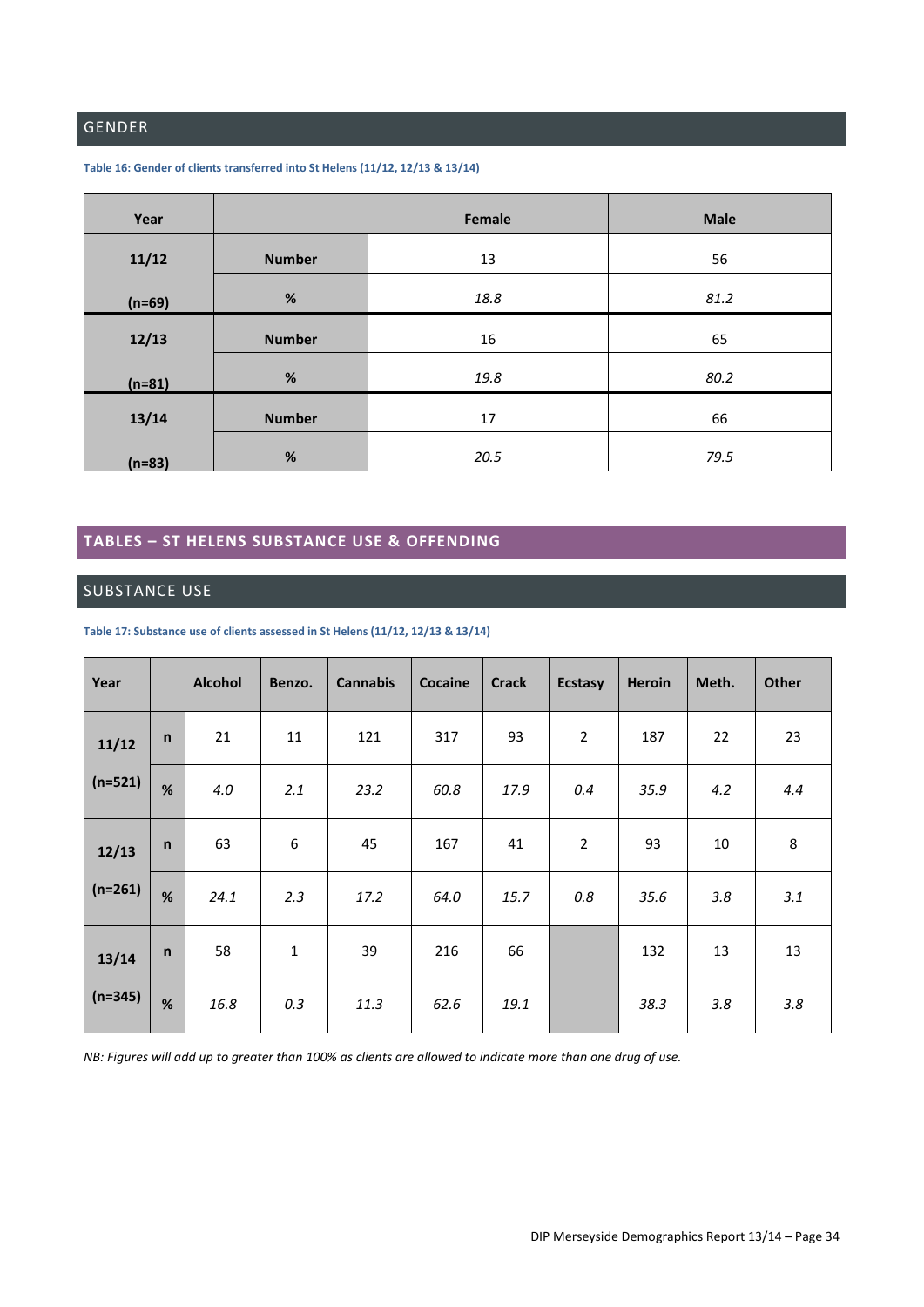# <span id="page-35-0"></span>DRUG TREATMENT

<span id="page-35-1"></span>

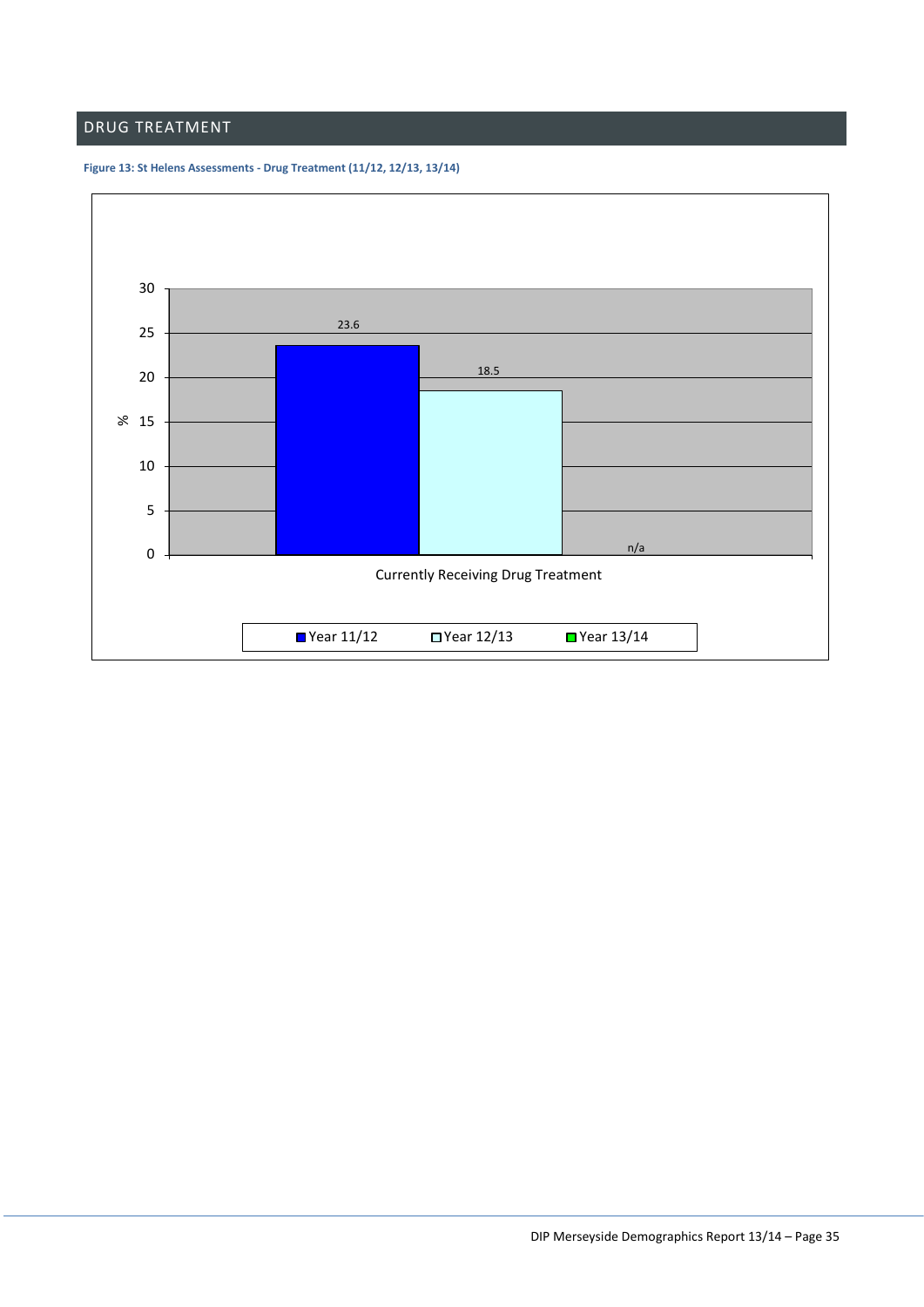## <span id="page-36-0"></span>INJECTING & SHARING EQUIPMENT



#### <span id="page-36-1"></span>**Figure 14: St Helens Assessments - Injecting and Sharing Equipment (11/12, 12/13, 13/14)**

*NB: 10 clients in 13/14 did not provide information about ever injecting while one client in 11/12 did not provide any information about ever sharing equipment.*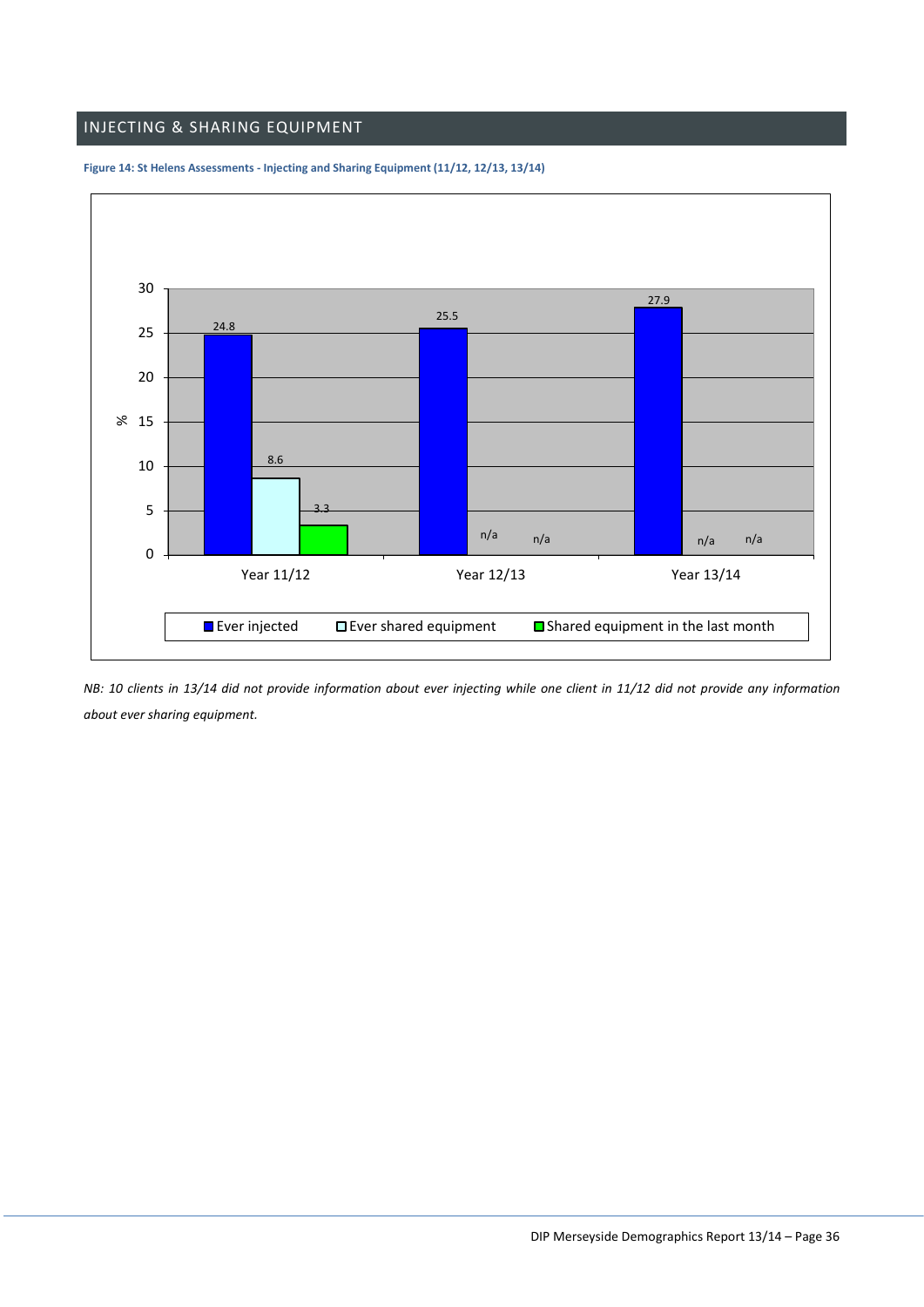# <span id="page-37-0"></span>ALCOHOL CONSUMPTION



<span id="page-37-1"></span>**Figure 15: St Helens Assessments - How often has client drank alcohol in the last month (11/12, 12/13, 13/14)**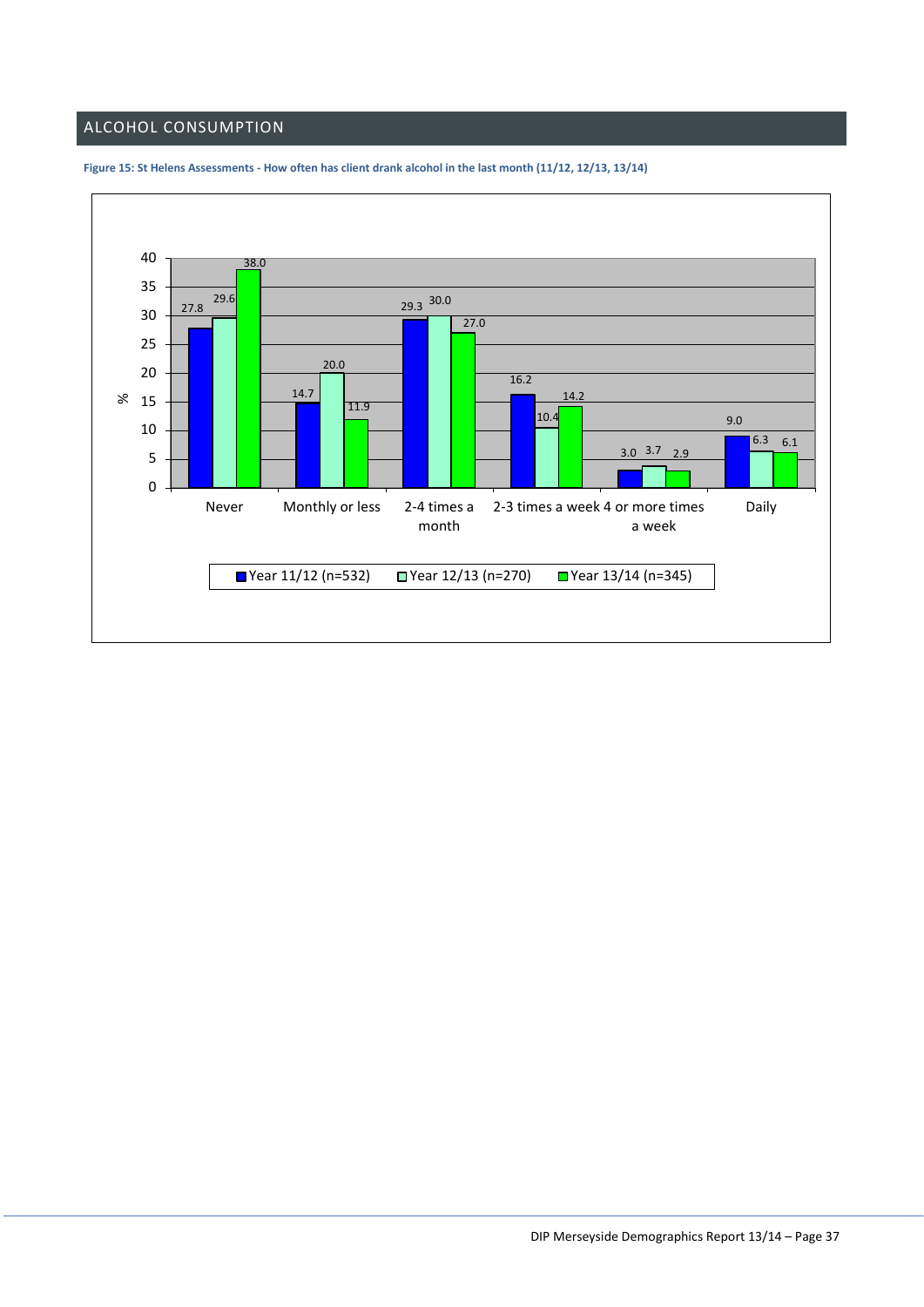# <span id="page-38-0"></span>OFFENCES COMMITTED

#### <span id="page-38-1"></span>**Table 18: Offending that led to assessment in St Helens (11/12, 12/13 & 13/14)**

| <b>Offence</b>         | Offending 11/12 (n=532) |         | Offending 12/13 (n=268) |         | Offending 13/14 (n=350) |          |
|------------------------|-------------------------|---------|-------------------------|---------|-------------------------|----------|
|                        | <b>Number</b>           | $\%$    | <b>Number</b>           | $\%$    | <b>Number</b>           | $\%$     |
| Begging                | $\overline{2}$          | 0.4     |                         |         | $\mathbf{1}$            | 0.3      |
| <b>Breach</b>          | 17                      | 3.2     | 5                       | 1.9     | $\mathbf{1}$            | 0.3      |
| Burglary               | 38                      | 7.1     | 14                      | 5.2     | 22                      | 6.3      |
| <b>Criminal Damage</b> | 6                       | $1.1\,$ | 11                      | 4.1     | $\overline{3}$          | 0.9      |
| Domestic Violence      | 5                       | 0.9     | $\overline{4}$          | $1.5\,$ | $\mathbf{1}$            | 0.3      |
| Firearms/Weapons       |                         |         | $\overline{2}$          | 0.7     |                         |          |
| Fraud                  | $\overline{7}$          | 1.3     |                         |         | 4                       | 1.1      |
| Going equipped         | 8                       | 1.5     | $\overline{2}$          | 0.7     | $\overline{2}$          | 0.6      |
| Handling               | 5                       | 0.9     | $\mathbf{3}$            | $1.1\,$ | $\overline{7}$          | 2.0      |
| <b>MDA Offences</b>    | 197                     | 37.0    | 99                      | 36.9    | 115                     | 32.9     |
| Motoring Offences      | $\overline{7}$          | 1.3     | $\overline{3}$          | $1.1\,$ | $\,8\,$                 | 2.3      |
| Public Order           | 34                      | 6.4     | 24                      | $9.0\,$ | 12                      | 3.4      |
| Robbery                | $\overline{7}$          | 1.3     | $\overline{\mathbf{4}}$ | $1.5\,$ | $\overline{\mathbf{4}}$ | $1.1\,$  |
| Shoplifting            | 118                     | 22.2    | 57                      | 21.3    | 90                      | 25.7     |
| Theft                  | 51                      | 9.6     | 22                      | 8.2     | 44                      | 12.6     |
| Theft - Car            | 21                      | 3.9     | $\boldsymbol{6}$        | 2.2     | 35                      | $10.0\,$ |
| Warrant                |                         |         | $\mathbf 1$             | 0.4     |                         |          |
| Wounding/Assault       | 33                      | $6.2\,$ | 20                      | 7.5     | 28                      | $8.0\,$  |
| Other                  | 4                       | $0.8\,$ | 5                       | $1.9\,$ | 21                      | $6.0\,$  |

*NB: Figures will add up to greater than 100% as clients are allowed to indicate more than one offence.*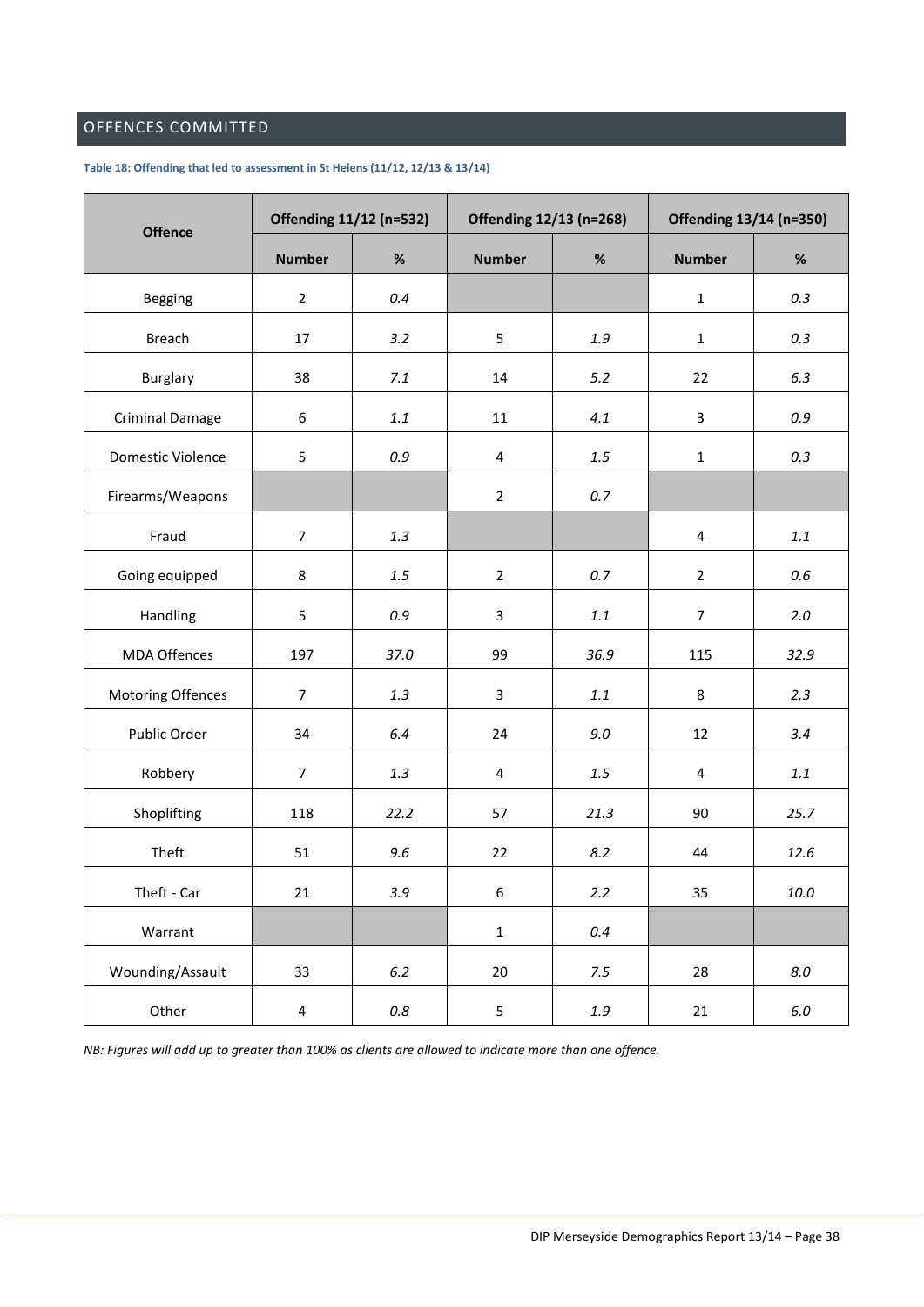#### <span id="page-39-0"></span>**FINDINGS – WIRRAL**

- Wirral DIP team assessed 783 clients in 11/12; this decreased substantially to 567 clients in 12/13 but increased again in 13/14 when 833 clients were assessed by the DIP team.
- \* The majority of clients assessed in all three time periods were white and male. Wirral clients coming into contact with DIP through the assessment process across the three years displayed a relatively young profile, with clients under 25 making up the largest age grouping. The client distribution across the other age groups was relatively even over the period examined.
- $\cdot \cdot$  There were 209 clients transferred into Wirral in 11/12; this rose to 250 in 12/13 but fell to 206 in 13/14. In all three years the majority of these clients were white and male with an older profile compared to those where DIP contact was initiated in Wirral.
- Cocaine was the most commonly used drug among clients assessed by Wirral DIP in all three time periods with proportions of clients reporting its use remaining at a similar level year on year (around half of all assessed clients). Proportions of clients using either heroin or crack rose between 11/12 and 12/13 but fell slightly between 12/13 and 13/14 while the opposite proportional trend (drop between 11/12 and 12/13 but rise between 12/13 and 13/14) was seen among clients using either cannabis or methadone.
- Proportions of clients assessed who had injected in their lifetime rose between 11/12 and 12/13 but fell again between 12/13 and 13/14 (to a fifth of all clients assessed).
- $\div$  Just over a quarter of clients assessed in 13/14 (27.0%) reported not consuming alcohol in the month prior to assessment, a decrease on proportions seen in both 11/12 and 12/13. Of those clients who reported drinking, the most common pattern was to drink 2-4 times a month.
- The most common offences committed by clients assessed in 13/14 were either MDA offences or shoplifting, accounting for a quarter of clients assessed respectively. It should be noted that proportions of clients arrested for shoplifting decreased substantially between 12/13 and 13/14.
- Proportions of clients assessed that were arrested for either burglary offences or theft car offences fell year on year. Additionally, proportions of clients arrested for wounding or assault fell between 11/12 and 12/13, but rose again between 12/13 and 13/14.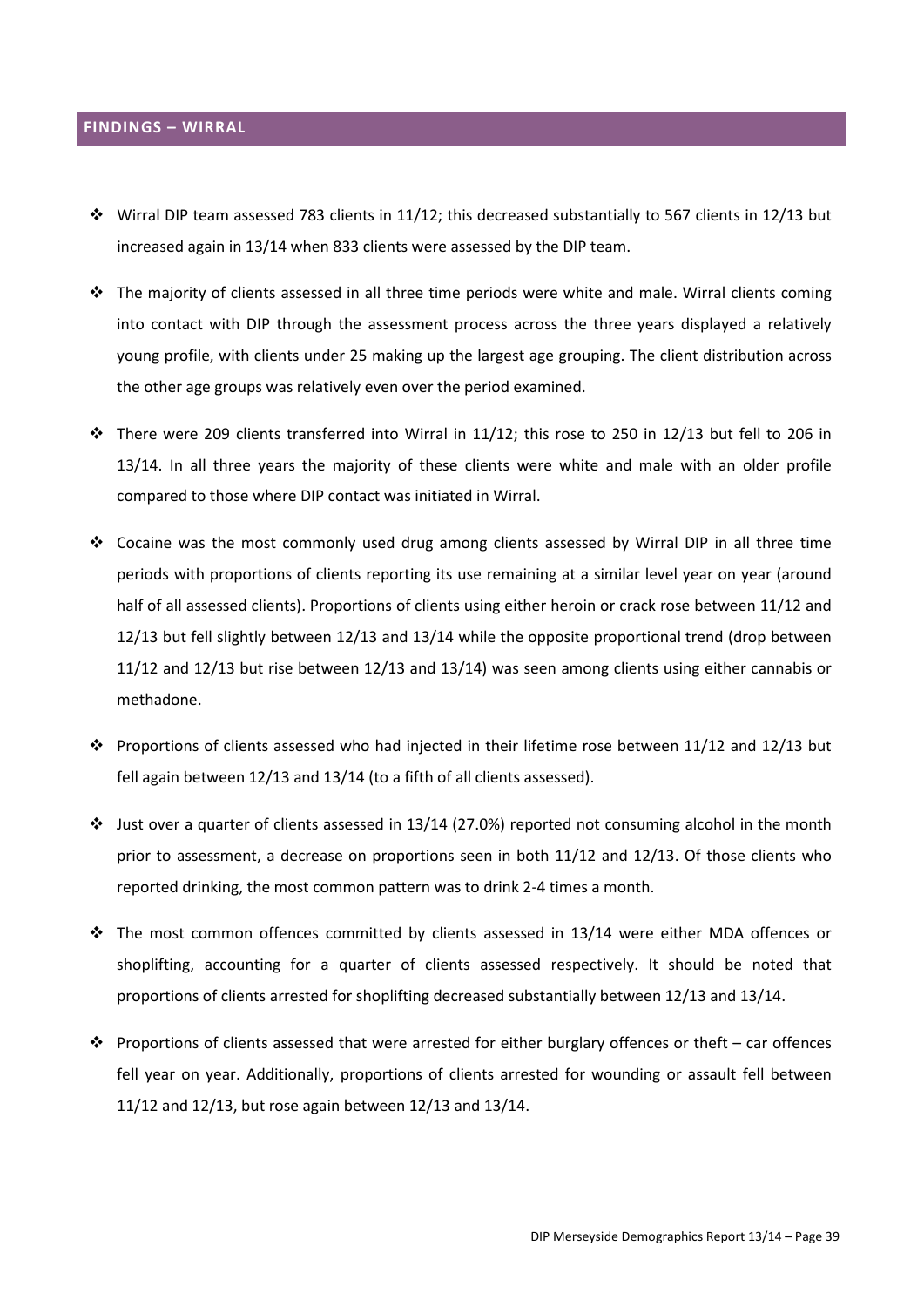#### <span id="page-40-0"></span>**TABLES – WIRRAL ASSESSMENTS**

## <span id="page-40-1"></span>ETHNICITY

<span id="page-40-3"></span>

| Table 19: Ethnic background of clients assessed in Wirral (11/12, 12/13 & 13/14) |  |
|----------------------------------------------------------------------------------|--|
|----------------------------------------------------------------------------------|--|

| Year      |               | Asian          | <b>Black</b> | <b>Chinese</b> | <b>Mixed</b>     | White |
|-----------|---------------|----------------|--------------|----------------|------------------|-------|
| 11/12     | <b>Number</b> | 3              | 5            |                | 13               | 719   |
| $(n=740)$ | %             | 0.4            | 0.7          |                | 1.8              | 97.2  |
| 12/13     | <b>Number</b> | 1              | 6            |                | $\boldsymbol{6}$ | 541   |
| $(n=554)$ | %             | 0.2            | 1.1          |                | 1.1              | 97.7  |
| 13/14     | <b>Number</b> | $\overline{2}$ | 4            | $\mathbf{1}$   | 7                | 798   |
| $(n=812)$ | %             | 0.2            | 0.5          | 0.1            | 0.9              | 98.3  |

*NB: Forty three clients in 11/12, thirteen clients in 12/13 and twenty one clients in 13/14 did not provide information about their ethnicity.*

## <span id="page-40-2"></span>AGE

<span id="page-40-4"></span>**Figure 16: Wirral Assessments - Age**

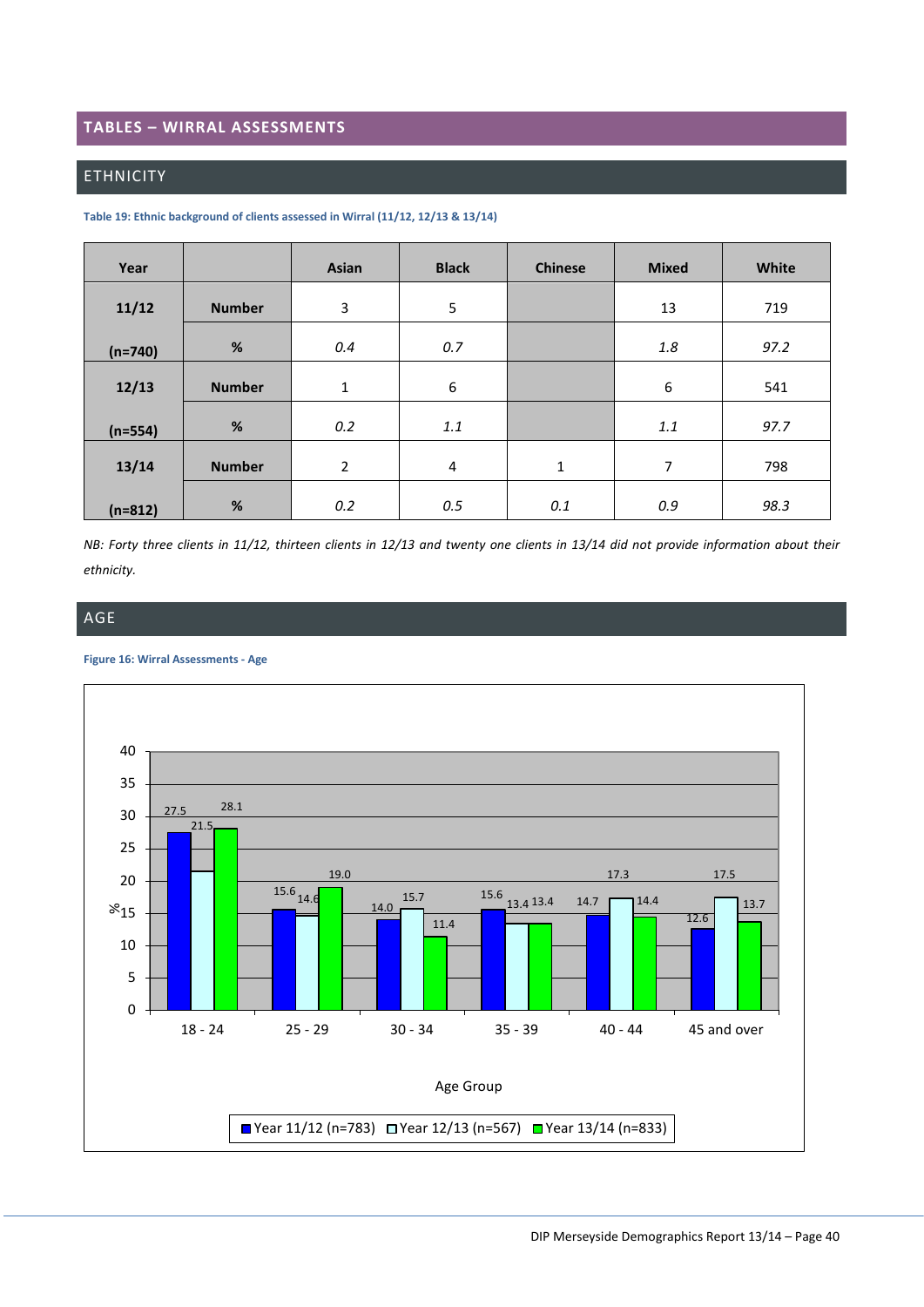# <span id="page-41-0"></span>GENDER

<span id="page-41-1"></span>

| Table 20: Gender of clients assessed in Wirral (11/12, 12/13 & 13/14) |  |
|-----------------------------------------------------------------------|--|
|-----------------------------------------------------------------------|--|

| Year      |               | Female | <b>Male</b> |
|-----------|---------------|--------|-------------|
| 11/12     | <b>Number</b> | 120    | 663         |
| $(n=783)$ | %             | 15.3   | 84.7        |
| 12/13     | <b>Number</b> | 108    | 459         |
| $(n=567)$ | %             | 19.0   | 81.0        |
| 13/14     | <b>Number</b> | 133    | 700         |
| $(n=833)$ | %             | 16.0   | 84.0        |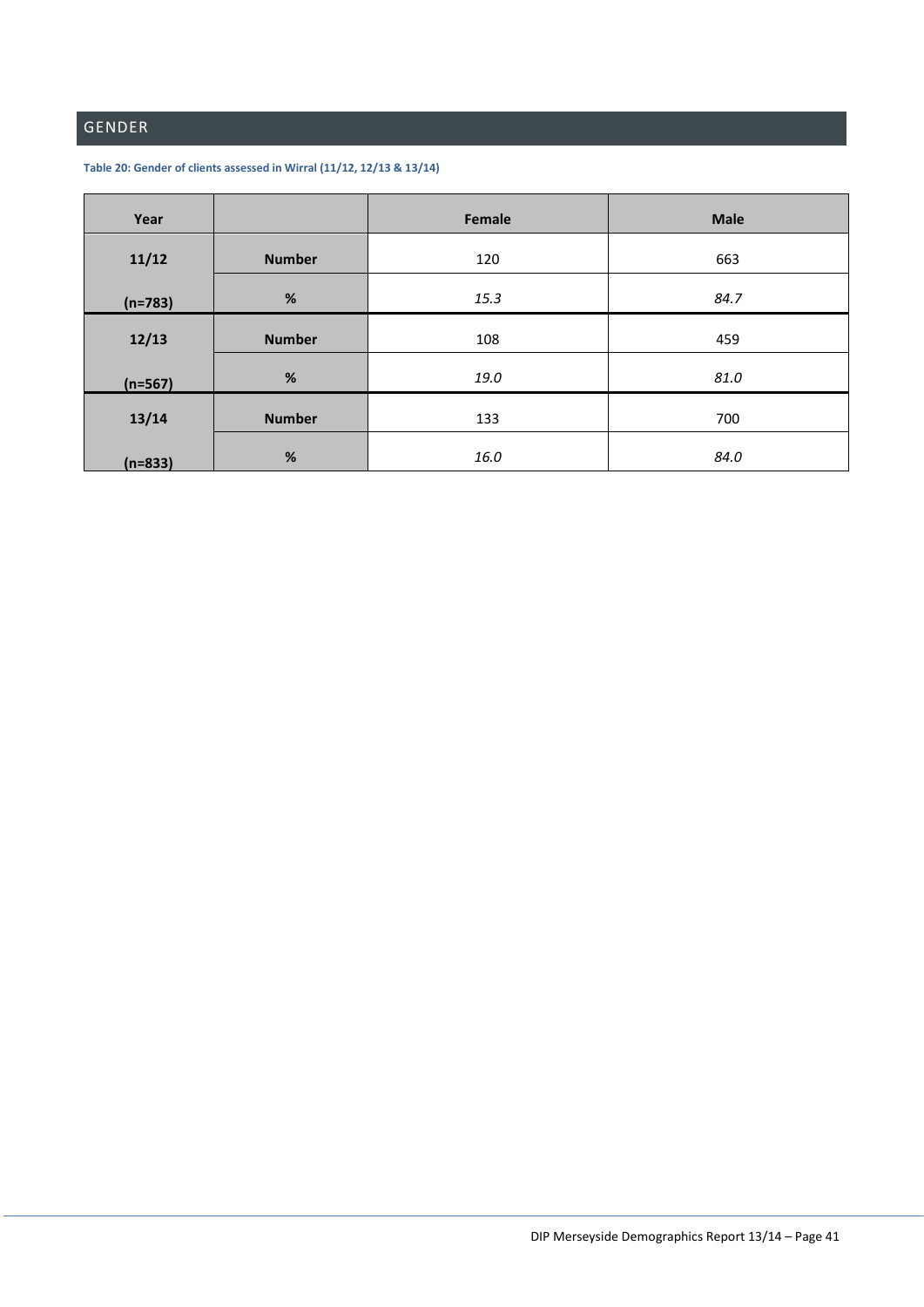## <span id="page-42-0"></span>**TABLES – WIRRAL TRANSFERS IN**

#### <span id="page-42-1"></span>ETHNICITY

#### <span id="page-42-3"></span>**Table 21: Ethnic background of clients transferred into Wirral (11/12, 12/13 & 13/14)**

| Year      |               | <b>Black</b> | <b>Mixed</b> | White |
|-----------|---------------|--------------|--------------|-------|
| 11/12     | <b>Number</b> | $\mathbf{1}$ | 2            | 187   |
| $(n=190)$ | %             | 0.5          | $1.1\,$      | 98.4  |
| 12/13     | <b>Number</b> | $\mathbf{1}$ |              | 240   |
| $(n=241)$ | $\%$          | 0.4          |              | 99.6  |
| 13/14     | <b>Number</b> |              |              | 203   |
| $(n=203)$ | %             |              |              | 100.0 |

*NB: Nineteen clients in 11/12, eight clients in 12/13 and five clients in 13/14 did not provide information about their ethnicity.*

# <span id="page-42-2"></span>AGE

#### <span id="page-42-4"></span>**Figure 17: Wirral Transfers In - Age**

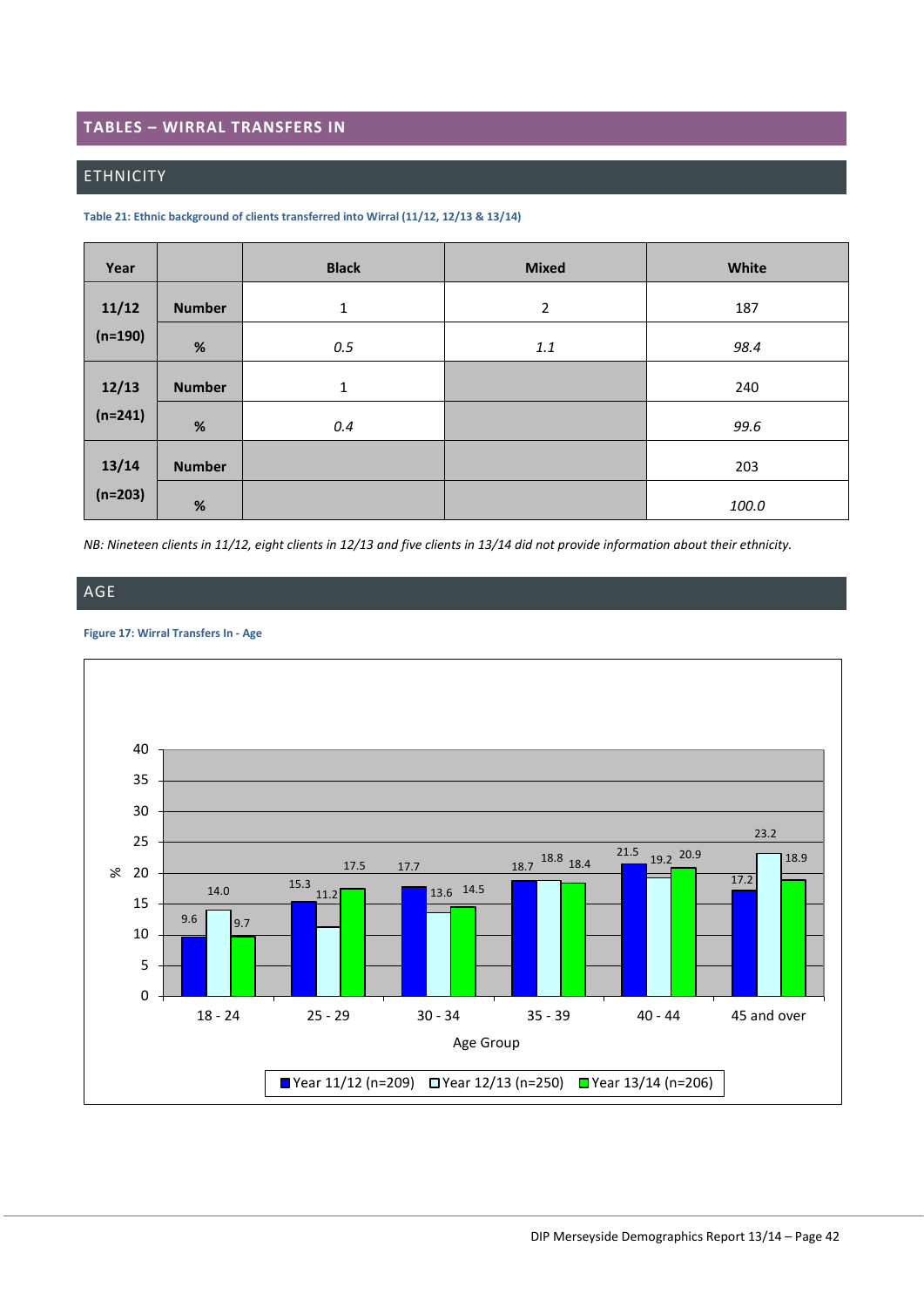# <span id="page-43-0"></span>GENDER

<span id="page-43-1"></span>

| Table 22: Gender of clients transferred into Wirral (11/12, 12/13 & 13/14) |  |
|----------------------------------------------------------------------------|--|
|----------------------------------------------------------------------------|--|

| Year      |               | Female | <b>Male</b> |
|-----------|---------------|--------|-------------|
| 11/12     | <b>Number</b> | 23     | 186         |
| $(n=209)$ | %             | 11.0   | 89.0        |
| 12/13     | <b>Number</b> | 40     | 210         |
| $(n=250)$ | %             | 16.0   | 84.0        |
| 13/14     | <b>Number</b> | 31     | 175         |
| $(n=206)$ | %             | 15.0   | 85.0        |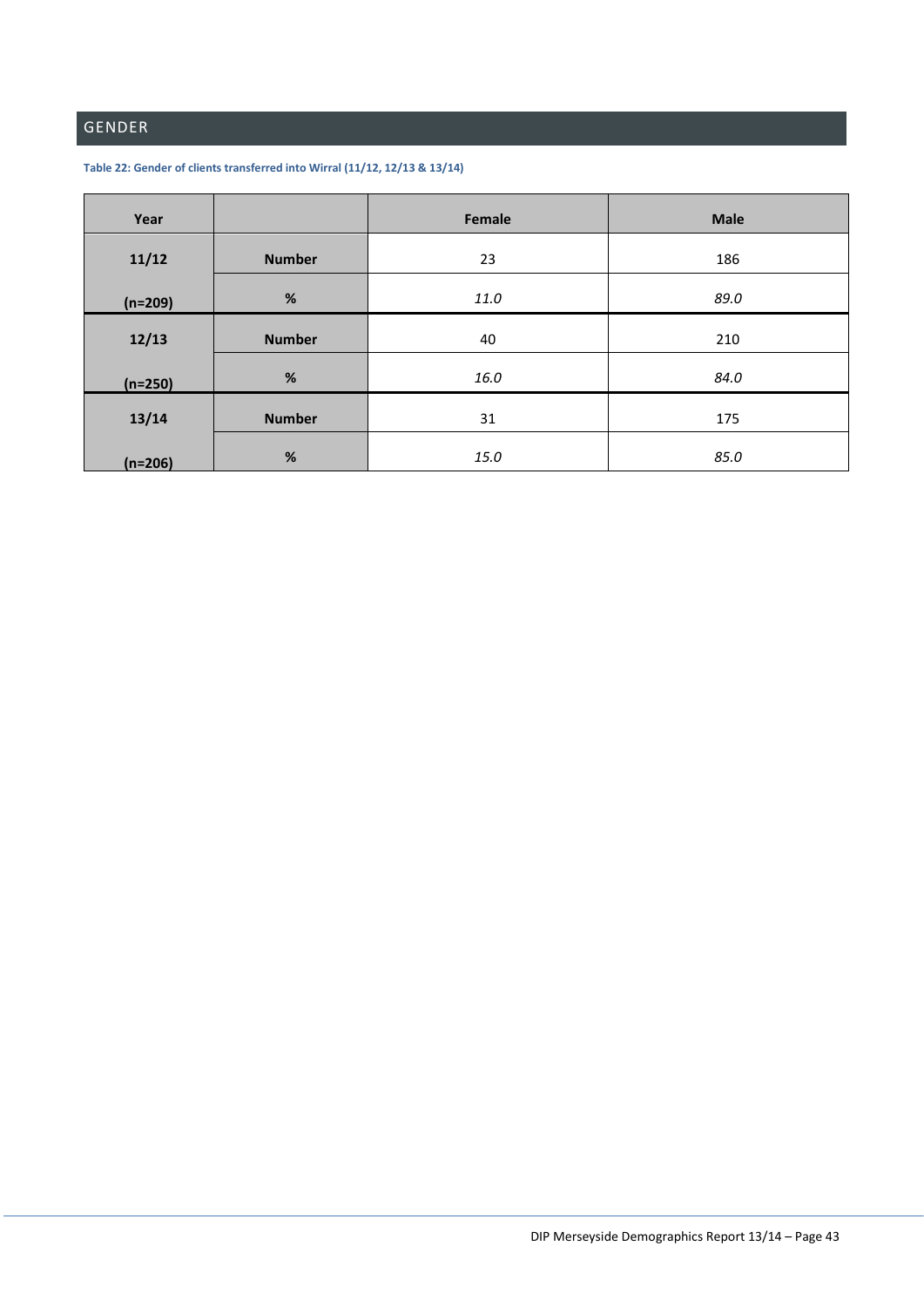#### <span id="page-44-0"></span>**TABLES – WIRRAL SUBSTANCE USE & OFFENDING**

## <span id="page-44-1"></span>SUBSTANCE USE

| Year               |              | <b>Alcohol</b> | Benzo. | <b>Cannabis</b> | Cocaine | <b>Crack</b> | <b>Ecstasy</b> | <b>Heroin</b> | Meth. | <b>Other</b> |
|--------------------|--------------|----------------|--------|-----------------|---------|--------------|----------------|---------------|-------|--------------|
| 11/12<br>$(n=699)$ | $\mathsf{n}$ | 10             | 22     | 251             | 354     | 140          | 10             | 220           | 42    | 29           |
|                    | %            | 1.4            | 3.1    | 35.9            | 50.6    | 20.0         | 1.4            | 31.5          | 6.0   | 4.1          |
| 12/13              | $\mathsf{n}$ | 9              | 15     | 174             | 263     | 120          | 4              | 182           | 25    | 24           |
| $(n=530)$          | %            | 1.7            | 2.8    | 32.8            | 49.6    | 22.6         | 0.8            | 34.3          | 4.7   | 4.5          |
| 13/14              | $\mathsf{n}$ | 32             | 28     | 286             | 381     | 149          | 6              | 235           | 97    | 55           |
| $(n=811)$          | %            | 3.9            | 3.5    | 35.3            | 47.0    | 18.4         | 0.7            | 29.0          | 12.0  | 6.8          |

#### <span id="page-44-3"></span>**Table 23: Substance use of clients assessed in Wirral (11/12, 12/13 & 13/14)**

*NB: Figures will add up to greater than 100% as clients are allowed to indicate more than one drug of use.*

#### <span id="page-44-2"></span>DRUG TREATMENT

#### <span id="page-44-4"></span>**Figure 18: Wirral Assessments - Drug Treatment (11/12, 12/13, 13/14)**

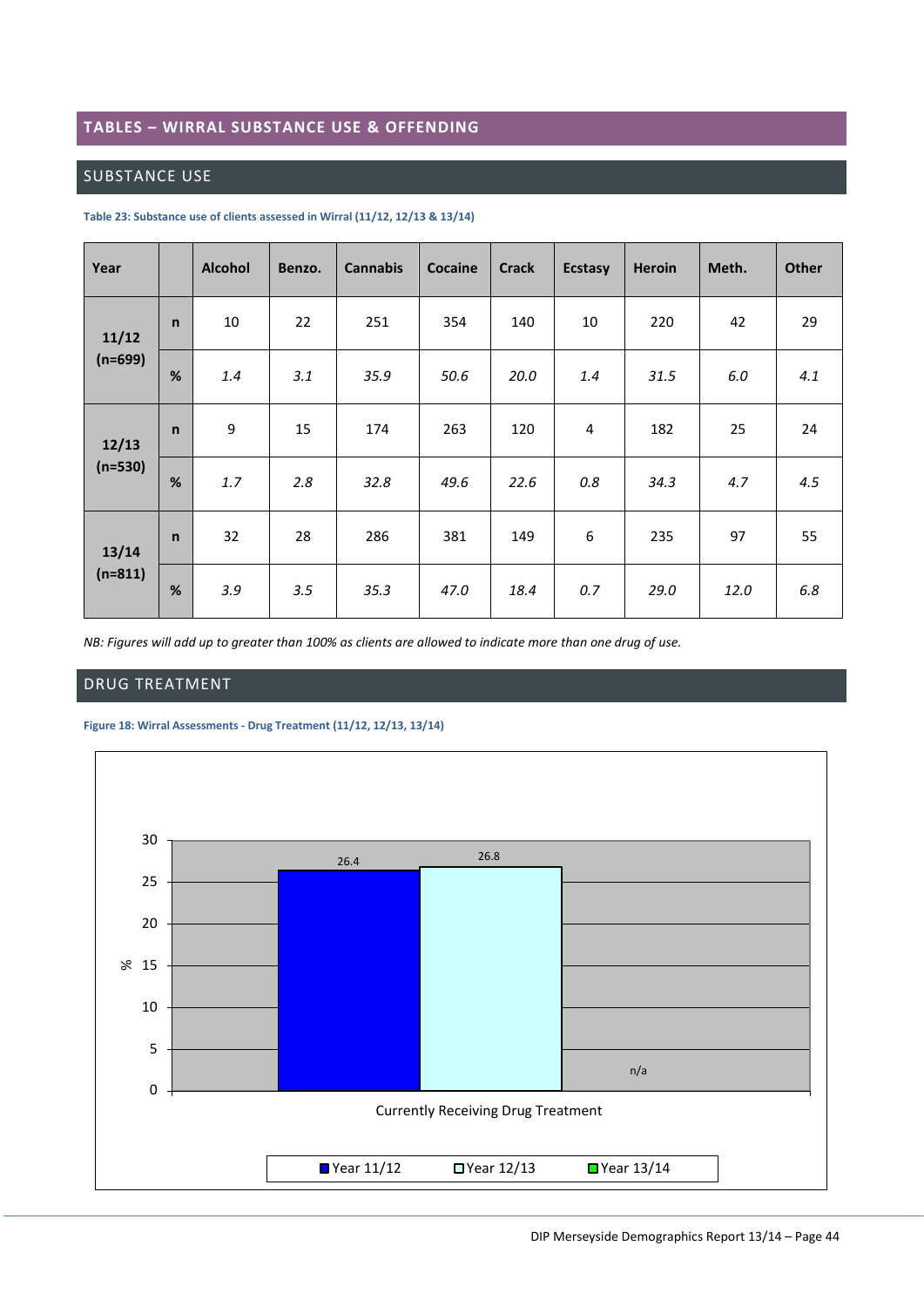## <span id="page-45-0"></span>INJECTING & SHARING EQUIPMENT



#### <span id="page-45-1"></span>**Figure 19: Wirral Assessments - Injecting and Sharing Equipment (11/12, 12/13, 13/14)**

*NB: Eleven clients in 11/12 did not provide information about ever injecting. Seven clients in 11/12 did not provide any information about ever sharing equipment, while six clients in 11/12 did not provide information about sharing equipment in the last month).*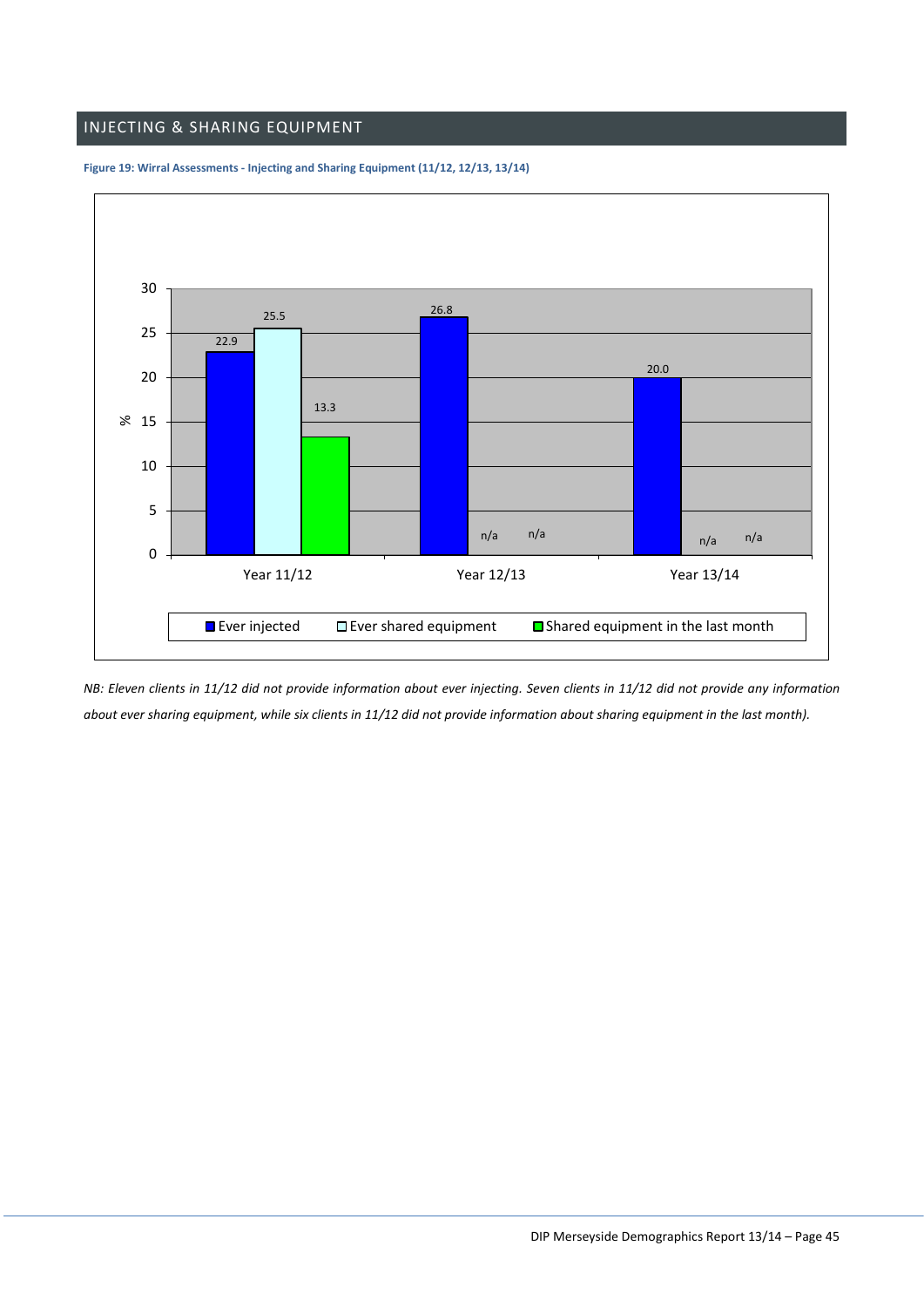# <span id="page-46-0"></span>ALCOHOL CONSUMPTION



<span id="page-46-1"></span>**Figure 20: Wirral Assessments - How often has client drank alcohol in the last month (11/12, 12/13, 13/14)**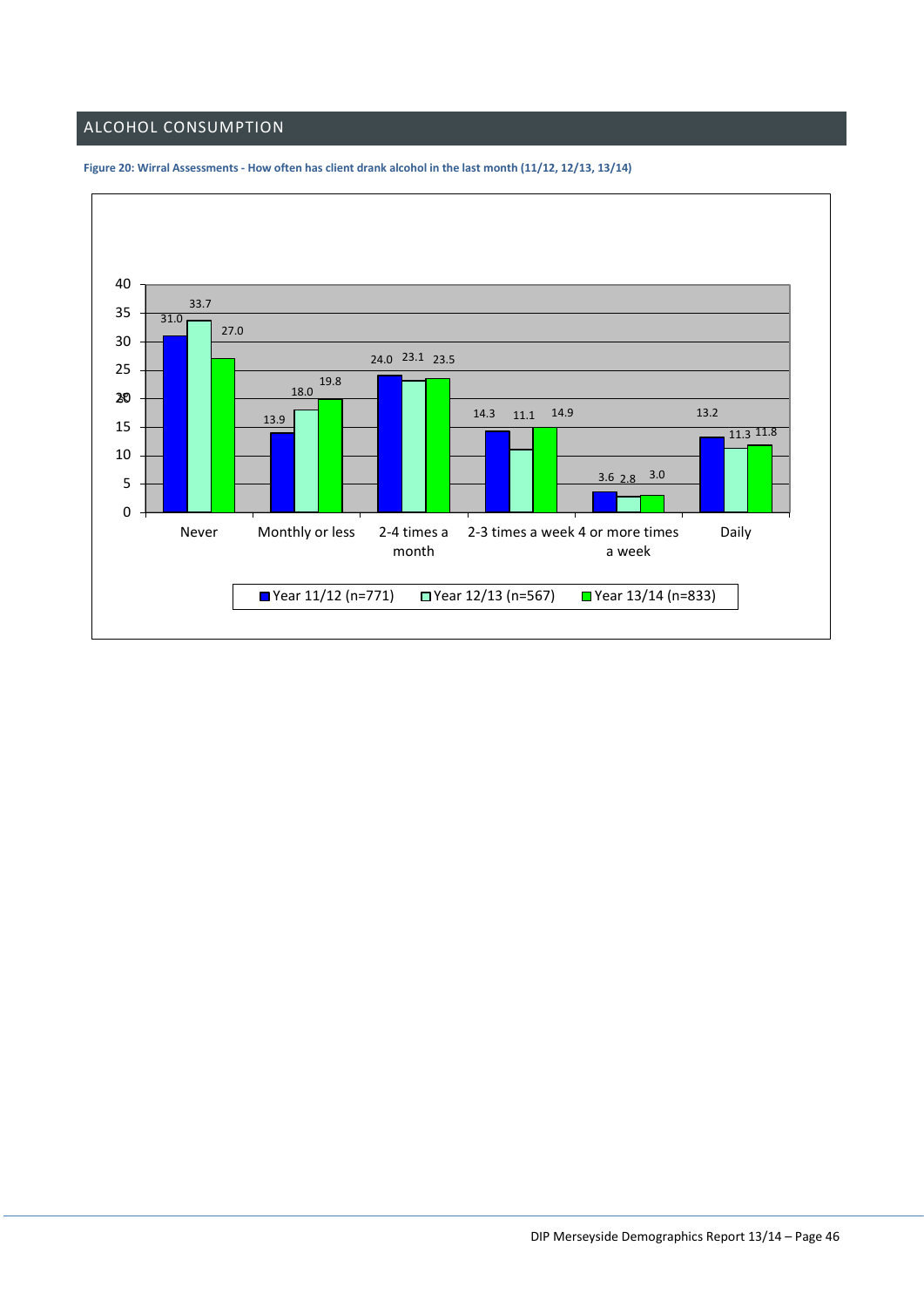# <span id="page-47-0"></span>OFFENCES COMMITTED

#### <span id="page-47-1"></span>**Table 24: Offending that led to assessment in Wirral (11/12, 12/13 & 13/14)**

| <b>Offence</b>           | Offending 11/12 (n=777) |         | Offending 12/13 (n=564) |         | Offending 13/14 (n=833) |         |  |
|--------------------------|-------------------------|---------|-------------------------|---------|-------------------------|---------|--|
|                          | <b>Number</b>           | $\%$    | <b>Number</b>           | $\%$    | <b>Number</b>           | $\%$    |  |
| Begging                  | 1                       | 0.1     | $\boldsymbol{6}$        | 1.1     | $\overline{\mathbf{4}}$ | 0.5     |  |
| <b>Breach</b>            | 4                       | 0.5     | 5                       | 0.9     | 30                      | 3.6     |  |
| <b>Burglary</b>          | 109                     | 14.0    | 55                      | 9.8     | 67                      | 8.0     |  |
| <b>Criminal Damage</b>   | 11                      | 1.4     | 11                      | 2.0     | 20                      | 2.4     |  |
| Domestic Violence        | $\overline{4}$          | 0.5     | $\mathbf{3}$            | 0.5     | 14                      | 1.7     |  |
| Firearms/Weapons         | 12                      | 1.5     | 3                       | 0.5     | 11                      | 1.3     |  |
| Fraud                    | 17                      | 2.2     | 8                       | 1.4     | 10                      | 1.2     |  |
| Going equipped           | 11                      | 1.4     | 5                       | 0.9     | $\overline{7}$          | 0.8     |  |
| Handling                 | 12                      | $1.5\,$ | 6                       | $1.1\,$ | 12                      | 1.4     |  |
| <b>MDA Offences</b>      | 257                     | 33.1    | 148                     | 26.2    | 208                     | 25.0    |  |
| <b>Motoring Offences</b> | 6                       | 0.8     | $\overline{7}$          | 1.2     | 13                      | $1.6\,$ |  |
| Public Order             | 52                      | 6.7     | 25                      | 4.4     | 45                      | 5.4     |  |
| Robbery                  | 19                      | 2.4     | 17                      | 3.0     | 14                      | $1.7$   |  |
| Shoplifting              | 167                     | 21.5    | 183                     | 32.4    | 204                     | 24.5    |  |
| Theft                    | 85                      | 10.9    | 68                      | 12.1    | 86                      | 10.3    |  |
| Theft - Car              | 44                      | 5.7     | 23                      | 4.1     | 24                      | 2.9     |  |
| Warrant                  | $\mathbf{1}$            | $0.1\,$ |                         |         | $\overline{2}$          | $0.2\,$ |  |
| Wounding/Assault         | 41                      | 5.3     | 21                      | 3.7     | 72                      | 8.6     |  |
| Other                    | 12                      | $1.5\,$ | 12                      | 2.1     | 19                      | 2.3     |  |

*NB: Figures will add up to greater than 100% as clients are allowed to indicate more than one offence.*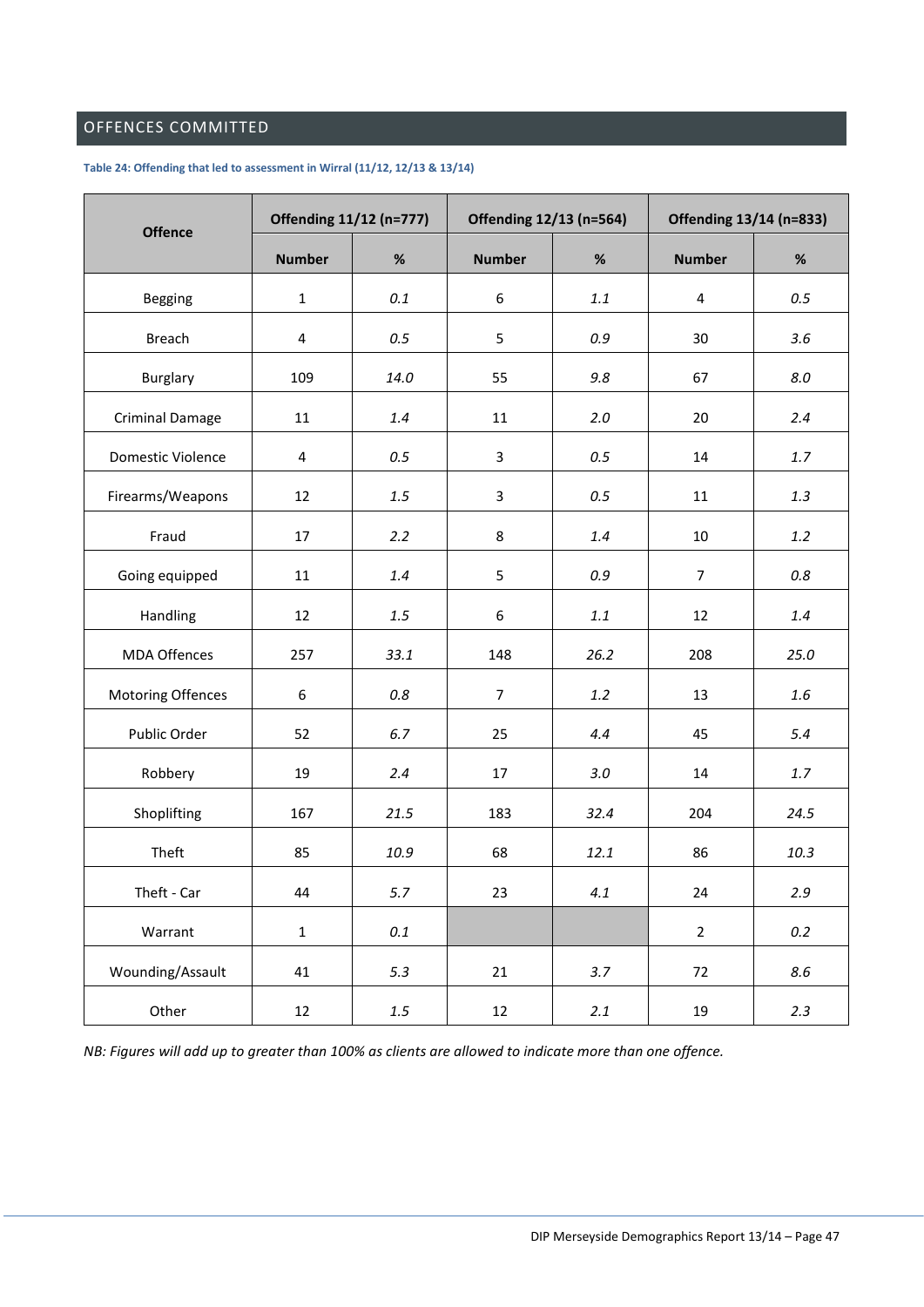#### <span id="page-48-0"></span>**FINDINGS – MERSEYSIDE (13/14)**

- $\cdot \cdot$  Just under a quarter of clients assessed across Merseyside in 13/14 were under the age of 25, the largest single age group. Under 25 year olds made up a larger proportion of Wirral's assessed clients than any other areas while Sefton assessed the highest proportion of clients over the age of 40.
- $\cdot \cdot$  The majority of clients assessed in all areas were male whilst Wirral and St Helens had a slightly higher proportion of females assessed than the other areas.
- $\cdot \cdot$  Of the clients who were transferred in by Merseyside DIP teams in 13/14, over four in ten were aged between 40 and over. The youngest age profile of clients transferred was seen in Knowsley, while the oldest was seen in St Helens and Wirral.
- $\div$  Cocaine was the most commonly used drug among DIP clients across Merseyside in 13/14 with almost six in ten clients reporting its use. Knowsley, Sefton and St Helens had the highest proportion of cocaine users while Wirral and Knowsley assessed the highest proportion of cannabis users.
- Heroin was the second most commonly used drug across Merseyside by DIP clients in 13/14 with St Helens and Sefton assessing the highest proportions of heroin users. Knowsley assessed, by far, the lowest proportions of heroin users. Sefton assessed the highest proportions of crack users, while Knowsley assessed the lowest.
- \* Knowsley assessed far lower proportions of clients who had injected in their lifetime than any of the other areas in 13/14. In contrast, St Helens assessed the highest proportion of clients who had ever injected.
- $\cdot \cdot$  Just over four in ten of clients assessed in Merseyside in 13/14 reported not consuming alcohol in the month prior to assessment. St Helens assessed the highest proportion of clients across the areas that fell into this category while Wirral assessed the highest proportion of clients who reported being daily alcohol drinkers compared to the other areas.
- The most common offences committed by clients assessed in Merseyside in 13/14 were MDA offences, with shoplifting being the second most common offence.
- Patterns of offences were broadly similar across all areas. Differences were seen in relation to burglary, where proportions of clients arrested for this offence were lower in Knowsley and St Helens than in Sefton and Wirral. In addition, proportions of clients arrested for MDA offences were lowest in Wirral but highest in Knowsley, while conversely, proportions of clients arrested for theft were lowest in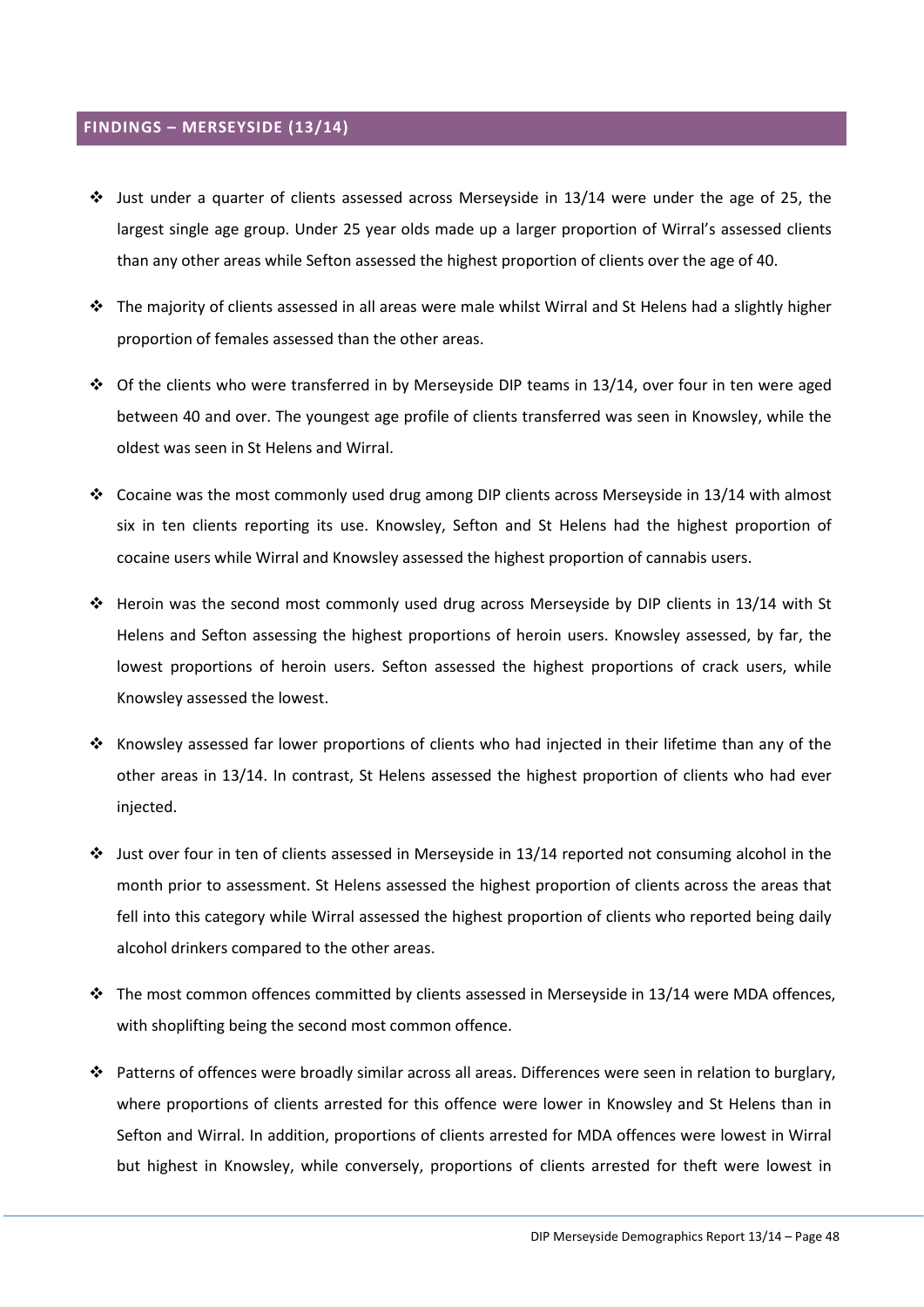Knowsley. Wirral saw higher proportions of clients arrested for public order or wounding/assault offences than any of the other areas, while St Helens had higher proportions of clients arrested for theft and theft - car offences.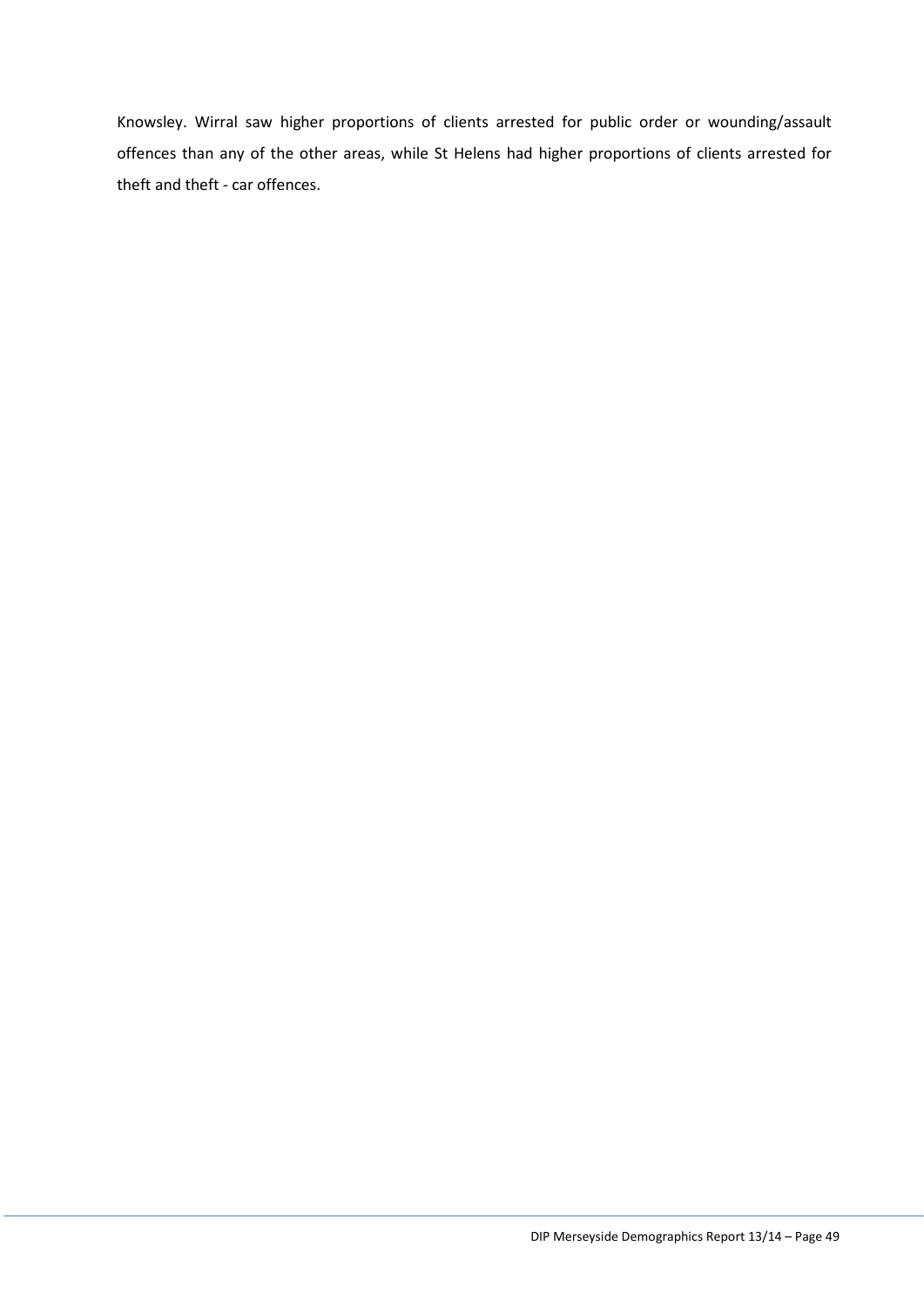# <span id="page-50-0"></span>**TABLES – MERSEYSIDE ASSESSMENTS (13/14)**

#### <span id="page-50-1"></span>AGE

#### <span id="page-50-3"></span>**Table 25: Age of clients assessed (13/14) – Merseyside Comparison**

|                       | 18-24 | $25 - 29$ | $30 - 34$ | $35 - 39$ | 40-44 | 45 and over |
|-----------------------|-------|-----------|-----------|-----------|-------|-------------|
| Knowsley (n=107)      | 21.5% | 23.4%     | 16.8%     | 11.2%     | 12.1% | 15.0%       |
| Sefton (n=589)        | 19.2% | 19.7%     | 16.3%     | 14.3%     | 15.4% | 15.1%       |
| St Helens (n=350)     | 25.7% | 18.3%     | 17.7%     | 14.0%     | 15.1% | 9.1%        |
| <b>Wirral (n=833)</b> | 28.1% | 19.0%     | 11.4%     | 13.4%     | 14.4% | 13.7%       |
| Merseyside (n=3,961)  | 22.3% | 18.6%     | 15.3%     | 15.0%     | 15.3% | 13.5%       |

# <span id="page-50-2"></span>GENDER



# <span id="page-50-4"></span>**Figure 21: Gender of clients assessed (13/14) - Merseyside Comparison**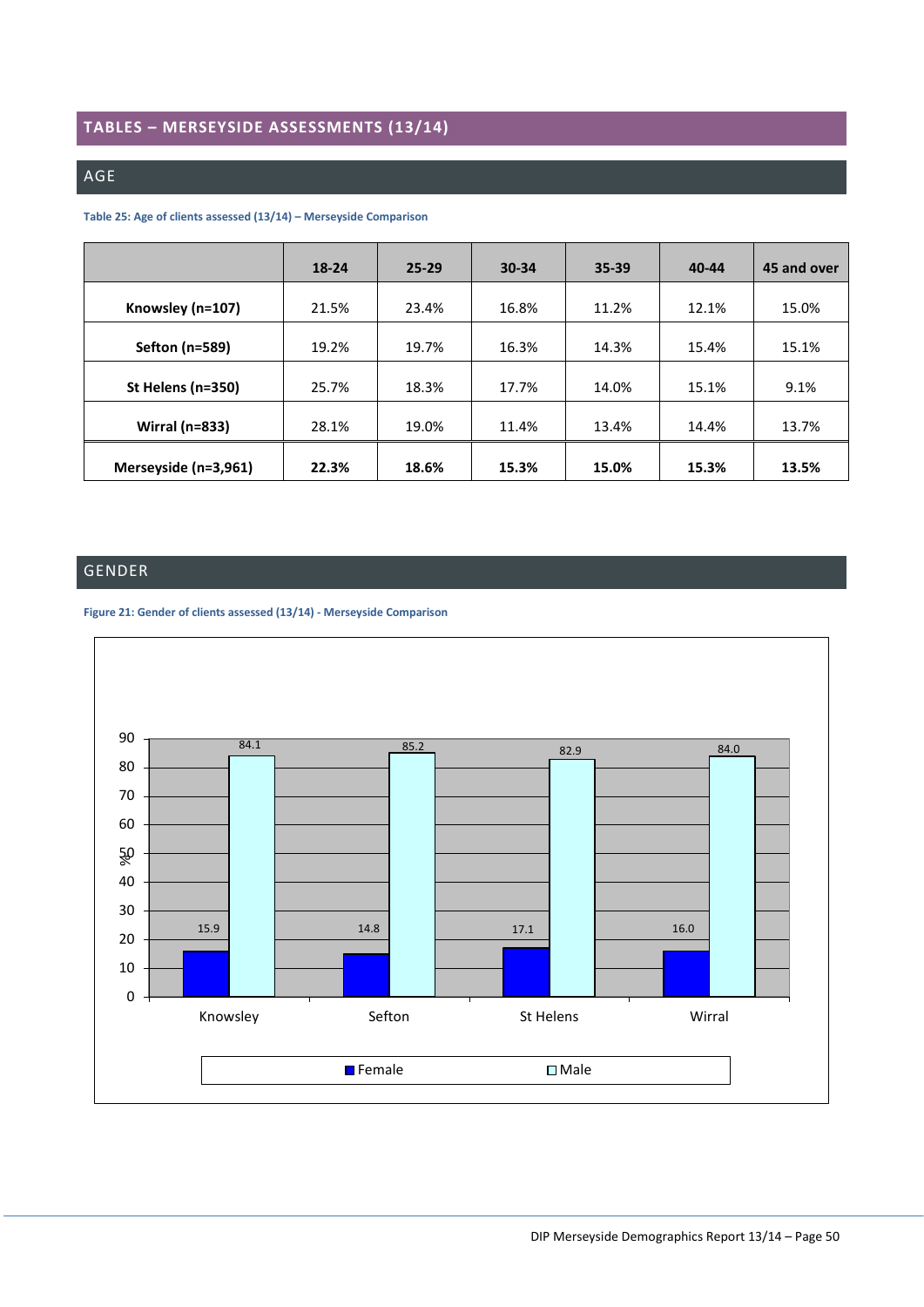# <span id="page-51-0"></span>**TABLES – MERSEYSIDE TRANSFERS IN (13/14)**

#### <span id="page-51-1"></span>AGE

#### <span id="page-51-3"></span>**Table 26: Age of clients transferred in (13/14) – Merseyside Comparison**

|                       | 18-24 | $25 - 29$ | 30-34 | 35-39 | 40-44 | 45 and over |
|-----------------------|-------|-----------|-------|-------|-------|-------------|
| Knowsley (n=63)       | 15.9% | 27.0%     | 20.6% | 11.1% | 6.3%  | 19.0%       |
| Sefton $(n=73)$       | 19.2% | 4.1%      | 19.2% | 16.4% | 23.3% | 17.8%       |
| St Helens (n=83)      | 12.0% | 9.6%      | 13.3% | 24.1% | 26.5% | 14.5%       |
| <b>Wirral (n=206)</b> | 9.7%  | 17.5%     | 14.5% | 18.4% | 20.9% | 18.9%       |
| Merseyside (n=877)    | 7.8%  | 11.5%     | 16.5% | 19.4% | 24.9% | 20.0%       |

## <span id="page-51-2"></span>GENDER

<span id="page-51-4"></span>

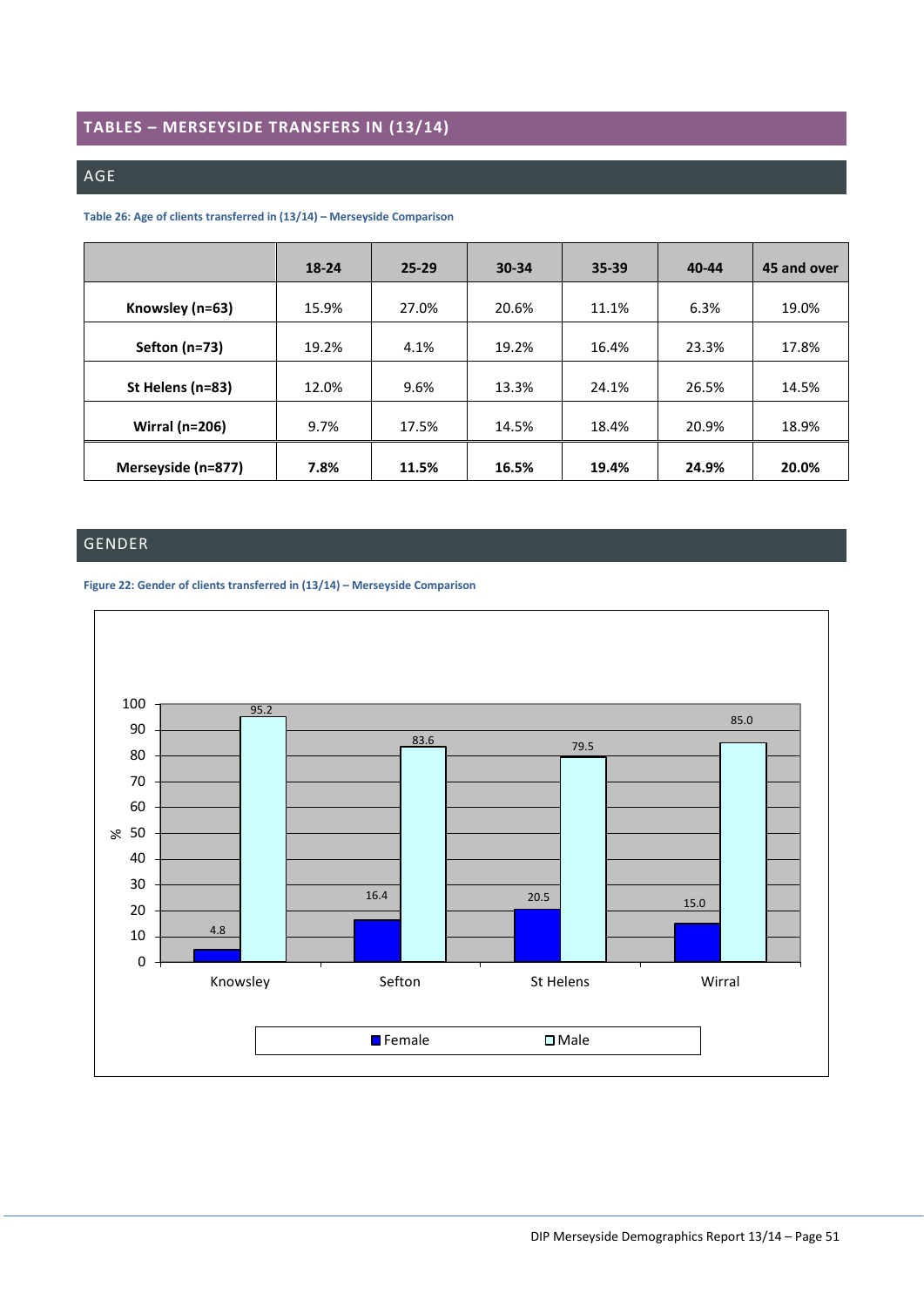# <span id="page-52-1"></span><span id="page-52-0"></span>SUBSTANCE USE

|                  | <b>Alcohol</b> | Benzo. | <b>Cannabis</b> | Cocaine | Crack | <b>Ecstasy</b> | <b>Heroin</b> | Meth. | <b>Other</b> |
|------------------|----------------|--------|-----------------|---------|-------|----------------|---------------|-------|--------------|
| Knowsley         | 7.5%           | 0.9%   | 28.0%           | 83.2%   | 9.3%  | 0.9%           | 11.2%         | 2.8%  | 1.9%         |
| <b>Sefton</b>    | 9.1%           | 1.2%   | 17.2%           | 62.8%   | 29.8% | 0.7%           | 36.4%         | 1.4%  | 1.5%         |
| <b>St Helens</b> | 16.8%          | 0.3%   | 11.3%           | 62.6%   | 19.1% |                | 38.3%         | 3.8%  | 3.8%         |
| <b>Wirral</b>    | 3.9%           | 3.5%   | 35.3%           | 47.0%   | 18.4% | 0.7%           | 29.0%         | 12.0% | 6.8%         |
| <b>Merseysid</b> | 8.5%           | 1.3%   | 20.0%           | 56.9%   | 17.8% | 0.5%           | 32.7%         | 3.7%  | 3.1%         |

<span id="page-52-3"></span>**Table 27: Substance use (13/14) – Merseyside Comparison**

*NB: Figures will add up to greater than 100% as clients are allowed to indicate more than one drug of use.*

## <span id="page-52-2"></span>INJECTING BEHAVIOUR

#### <span id="page-52-4"></span>**Figure 23: Merseyside Assessments - Injecting Behaviour (11/12, 12/13, 13/14)**

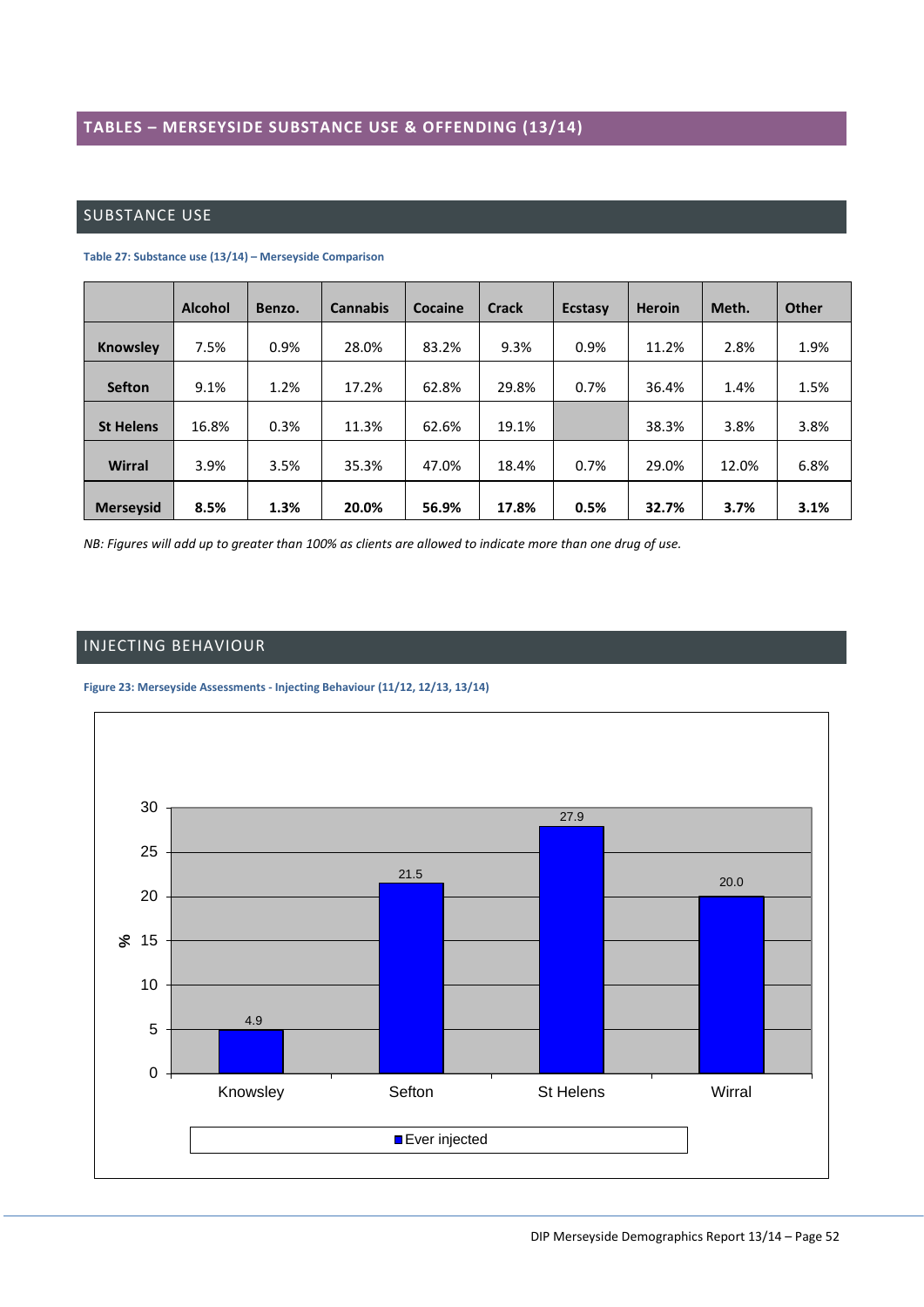# <span id="page-53-0"></span>ALCOHOL CONSUMPTION

|                   | <b>Never</b> | <b>Monthly or</b><br><b>less</b> | 2-4 times a<br>month | 2-3 times a week |      | <b>Daily</b> |
|-------------------|--------------|----------------------------------|----------------------|------------------|------|--------------|
| <b>Knowsley</b>   | 25.2%        | 22.4%                            | 34.6%                | 13.1%            | 2.8% | 1.9%         |
| <b>Sefton</b>     | 34.3%        | 12.9%                            | 23.5%                | 16.8%            | 3.6% | 8.9%         |
| <b>St Helens</b>  | 38.0%        | 11.9%                            | 27.0%                | 14.2%            | 2.9% | 6.1%         |
| <b>Wirral</b>     | 27.0%        | 19.8%                            | 23.5%                | 14.9%            | 3.0% | 11.8%        |
| <b>Merseyside</b> | 40.6%        | 11.3%                            | 20.6%                | 14.9%            | 2.4% | 10.2%        |

#### <span id="page-53-1"></span>**Table 28: Alcohol consumed in last month (13/14) – Merseyside Comparison**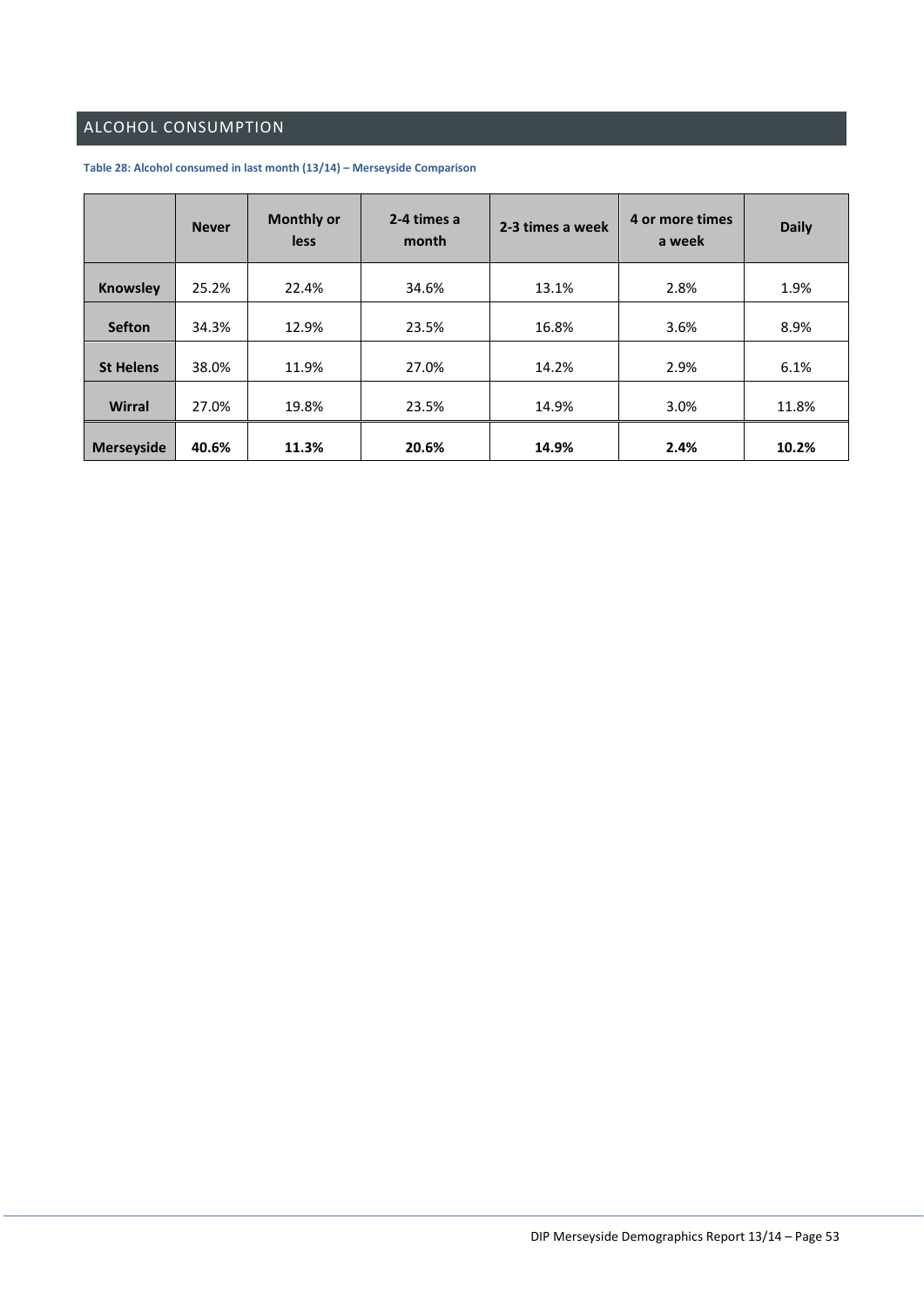# <span id="page-54-0"></span>OFFENCES COMMITTED

<span id="page-54-1"></span>**Table 29: Offending that led to assessment in DIP (13/14) – Merseyside Comparison**

| <b>Offence</b>         | <b>Knowsley</b> | <b>Sefton</b> | <b>St Helens</b> | <b>Wirral</b> | <b>Merseyside</b> |
|------------------------|-----------------|---------------|------------------|---------------|-------------------|
| Begging                |                 | 0.5%          | 0.3%             | 0.5%          | 2.2%              |
| <b>Breach</b>          |                 |               | 0.3%             | 3.6%          | 1.0%              |
| Burglary               | 5.6%            | 12.6%         | 6.3%             | 8.0%          | 7.9%              |
| <b>Criminal Damage</b> |                 | 0.7%          | 0.9%             | 2.4%          | 0.9%              |
| Domestic Violence      |                 | 0.8%          | 0.3%             | 1.7%          | 0.7%              |
| Firearms/Weapons       | 0.9%            | 0.3%          |                  | 1.3%          | 0.5%              |
| Fraud                  | 1.9%            | 2.0%          | 1.1%             | 1.2%          | 1.3%              |
| Going equipped         |                 | 0.5%          | 0.6%             | 0.8%          | 0.8%              |
| Handling               |                 | 0.7%          | 2.0%             | 1.4%          | 0.9%              |
| <b>MDA Offences</b>    | 39.3%           | 29.2%         | 32.9%            | 25.0%         | 31.6%             |
| Motoring Offences      | 0.9%            | 0.2%          | 2.3%             | 1.6%          | 0.6%              |
| Public Order           | 2.8%            | 1.4%          | 3.4%             | 5.4%          | 2.3%              |
| Robbery                | 1.9%            | 2.0%          | 1.1%             | 1.7%          | 2.6%              |
| Shoplifting            | 27.1%           | 30.4%         | 25.7%            | 24.5%         | 24.9%             |
| Theft                  | 5.6%            | 6.3%          | 12.6%            | 10.3%         | 8.1%              |
| Theft - Car            | 4.7%            | 2.5%          | 10.0%            | 2.9%          | 2.5%              |
| Warrant                |                 |               |                  | 0.2%          | 0.1%              |
| Wounding/Assault       | 7.5%            | 4.9%          | 8.0%             | 8.6%          | 6.3%              |
| Other                  | 3.7%            | 6.1%          | 6.0%             | 2.3%          | 6.4%              |

*NB: Figures will add up to greater than 100% as clients are allowed to indicate more than one offence.*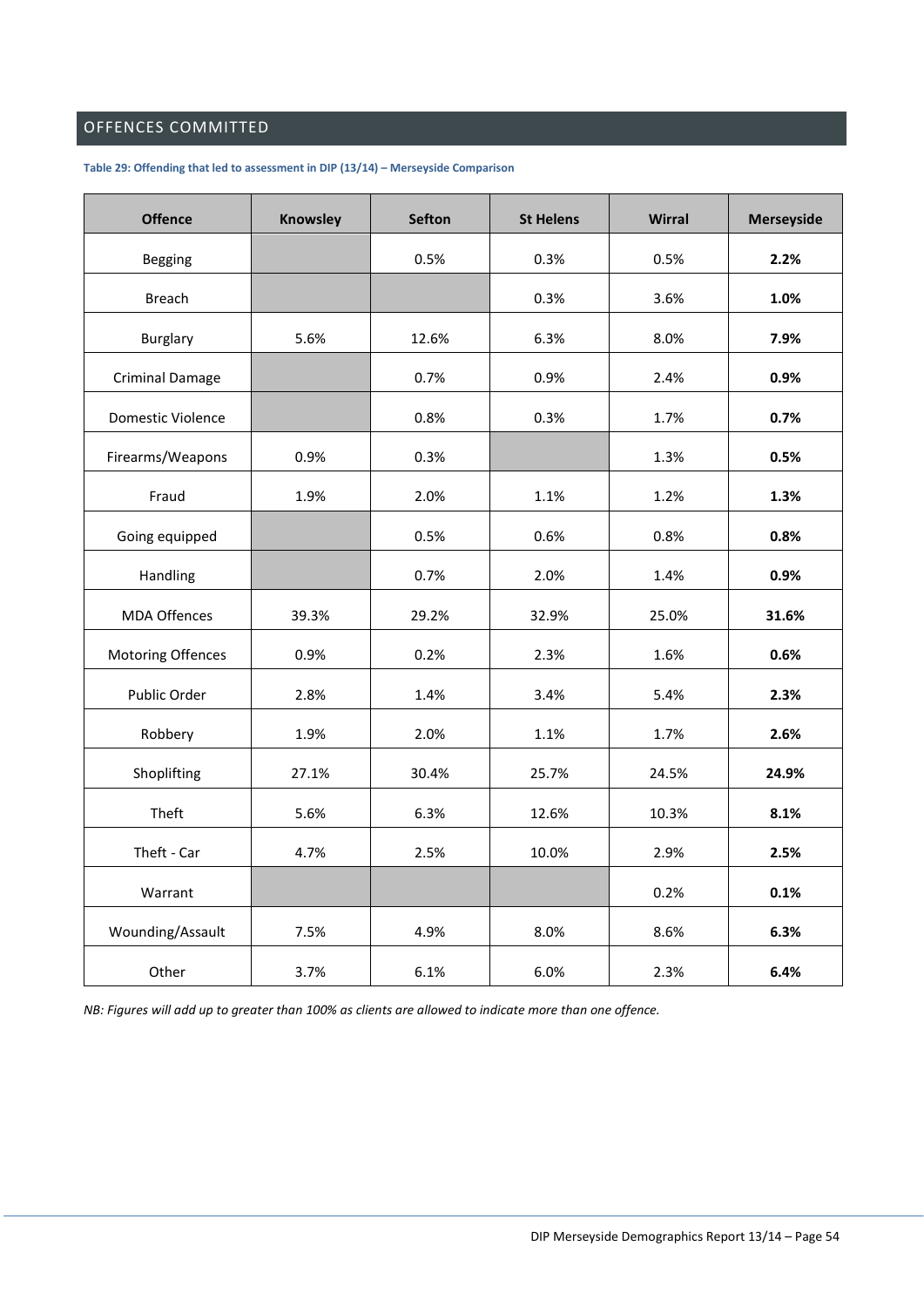#### <span id="page-55-0"></span>**DISCUSSION AND RECOMMENDATIONS**

The aim of this report is to inform the DIP, public health and commissioning teams of the nature of clients coming into contact with DIP on Merseyside. The findings of this report highlight both the overall profile and the demographic trend across Merseyside of these clients.

## <span id="page-55-1"></span>AGE

Younger clients (under 25) continue to make up sizeable proportions of assessed clients year on year in all areas; however both Knowsley and Sefton did see substantial decreases of clients assessed who fell into this age group over the time period.

**Recommendation:** It is important for all areas to continue to understand the age profile of clients being assessed in order to provide appropriate services for clients when they present for treatment. The pattern of younger clients coming into contact with DIP has now become firmly embedded and teams should now be trying to ascertain the drivers for drug use among this younger cohort, which may be the key to bringing about a change in behaviour in this client group. As evidenced by the report looking at the characteristics of clients under the age of 25 (Cuddy & Duffy, 2008), large proportions of these clients have never come into contact with services prior to this. Therefore it is critical that options around treatment are clearly explained to them and every effort made to engage them in appropriate treatment whether this is through DIP or other services.

While younger clients continue to make up sizeable proportions of those assessed by DIP teams, Knowsley, Sefton and St Helens also saw a noticeable increase over the time period in clients assessed who were over the age of 40. Sefton assessed the highest proportions of clients in 2013/14 over 40 years of age compared to the other areas. Beynon et al (2009) noted that the concurrent effect of drug use and ageing are thought to exacerbate medical conditions more prevalent in older age, while a report by the Royal College of Psychiatrists (2011) observed higher mortality rates among older drug users and that there have been significant increases in illicit drug use in the over 40 age group in the UK.

**Recommendation:** It is important that while teams may be changing their services slightly to cater for younger clients, they do not lose focus on the older clients who continue to present. The National Treatment Agency (NTA) report entitled "Medications in Recovery – Re-orientating Drug Dependence Treatment (NTA, 2012) highlighted these older clients as a group for whom physical health problems could be a persistent barrier to recovery and stressed the importance of providers working to assess and identify treatment needs for such problems. Ayers et al (2012) stressed the need for workers to be trained to understand the needs and anxieties of older drug users and make it clear that treatment can be tailored to people of all ages.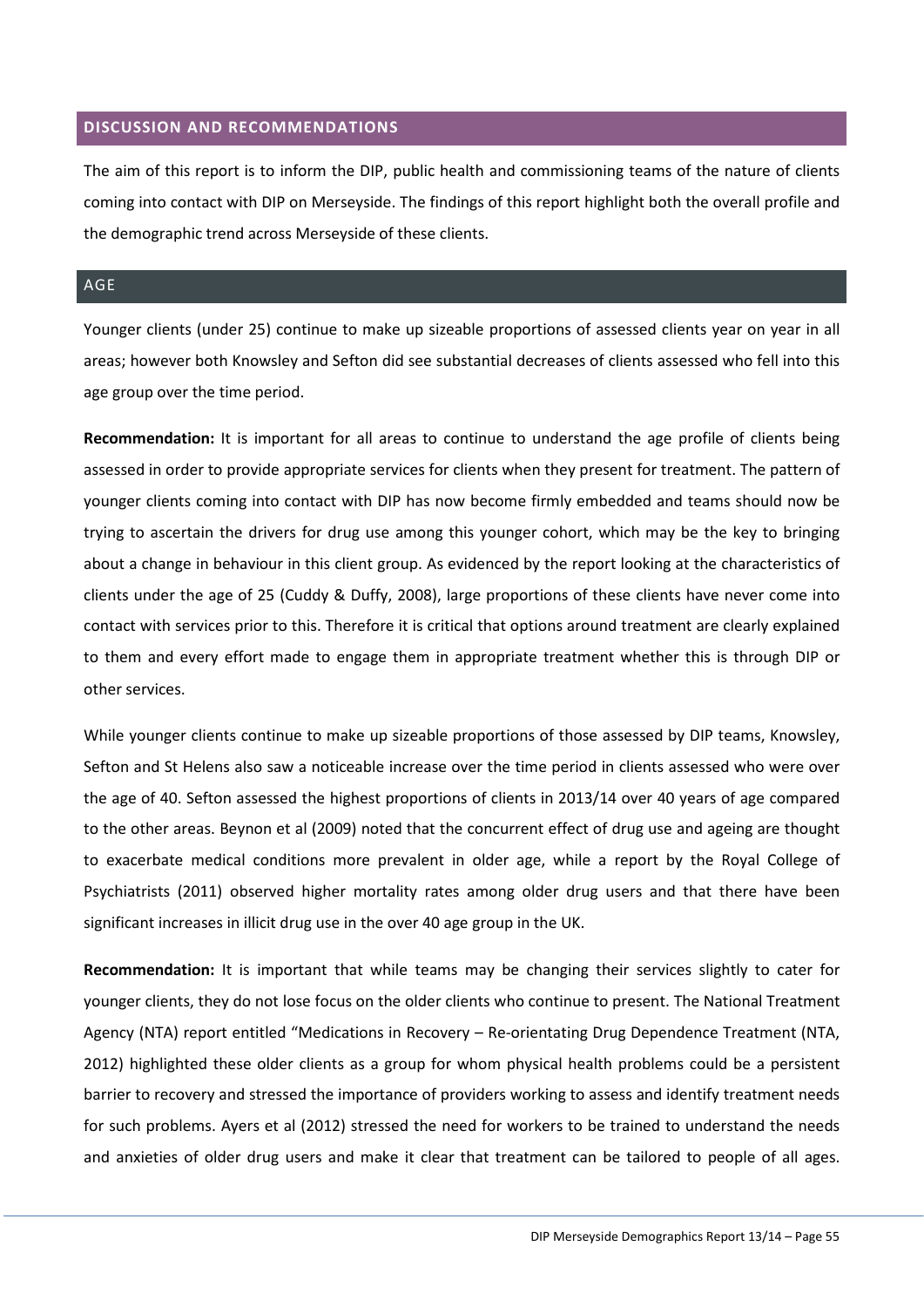Furthermore, while Dale-Perera et al (2014) indicated that drug users are generally motivated to recover, they emphasised the importance of the full range of evidence-based interventions needing to be utilised to give people in recovery the best chance of successfully completing treatment.

#### <span id="page-56-0"></span>TRANSFERS IN

All areas saw a much older client profile among those transferred in compared to those assessed within an area, with both Knowsley and St Helens seeing sizeable increases in clients transferred in who were over the age of 40 year on year. These older clients are more likely to be heroin users (Howarth & Duffy, 2010; Howarth & Duffy, 2012) and this is likely to reflect the population being released from prison. St Helens were the only area to see a year on year increase in numbers transferred in to DIP from other areas/prisons, although the increases were small in general between time periods. By contrast, Knowsley saw a substantial decrease in overall numbers transferred in between 12/13 (n=171) and 13/14 (n=63). This is a concern, as although numbers of clients entering DIP has decreased in recent years, this would not explain the sizeable drop in clients satisfactorily. It is also likely that the process of transferring clients from other areas within Merseyside to Knowsley is encountering problems at some stage.

**Recommendation:** There remains a need for DIP teams to work in conjunction with prisons to audit the flow of data between them, but also to work in conjunction with each other. The lack of a national indicator presently gives teams time to focus on tackling issues that exist on both sides to ensure that this process is more robust.

#### <span id="page-56-1"></span>DRUG USE

As has been the case in previous years, cocaine was the most common drug used by those assessed in all areas. Instances of prevalence of use of cocaine among DIP clients was highest in Knowsley (over eight in ten assessed reported its use in both 12/13 and 13/14); however proportions of clients using cocaine decreased in all other areas over the time period examined. A report looking at powder cocaine users highlighted that they are more likely to commit either violent or public order offences than their OCU (Opiate and Crack Users) counterparts (Howarth & Duffy, 2010). This suggests that the consistent proportions of DIP clients arrested year on year for these offences can be linked to the high prevalence of cocaine using clients presenting to DIP.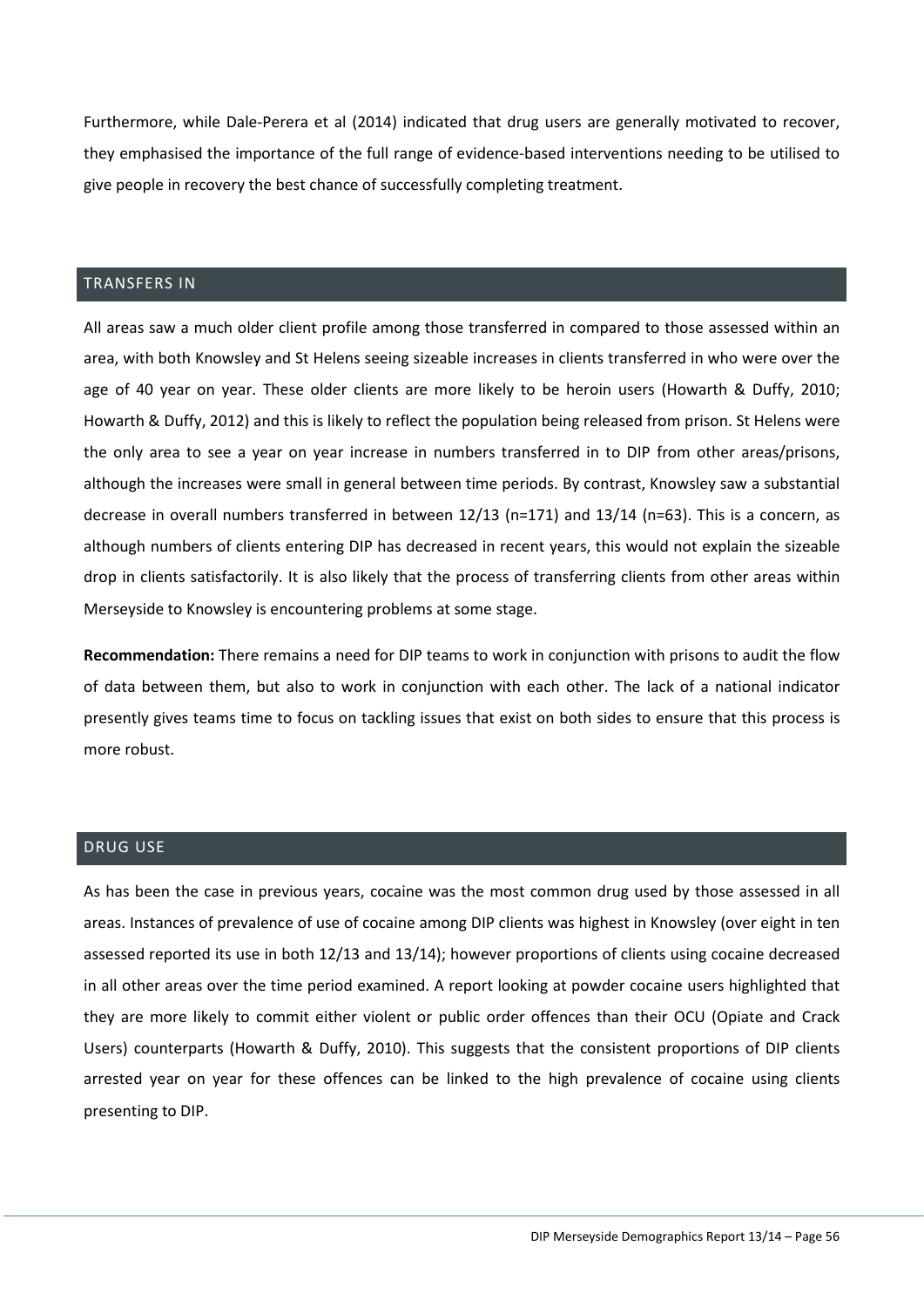**Recommendation:** As noted in previous demographics reports, the volume of clients coming through DIP who report using cocaine makes it essential that all teams focus on delivering information around both its use and effect on health to educate around the dangers of cocaine use. The treatment outcomes reports published by the Centre for Public Health (Howarth et al, 2012; Collins et al, 2013) pointed to positive health and wellbeing outcomes for non-OCU in most areas across Merseyside, highlighting the health benefits that DIP intervention is already having with this client group. Teams should now focus on offending among this client group and establish the extent to which it is linked to their drug use. This will assess the impact DIP can have on this behaviour and provide the most appropriate treatment mechanism through which to do so.

With the exception of Knowsley, there are still large numbers of users of heroin and crack in all areas (with the highest proportions in Sefton and St Helens). Furthermore, proportions of clients who reported using either heroin or crack as their main drug increased year on year in Sefton.

**Recommendation:** It remains critically important that teams do not lose focus on OCUs as they will have very specific and often demanding needs. Any service delivery changes attempting to provide appropriate services for primary cocaine users should not be to the detriment of OCUs. The original aim of DIP was to cater for the needs of drug users committing high volumes of acquisitive crime to fund their drug use and there is an ongoing need to focus on these clients who are likely to be OCUs.

There are sizeable proportions of clients reporting cannabis use in all areas (highest in Knowsley and Wirral) while St Helens reported a substantial proportion of clients in both 12/13 and 13/14 presenting to DIP with alcohol issues.

**Recommendation:** It is important that teams have specific interventions in place to educate clients around the risks associated with cannabis use. Studies have shown that long term chronic use from early adolescence can have adverse mental health effects (Moore et al, 2007; de Graaf et al, 2010; Zalesky et al, 2012). While DIP clients will all be 18 or over, it is important that teams can ascertain any historical levels of cannabis use among their client group to effectively assess the potential need for support with mental health issues.

#### <span id="page-57-0"></span>INJECTING BEHAVIOUR

Proportions of clients coming through DIP who had ever injected were highest in St Helens, linked directly to the high proportions of clients reporting using heroin in this area. This points to a client group in this area within DIP who are likely chaotic drug users with an extremely complex set of health needs. By contrast,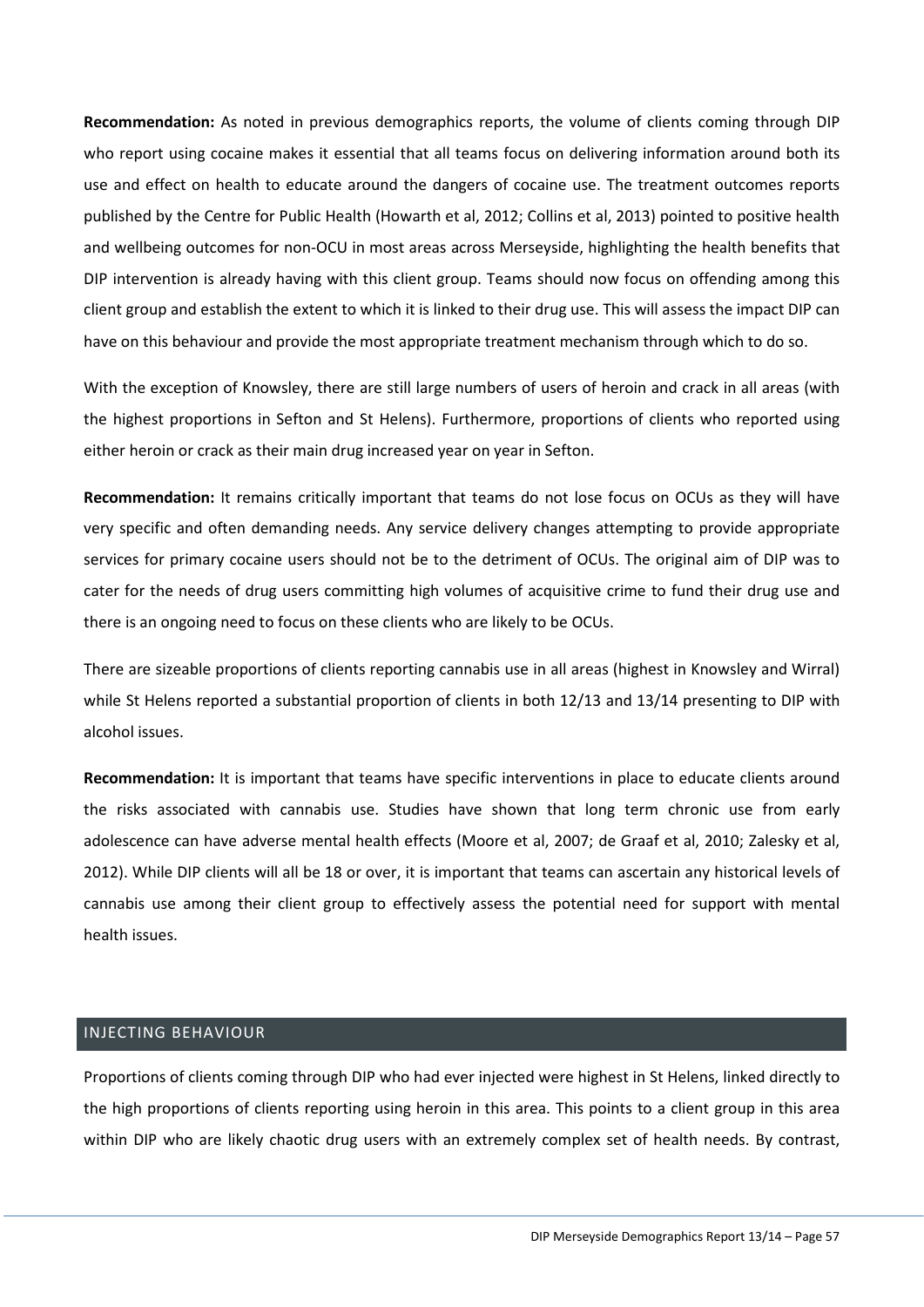Wirral saw a sizeable decrease in proportions of clients presenting to DIP who had ever injected between 12/13 and 13/14.

## <span id="page-58-0"></span>ALCOHOL CONSUMPTION

DIP clients across Merseyside by in large were less likely to consume alcohol on a regular basis. Over half of those clients who drank alcohol in the month prior to being assessed in 13/14 did so less than weekly in all areas. Previous research has shown that DIP clients reporting the use of cocaine were less likely to be dependent drinkers than their OCU counterparts, although they did report drinking well in excess of recommended levels on a monthly basis, typical of binge drinking patterns (Howarth & Duffy, 2010). The pattern seen here of alcohol use at non-dependent levels is likely indicative of the ongoing prevalence of cocaine using clients in DIP. Wirral had the highest proportion of clients who reported drinking on a daily basis compared to the other areas, a pattern which has been the case in each of the time periods and something that their new DIP provider needs to be acutely aware of.

**Recommendation:** Given the dangers surrounding the concomitant use of alcohol and cocaine (Lightowlers & Sumnall, 2014), it is important that teams continue to educate clients around the dangers associated with this behaviour. Teams should also ensure that appropriate treatment pathways are in place for these clients as for large numbers of them their alcohol use will likely be as much of an issue as their drug use.

#### <span id="page-58-1"></span>OFFENCES COMMITTED

The most common offences committed by clients assessed in both Knowsley and St Helens in 13/14 were Misuse of Drugs Act (MDA) offences. These high proportions are mostly due to the presence in DIP of the aforementioned client group, i.e. cocaine using young males, spending at the lower end of the scale on their drug use (Cuddy et al, 2013) and being less likely to commit acquisitive crime than OCU. Research has also linked "theft – car" offences with this group (Howarth & Duffy, 2010) and the increases seen in proportions of clients arrested for this in St Helens between 12/13 and 13/14 in particular is further evidence of this client group.

Shoplifting was the most common offence committed by clients assessed in both Sefton and Wirral in 13/14, an acquisitive offence and one which points to a sizeable proportion of clients entering DIP in both areas who likely use crime to fund their drug use. The increase in proportions of clients committing burglary offences in Sefton between 12/13 and 13/14 is also further evidence of this. A number of researchers have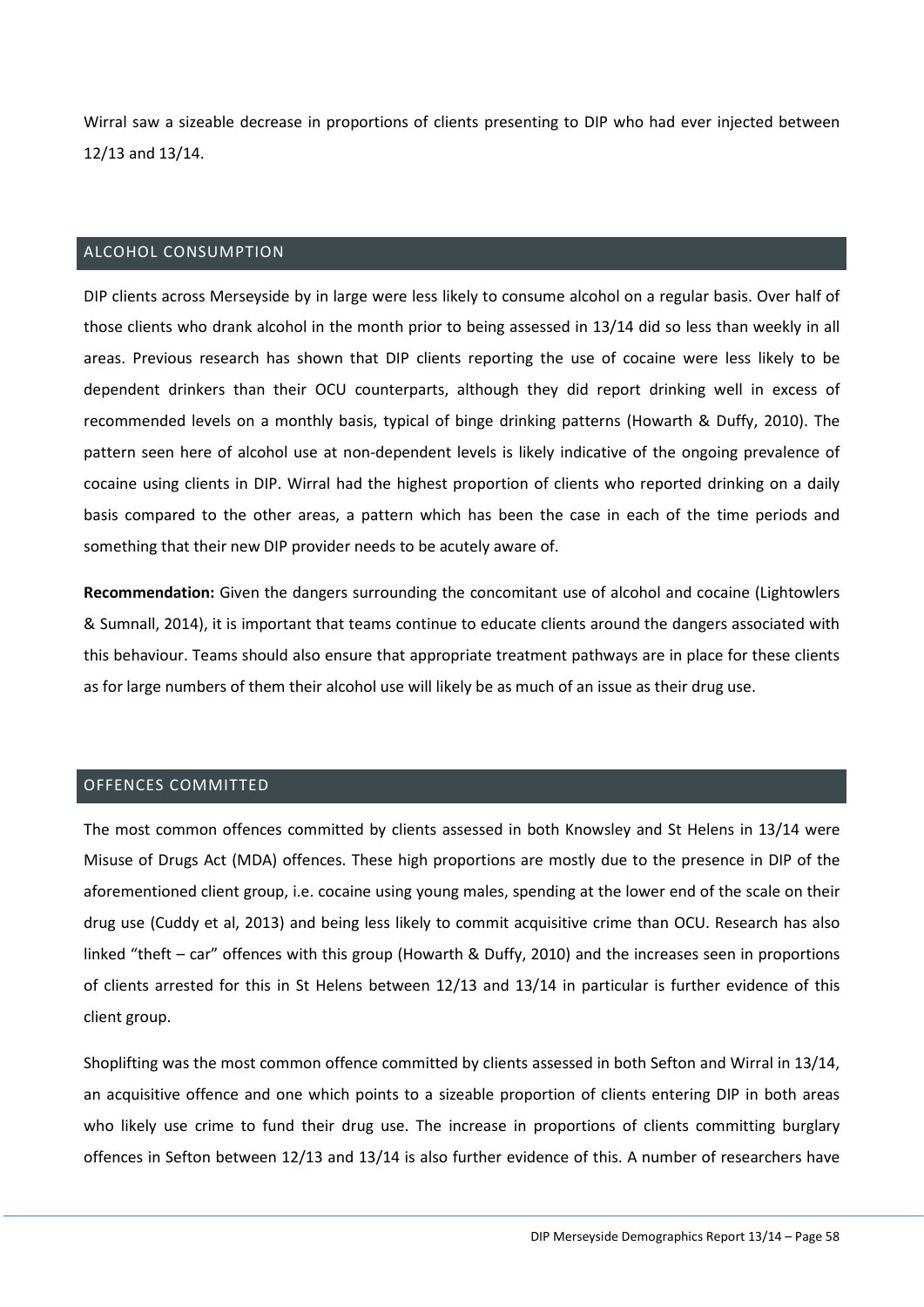commented on the link between an economic recession and an increase in criminal activity (Lauritsen & Heimer 2010; Cook, 2010; Hooghe et al, 2011) and teams should be aware of the potential of more frequent presentations to DIP by clients funding their drug use through crime.

There is sizeable variance across the areas in terms of direction of travel for other offences committed over the time period. Knowsley, Sefton and St Helens have all seen decreases in proportions of clients arrested for public order offences while Wirral has also seen decreases in proportions arrested for burglary but increases in proportions arrested for wounding/assault over the time period.

#### <span id="page-59-0"></span>OTHER TOPICS

The patterns of DIP client characteristics seen in 13/14 remained the same across Merseyside as in previous demographic reports for a number of factors:

- The potential under representation in DIP of Black and Minority Ethnic clients
- The presence of a sizeable group of female clients within DIP

Accordingly, recommendations outlined in the 2012/13 report (Cuddy et al, 2013) should still be used as guidance for teams on these subjects where applicable.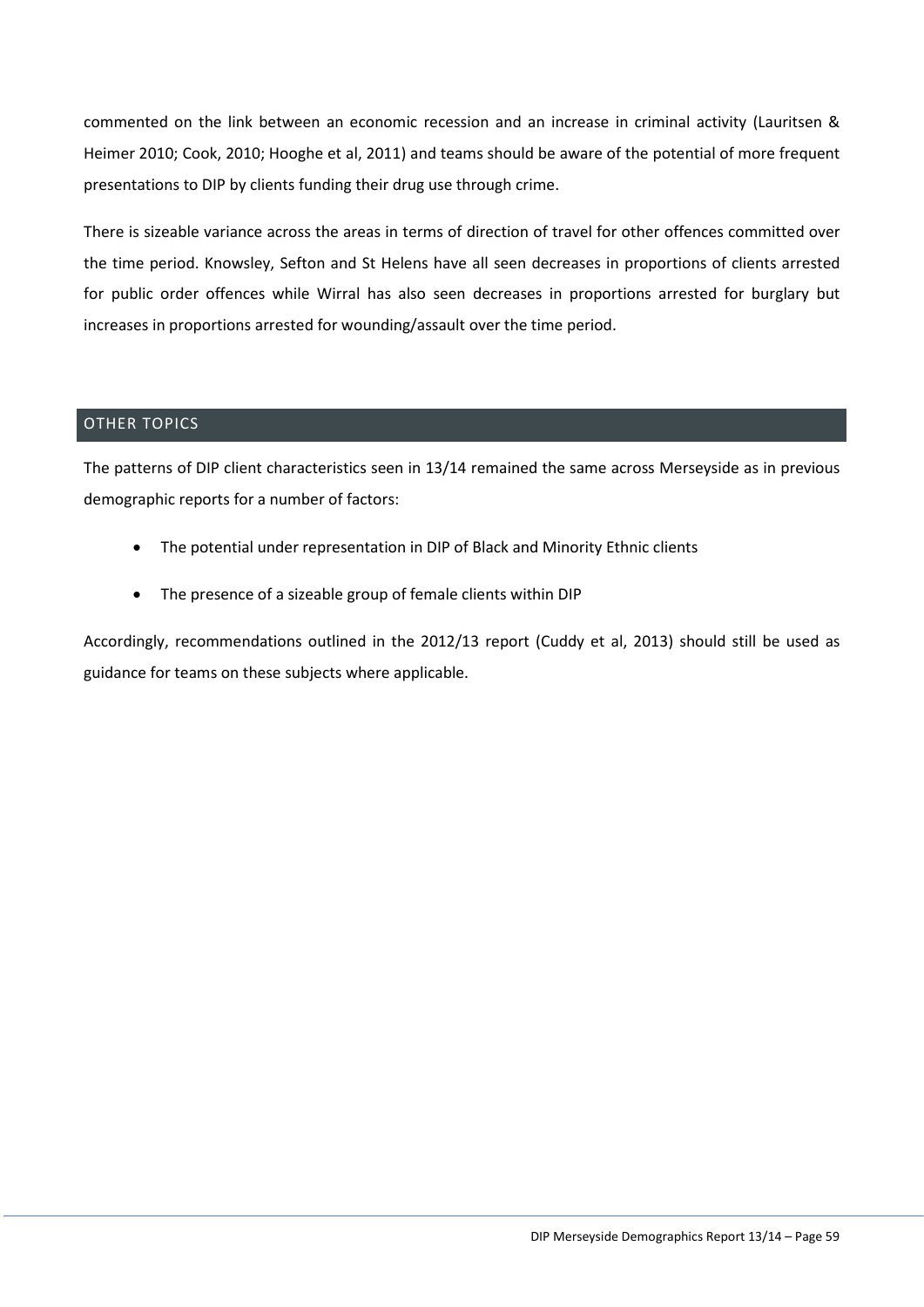## <span id="page-60-0"></span>**CONCLUSION**

The two distinct groups of drug users in DIP, established over the past number of years among the client base in Merseyside, are again obvious in 2013/14. The younger, potentially less problematic drug using client base, first seen in 2007/08, was still prominent in 2013/14 but the steady growth seen in proportions of clients making up this group in previous demographic reports was not evident this time. Although decreasing slightly in the last 12 months, levels of both cocaine and cannabis use remains high in all areas for these clients. However, with the additional information available around offending patterns and alcohol use, it is clear that more investigation is needed into the role (causal or otherwise) that drug use plays in the offending nature of this client group. In contrast, the number of older, more problematic OCU group rose in almost all areas. The imminent introduction of targeted testing will likely see further increases in proportions of OCU compared to the less problematic using group entering DIP in all areas, as its very nature will target long term substance misusers, and teams need to be acutely aware of this. For OCU the relationship between offending and substance use is more causal, but the fact that this group is an ageing one must be noted when providing treatment interventions for these clients.

This clear fragmentation of the DIP cohort makes it difficult for services to focus all their resources on specific pathways tailored to the needs of a specific client group. In keeping with the Drug Strategy (Home Office, 2010) and NTA guidance (NTA, 2012) cases will need to be assessed on a person by person basis and decisions made about the most appropriate placement and treatment of clients. With the pooled treatment budget now firmly ensconced in overall public health funding and control of the DIP data now with Public Health England, it is critical that DIP can demonstrate interventions providing appropriate support and producing quality outcomes across the cohort (Howarth et al, 2012). The DIP also needs to demonstrate interventions that will aim to reduce offending (Cuddy et al, 2015), ensuring that it can prove its worth to society going forward and that those with the greatest need and those having the most significant impact on communities are targeted.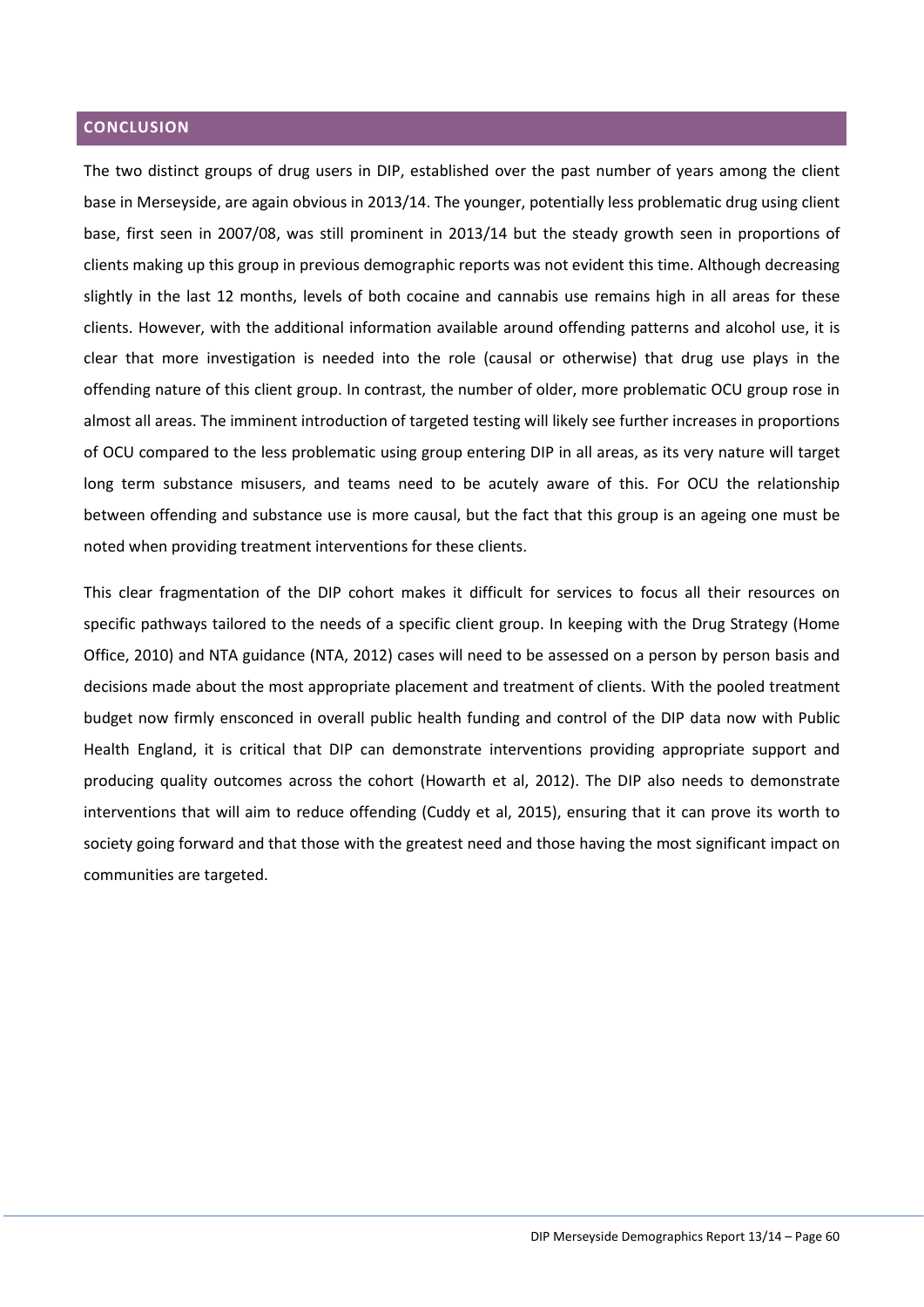#### <span id="page-61-0"></span>**METHODOLOGY**

This analysis has been performed on the basis of D(A)AT of contact, rather than D(A)AT of residence, for all clients seen by DIP staff in Merseyside between April 2011 and March 2014. Data has been taken from information collected by DIP staff on monitoring forms produced by both the Home Office (up to end of March 2013) and by Public Health England (from April 2013 onwards). Up until December 2011, monitoring forms collected basic demographic information about clients such as age, gender and ethnicity at the point of assessment with the DIP team or at the point of transfer into the team. More in-depth information about clients' drug use, treatment and offending was collected on the Drug Interventions Record (DIR) at assessment stage. A new suite of monitoring forms was introduced by the Home Office in January 2012, which reduced the amount of information that was collected at assessment stage on the DIR for monitoring purposes. It also made provision for all attempted transfers to be recorded on the DIR and altered the Activity Form so that it only recorded activity for clients who were active on the DIP caseload. Public Health England further condensed these forms into one with effect from October 2013. As a result of these changes, details about historical treatment status and sharing of drug using equipment are no longer required as part of the monitoring minimum data set. Therefore, figures presented for these topics in this report will only include data from clients assessed between 1<sup>st</sup> April and 31<sup>st</sup> December 2011.

The data presented in tables and figures represent the proportions of individuals who provided responses to the questions asked on the Criminal Justice Data Set (or DIR/Activity Forms for data prior to 2013/14). Individuals who did not provide information for the demographic categories under analysis were excluded and the number of exclusions in each instance has been noted directly beneath tables and figures. Only individuals indicating using drugs in the month prior to assessment were included in analysis for drugs used and for both injecting and sharing equipment. As clients could give more than one response for the type of offence they had committed that brought them into contact with DIP, percentages in these tables will add up to more than 100%. Similarly, as clients could list up to three illicit substances that they use (where applicable), percentages in these tables will add up to more than 100% also.

The sections have focussed on four of the D(A)ATs in Merseyside (Knowsley, Sefton, St Helens & Wirral) in turn. For each area, trends across a three year period were analysed to offer comparisons between 2011/12, 2012/13 and 2013/14. These sections are followed by a comparison between the four areas, along with overall figures/proportions for Merseyside (including Liverpool), for 2013/14.

This document should not be read in isolation, but in conjunction with other reports detailing trends around this drug using population (Cuddy & Duffy, 2008; Cuddy & Duffy, 2009; Howarth & Duffy, 2010; Howarth et al, 2012; Cuddy et al, 2013; Cuddy et al, 2015). This report is not only intended as an information resource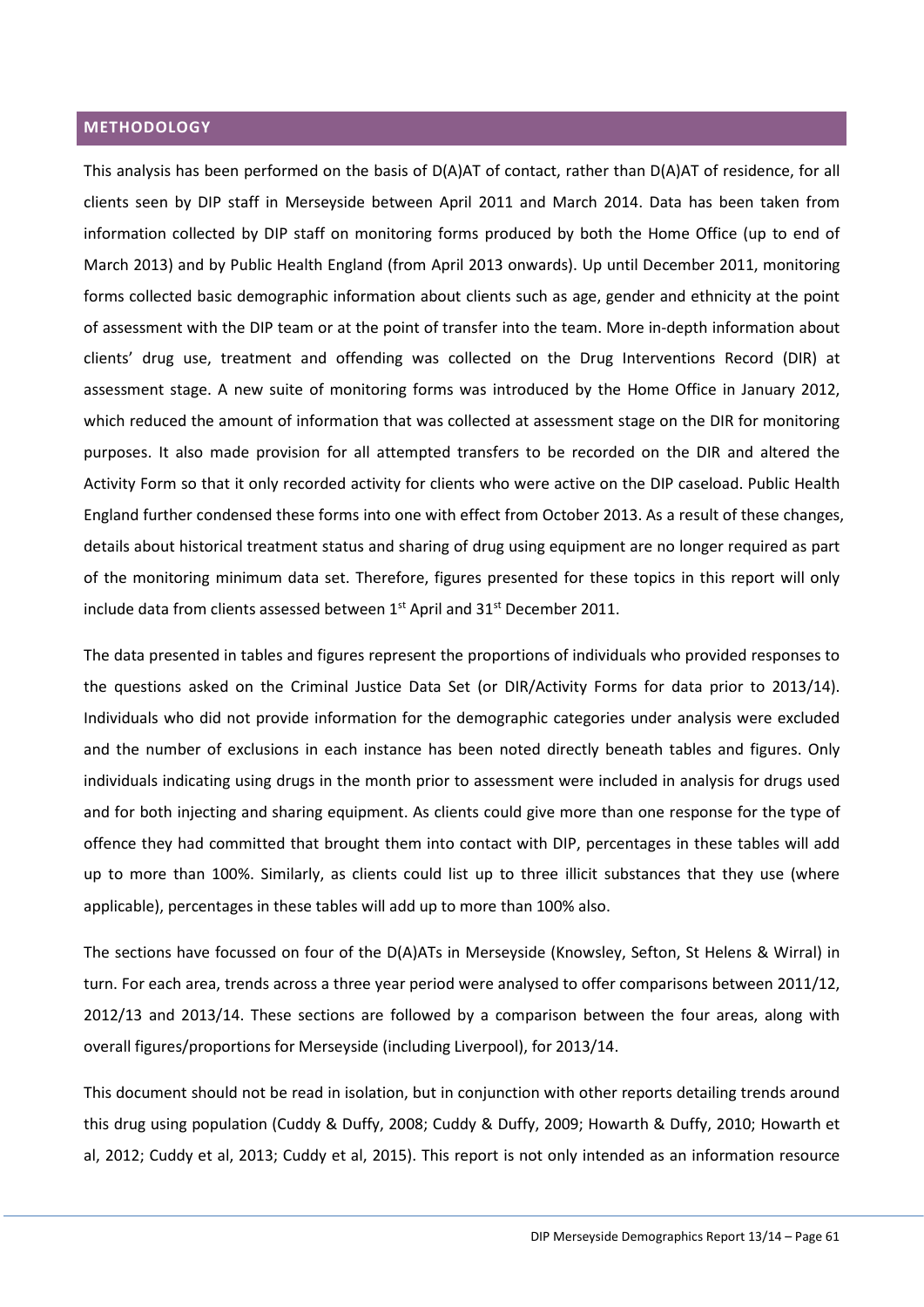for D(A)ATs but also as a prompt for further investigation. Many key points will require more in depth investigation to fully explain the trends highlighted.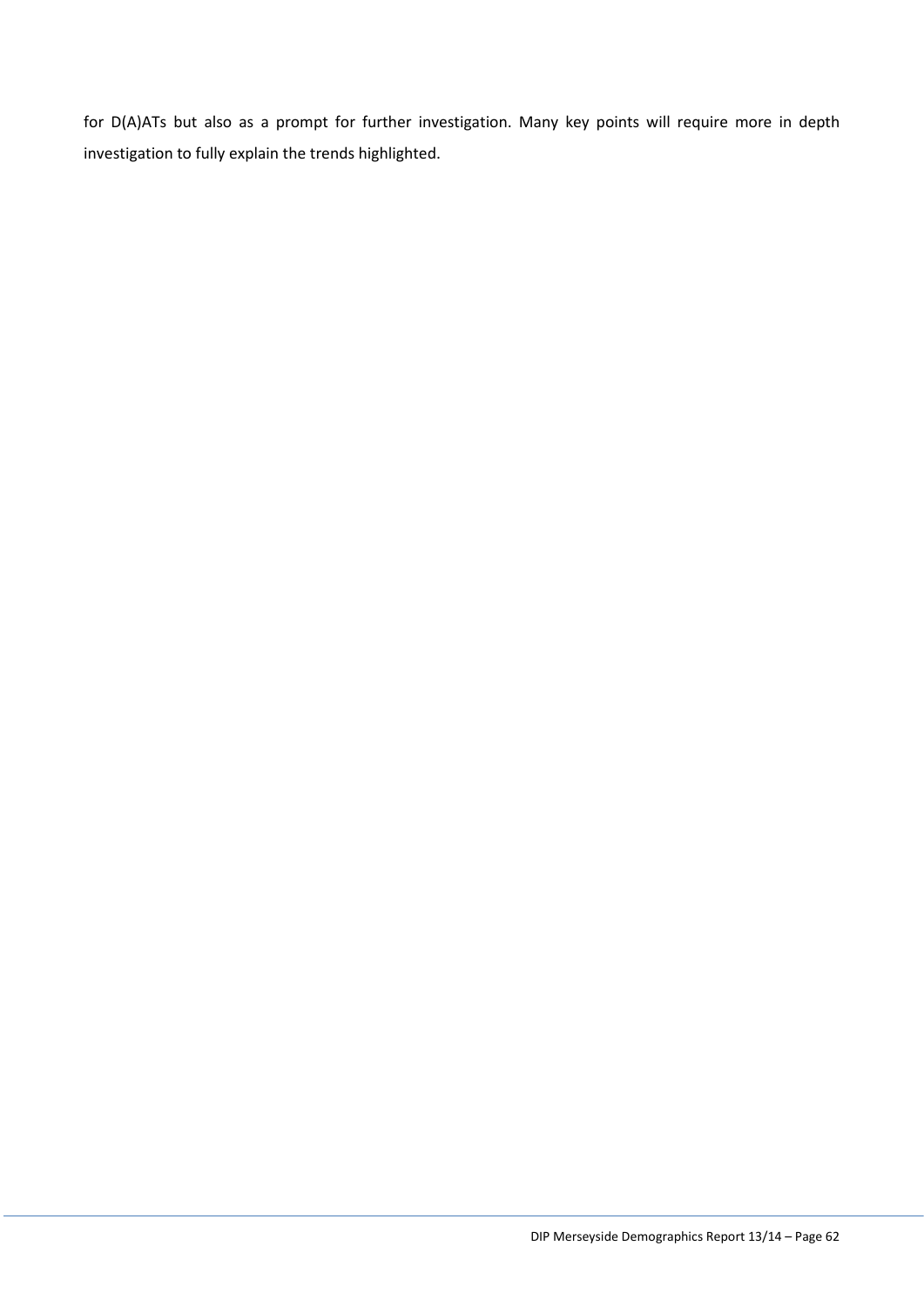#### <span id="page-63-0"></span>**REFERENCES**

Ayers, R.M., Eveson, L., Ingram, J. & Telfer, M. (2012) Treatment experience and needs of older drug users in Bristol, UK. *Journal of Substance Use,* 17, 19-31.

Becker, J. & Duffy, C. (2002) *Women drug users and drugs service provision: service level responses to engagement and retention*. London, Home Office.

Beynon, C.M., Roe, B., Duffy, P. & Pickering, L. (2009). Self-reported health status, and health service contact, of illicit drug users aged 50 and over: a qualitative interview study in Merseyside, United Kingdom*. BMC Geriatrics, 2009*, 9-45.

Cook, P.J. (2010). Property crime – Yes; Violence – No. *Criminology & Public Policy*, 9, 693–697.

Collins, P., Marr, A., Cuddy, K., Hay, G., McVeigh, J. & Whitfield, M. (2013) *Treatment outcomes for DIP clients in Liverpool (July 11 – June 12).* Centre for Public Health, Liverpool John Moores University.

Cuddy, K., Collins, P., McVeigh, J. & Whitfield, M. (2013) *Merseyside DIP Demographics Report (April 2012 – March 2013)*. Centre for Public Health, Liverpool John Moores University

Cuddy, K. & Duffy, P. (2008) *Merseyside DIP Clients: A comparison of client characteristics for under and over 25 years old.* Centre for Public Health, Liverpool John Moores University.

Cuddy, K. & Duffy, P. (2009) *Merseyside DIP Re-presentation Report (April 08 – March 09).* Centre for Public Health, Liverpool John Moores University.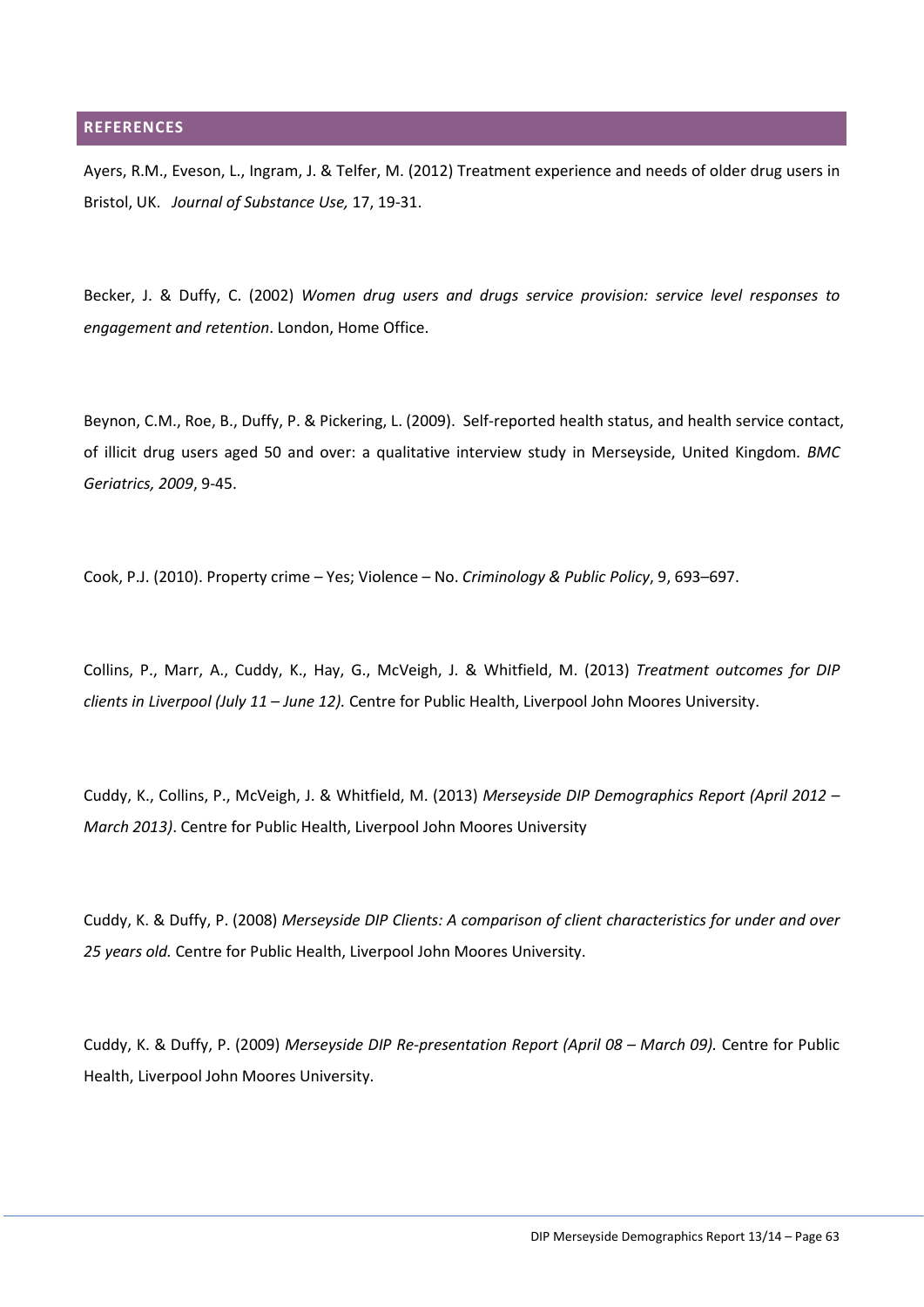Cuddy, K., McVeigh, J. & Collins, P. (2013) *An evaluation of DIP's impact on offending in Merseyside.* Centre for Public Health, Liverpool John Moores University.

Cuddy, K., Collins, P., Whitfield, M. & McVeigh, J. (2015) *An evaluation of DIP's impact on offending in Merseyside (July 2015).* Centre for Public Health, Liverpool John Moores University.

De Graaf, R., Radovanovic, M., Van Laar, M., Fairman, B., Degenhardt, L., Aguilar-Gaxiola, S., Bruffaerts, R., De Girolamo, G, Fayyad, J., Gureje, O., Haro, J.M., Huang, Y., Kostychenko, S., Lepine, J.P., Matschinger, H., Mora, M.E.M., Neumark, Y., Ormel, J., Posada-Villa, J., Stein, D.J., Tachimori, H., Wells, J.E. & Anthony, J.C. (2010) Early cannabis use and the estimated risk of later onset of depression spells: Epidemiologic evidence from the population based World Health Organisation World Mental Health Survey initiative. *American Journal of Epidemiology* 172 (2) pgs 149 - 159

Dale-Perera, A., Alam, F. & Barker, P. (2014) Opioid-dependence treatment in the era of recovery: insights from a UK survey of physicians, patients and out-of-treatment opioid users. Journal of Substance Use, Early Online: 1-9

Gossop, M. (2005) *Drug misuse treatment and reductions in crime: findings from the National Treatment Outcomes Research Study (NTORS)*. London, National Treatment Agency for Substance Misuse.

Hayhurst, K., Jones, A., Millar, T., Pierce, M., Davies, L., Weston, S. & Donmall, M. (2013) Drug spend and acquisitive offending by substance misusers. *Drug and Alcohol Dependence*, 130 (1-3), 24-29.

Home Office (2010) *Drug Strategy 2010 Reducing Demand, Restricting Supply, Building Recovery: Supporting people to live a drug free life.* London: Home Office. Available at: <http://www.homeoffice.gov.uk/publications/drugs/drug-strategy/drug-strategy-2010>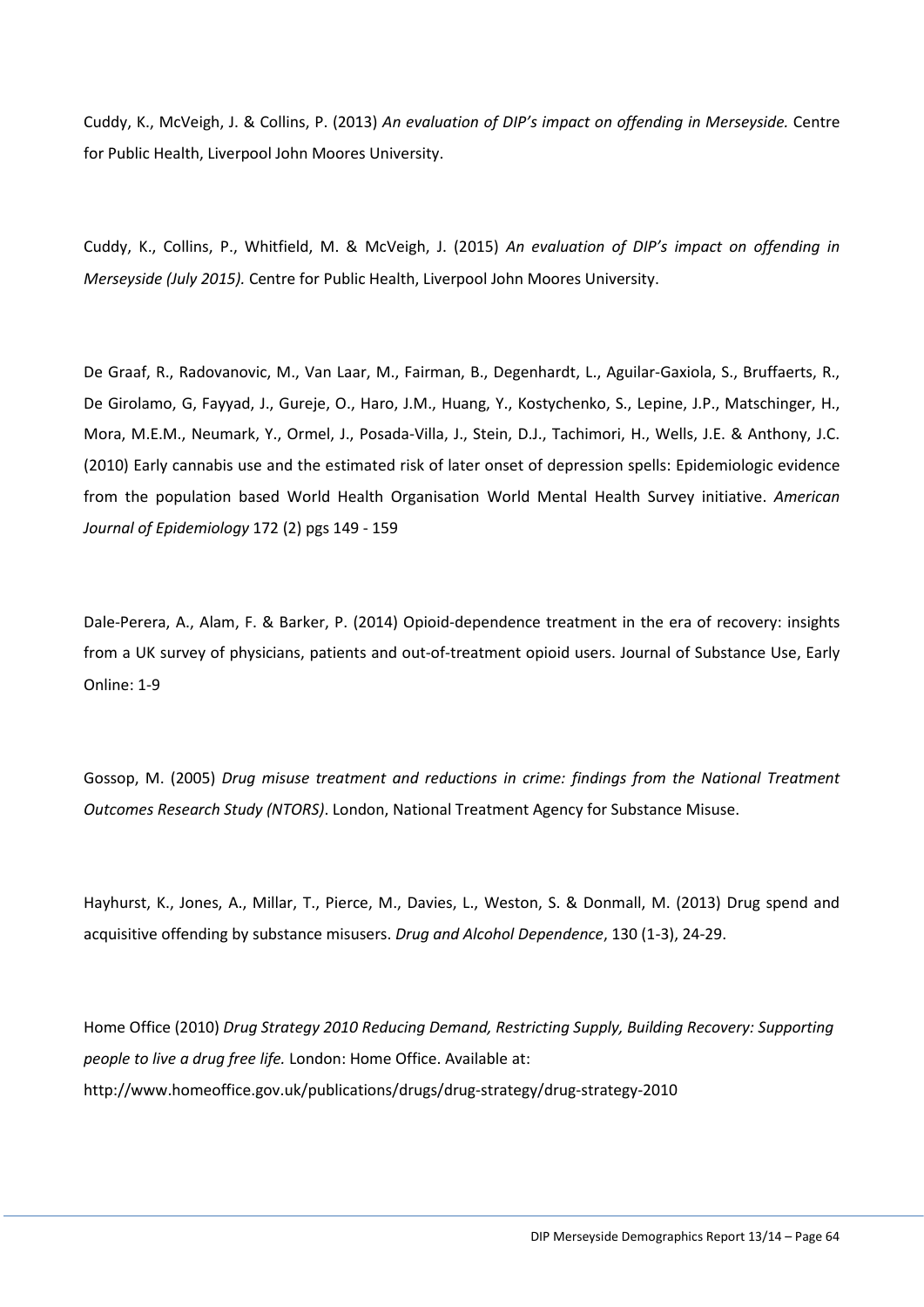Home Office (2014) *Drug Misuse: Findings from the 2013/14 Crime Survey for England and Wales.* London, Home Office.

Hooghe, M., Vanhoutte, B., Hardyns, W. & Bircan, T. (2011) Unemployment, inequality, poverty and crime: Spatial distribution patterns of criminal acts in Belgium, 2001 – 2006. *British Journal of Criminology*, 51 (1) pgs 1 - 20

Howarth, P. & Duffy, P. (2010) *Powder Cocaine and Problematic Drug Users: A comparative study of the characteristics of DIP clients in Merseyside (April 09 – March 10).* Centre for Public Health, Liverpool John Moores University.

Howarth, P. & Duffy, P. (2012) *Merseyside DIP OCU Report (April 2007 – March 2011).* Centre for Public Health, Liverpool John Moores University.

Howarth, P., Duffy, P., Hurst, A. & Marr, A. (2012) *Treatment Outcomes for DIP Clients in Merseyside (January – December 2011).* Centre for Public Health, Liverpool John Moores University.

Jones, A., Donmall, M., Millar, T., Moody, A., Weston, S., Anderson, T., Gittins, M., Abeywardana, V. & D'Souza, J. (2009) *The Drug Treatment Outcomes Research Study (DTORS): Final Outcomes Report Research Report 24.* London: Home Office.

Available at[: http://www.homeoffice.gov.uk/rds/pdfs09/horr24b.pdf](http://www.homeoffice.gov.uk/rds/pdfs09/horr24b.pdf)

Lauritsen, J.L. & Heimer, K. (2010) Violent victimization among males and economic conditions: The vulnerability of race and ethnic minorities. *Criminology & Public Policy*, 9 (4), 665 - 692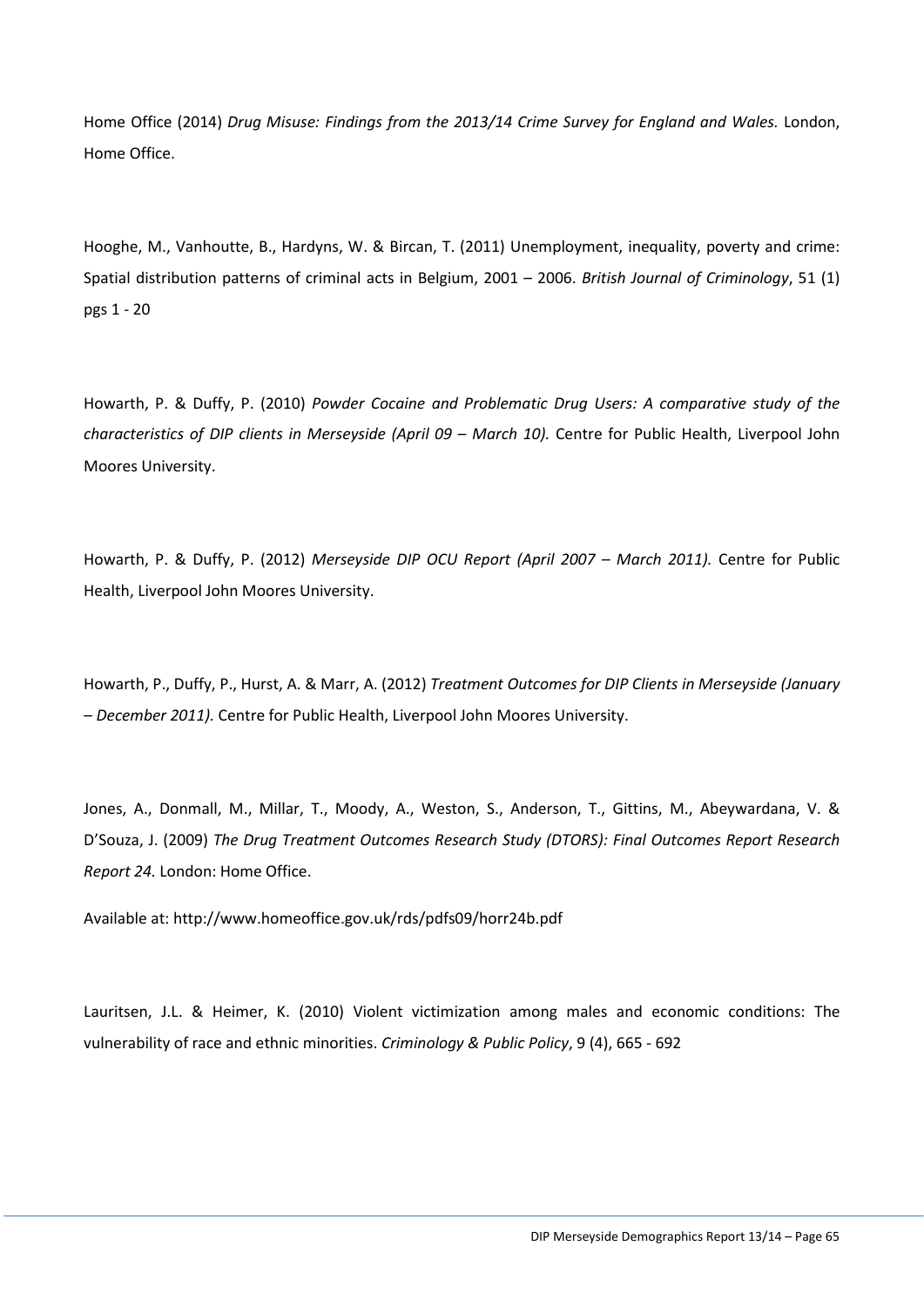Lightowlers, C. & Sumnall, H. (2014) A violent mix? The association between concurrent alcohol and cocaine use and violence amongst young people in England and Wales. *Drugs: Education, Prevention and Policy*, 21 (2), 131-139

Moore, T.H., Zammit, S., Lingford-Hughes, A., Barnes, T.R., Jones, P.B., Burke, M. & Lewis, G. (2007) Cannabis use and risk of psychotic or affective mental health outcomes: a systematic review. *Lancet* 370 (9584) pgs 319 - 328

NTA (2012) *Medications in Recovery – Re-orientating drug dependence treatment*. London, National Treatment Agency for Substance Misuse

Public Health England (2014a) *Adult Drug Statistics from the National Drug Treatment Monitoring System (NDTMS) – 1 April 2013 to 31 Mar 2014.* London, Public Health England

Public Health England (2014b) *Adult Alcohol Statistics from the National Drug Treatment Monitoring System (NDTMS) – 1 April 2013 to 31 Mar 2014.* London, Public Health England

Royal College of Psychiatrists (2011) *Our invisible addicts. First report of the Older Persons' Substance Misuse Working Group of the Royal College of Psychiatrists.* London, Royal College of Psychiatrists.

Singleton, N., Murray, R. & Tinsley, L. (2006) *Measuring different aspects of problem drug use: Methodological developments.* London, Home Office.

UKPDC (2009) *Moving towards Real Impact Drug Enforcement – Strategy and policy implications.* UK Drug Policy Commission (UKPDC): London.